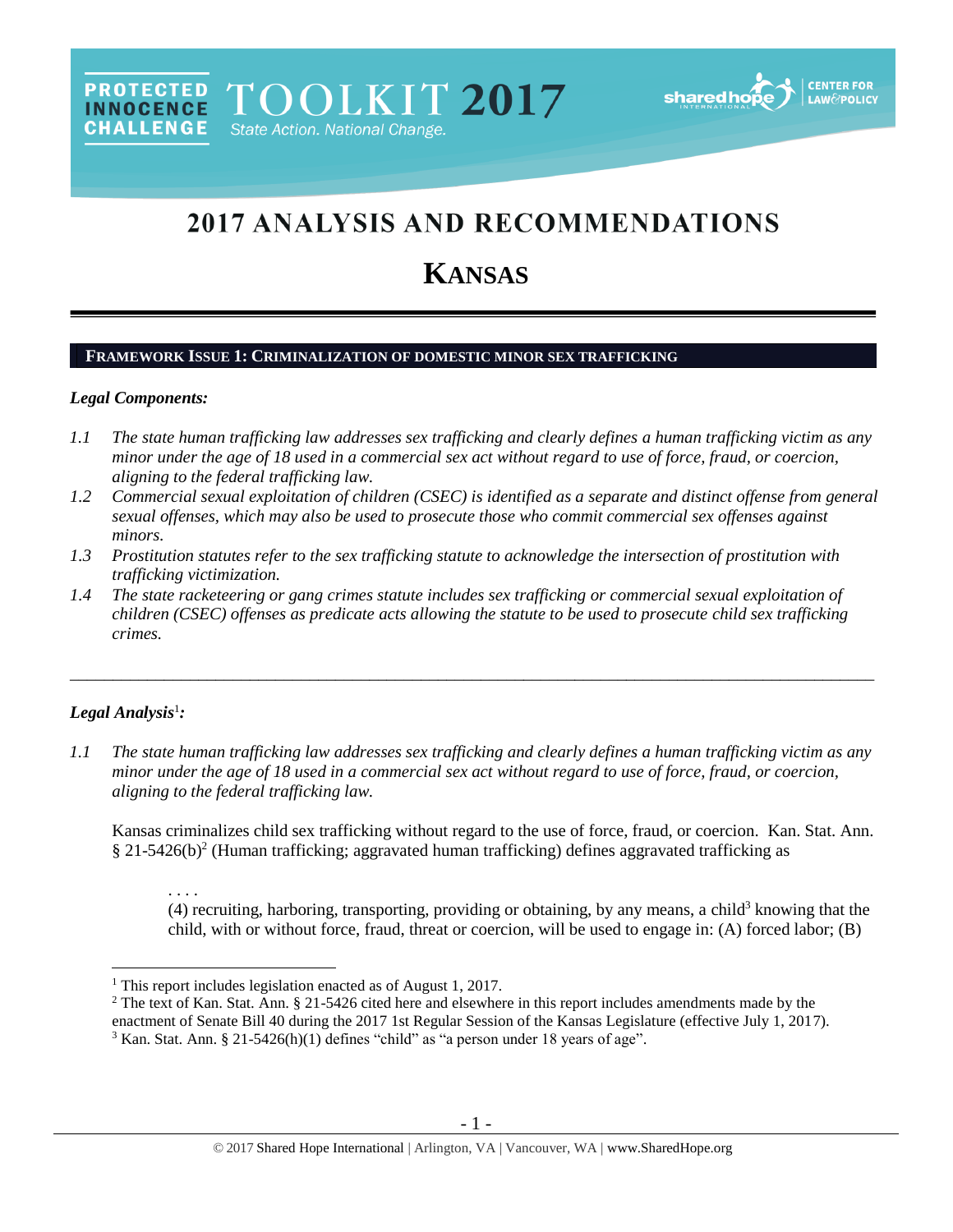involuntary servitude; or (C) sexual gratification of the defendant or another involving the exchange of anything of value; or

<span id="page-1-0"></span>(5) hiring a child by giving, or offering or agreeing to give, anything of value to any person, to engage in manual or other bodily contact stimulation of the genitals or any person with the intent to arouse or gratify the sexual desires of the offender or another, sexual intercourse, sodomy or any unlawful sexual act, and the offender recklessly disregards the age of the child.

The crime is a severity level 1, person felony punishable by presumptive imprisonment for 147–165 months (recommended 155 months) and a possible fine not to exceed \$300,000.<sup>4</sup> Kan. Stat. Ann. §§ 21-5426(c)(2), 21-  $6804(a)$ ,  $21-6611(a)(2)$ . However, if the victim is under 14, and the offender is 18 or older, the crime becomes the off-grid person felony of aggravated human trafficking and the penalties are heightened to a mandatory<sup>5</sup> imprisonment of 25 years to life and a possible fine not to exceed \$500,000. Kan. Stat. Ann. §§ 21-5426(c)(3),

 $\overline{a}$ 

<sup>4</sup> Unless otherwise specified, the sentences of imprisonment for all felonies provided throughout this report are based on the assumption that the defendant has no prior felony convictions, and that none of the aggravating or mitigating factors listed in Kan. Stat. Ann. § 21-6804 (Sentencing grid for nondrug crimes) or in the sentencing provisions themselves are present. A defendant with prior felony convictions may be subject to a greater minimum sentence of imprisonment. Kan. Stat. Ann. § 21-6804(a). When using the sentencing grid to determine appropriate imprisonment ranges, the vertical axis on the grid represents the severity level of the offense, and the horizontal axis on the grid represents the criminal history of the defendant. Kan. Stat. Ann.  $\S$  21-6804(c). Aggravating factors, such as using a firearm to commit a felony, result in presumptive imprisonment and an optional nonimprisonment sentence if the offense falls into a grid labeled "border box." Kan. Stat. Ann. § 21-6804(h). A border box penalty is governed by Kan. Stat. Ann. § 6804(q), which allows the court to "impose an optional nonprison sentence." Subsection (q) states that the "optional nonprison sentence" may be imposed instead of a presumptive sentence if the court makes certain findings, such as the fact that "an appropriate treatment program exists," the treatment program would admit the offender within a reasonable time, or that the nonprison sentence would "serve community safety interests by promoting offender reformation." *State v. Sidders*, 888 P.2d 409, 412 (Kan. Ct. App. 1995) further clarifies border boxes by stating, "A border box classification means the grid block is neither a presumed imprisonment box nor a presumed nonimprisonment box. The trial court may impose a nonimprisonment sentence if it finds that a reasonably available treatment program would be more appropriate than prison or nonimprisonment would serve community interests and promote offender reformation." While the court is generally expected to impose the presumptive sentence in the sentencing guidelines, pursuant to Kan. Stat. Ann. § 21-6815(c)(2)(F)(i) (Imposition of presumptive sentence; jury requirements; departure sentencing; substantial and compelling reasons for departure; mitigating and aggravating factors), the judge may consider imposing a departure sentence if the defendant commits a "crime of extreme sexual violence," to include: "aggravated human trafficking . . . if the victim is less than 14 years of age; or commercial sexual exploitation of a child . . . if the victim is less than 14 years of age."

<sup>5</sup> Here and elsewhere that mandatory minimum imprisonments are mentioned in this report certain exceptions to the mandatory sentencing applies. Pursuant to Kan. Stat. Ann. § 21-6627(a)(2) (Mandatory term of imprisonment of 25 or 40 years for certain offenders; exceptions.),

The provision of subsection  $(a)(1)$  requiring a mandatory minimum term of imprisonment of not less than 25 years shall not apply if the court finds:

(A) The defendant is an aggravated habitual sex offender and sentenced pursuant to K.S.A. 2013 Supp. 21-6626, and amendments thereto; or

(B) the defendant, because of the defendant's criminal history classification, would be subject to presumptive imprisonment pursuant to the sentencing guidelines grid for nondrug crimes and the sentencing range would exceed 300 months if the sentence established for a severity level 1 crime was imposed. In such case, the defendant is required to serve a mandatory minimum term equal to the sentence established for a severity level 1 crime pursuant to the sentencing range.

The text of Kan. Stat. Ann. § 21-6627 cited here and elsewhere in this report includes amendments made by the enactment of House Bill 2092 and Senate Bill 40 during the 2017 1st Regular Session of the Kansas Legislature (effective July 1, 2017).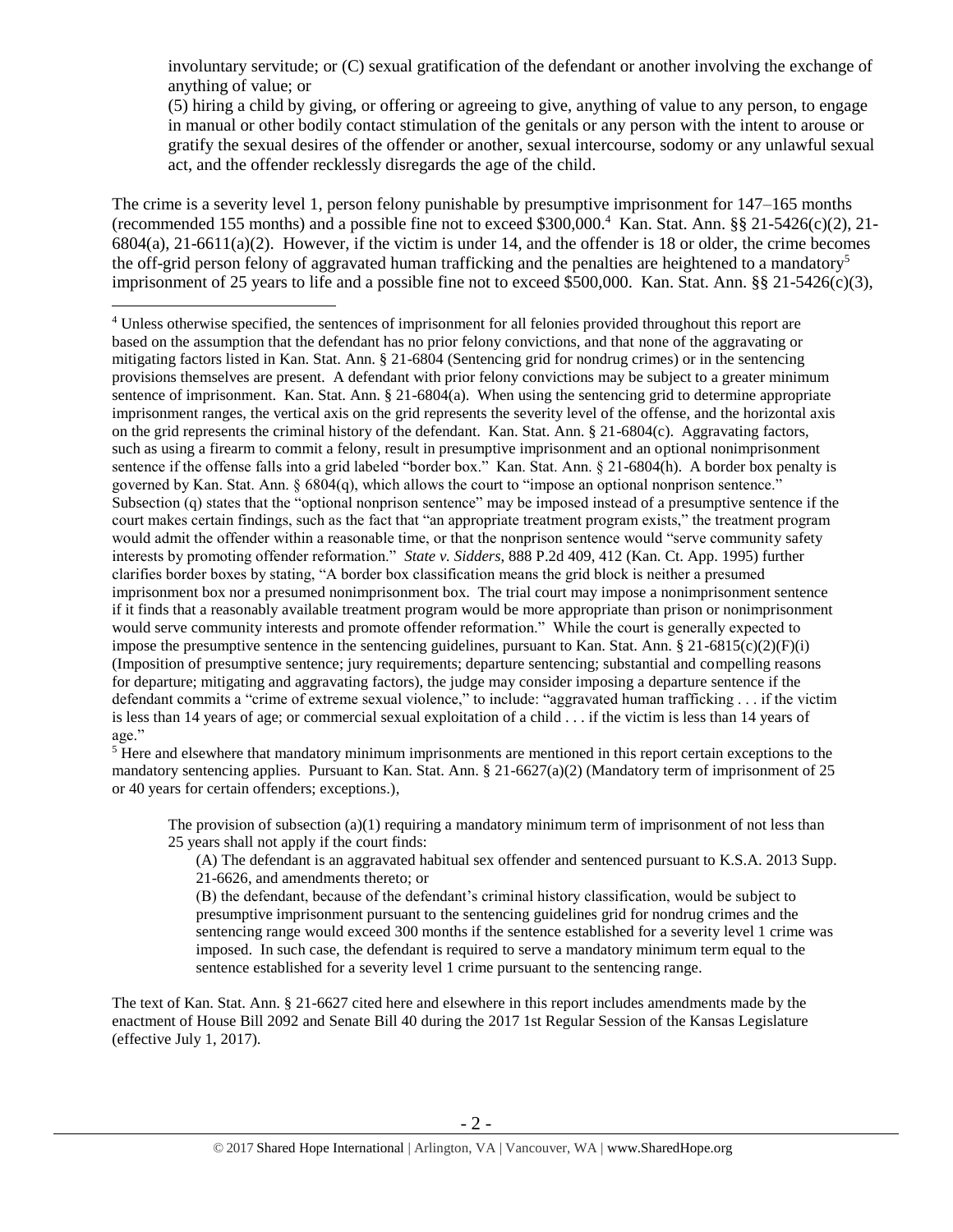$21-6627(a)(1)(A)$ ,  $21-6611(a)(1)$ . In addition to the penalties set forth above, "a person convicted under subsection (c)(2) or (c)(3) shall be fined not less than \$5,000," and that fine "shall be remitted to the human trafficking victim assistance fund . . . ." Kan. Stat. Ann.  $\S 21-5426(c)(4)$ .

*1.2 Commercial sexual exploitation of children (CSEC) is identified as a separate and distinct offense from general sexual offenses, which may also be used to prosecute those who commit commercial sex offenses against minors.*

CSEC is criminalized separately in the Kansas code through the following laws:

1. Pursuant to Kan. Stat. Ann. § 21-6422<sup>6</sup> (Commercial sexual exploitation of a child), commercial sexual exploitation of a child is knowingly:

<span id="page-2-0"></span>(1) Hiring a person younger than 18 years of age by giving, or offering or agreeing to give, anything of value to any person, to engage in a manual or other bodily contact stimulation of the genitals of any person with the intent to arouse or gratify the sexual desires of the offender or another, sexual intercourse, sodomy or any unlawful sexual act; (2) establishing, owning, maintaining or managing any property, whether real or personal, where sexual relations are being sold or offered for sale by a person younger than 18 years of age, or participating in the establishment, ownership, maintenance or management thereof; (3) permitting any property, whether real or personal, partially or wholly owned or controlled by the defendant to be used as a place where sexual relations are being sold or offered for sale by a person who is younger than 18 years of age.

Kan. Stat. Ann. § 21-6422 is as a severity level 4, person felony punishable by presumptive imprisonment for 38–43months (recommended 41 months), a possible fine not to exceed \$300,000, and an additional fine of "not less than \$2,500 nor more than \$5,000". Kan. Stat. Ann. §§ 21- 6422(b)(1)(A), (b)(3), 21-6804(a), 21-6611(a)(2). When the victim is under 14 and the offender is 18 or older, commercial sexual exploitation of a child is punishable as an off-grid person felony with mandatory imprisonment of 25 years to life and a possible fine not to exceed \$500,000.<sup>7</sup> Kan. Stat. Ann. §§ 21-6422(b)(2), 21-6627(a)(1)(E), 21-6611(a)(1).

2. Pursuant to Kan. Stat. Ann. § 21-5510(a) (Sexual exploitation of a child), "sexual exploitation of a child" includes:

<sup>6</sup> The text of Kan. Stat. Ann. § 21-6422 cited here and elsewhere in this report includes amendments made by the enactment of House Bill 40 during the 2017 1st Regular Session of the Kansas Legislature (effective July 1, 2017). <sup>7</sup> Kan. Stat. Ann. § 21-6611 provides for fines for crimes committed on or after July 1, 1993. Fines for crimes committed before July 1, 1993 are laid out in Kan. Stat. Ann. § 21-6710. Pursuant to Kan. Stat. Ann. § 21-6612,

<sup>(</sup>a) When the law authorizes any other disposition, a fine shall not be imposed as the sole and exclusive punishment unless having regard to the nature and circumstances of the crime and to the history and character of the defendant, the court finds that the fine alone suffices for the protection of the public. (b) The court shall not sentence a defendant to pay a fine in addition to a sentence of imprisonment, probation or assignment to a community correctional services program unless:

<sup>(1)</sup> The defendant has derived a pecuniary gain from the crime; or

<sup>(2)</sup> the court finds that a fine is adapted to deterrence of the crime involved or to the correction of the offender.

<sup>. . . .</sup>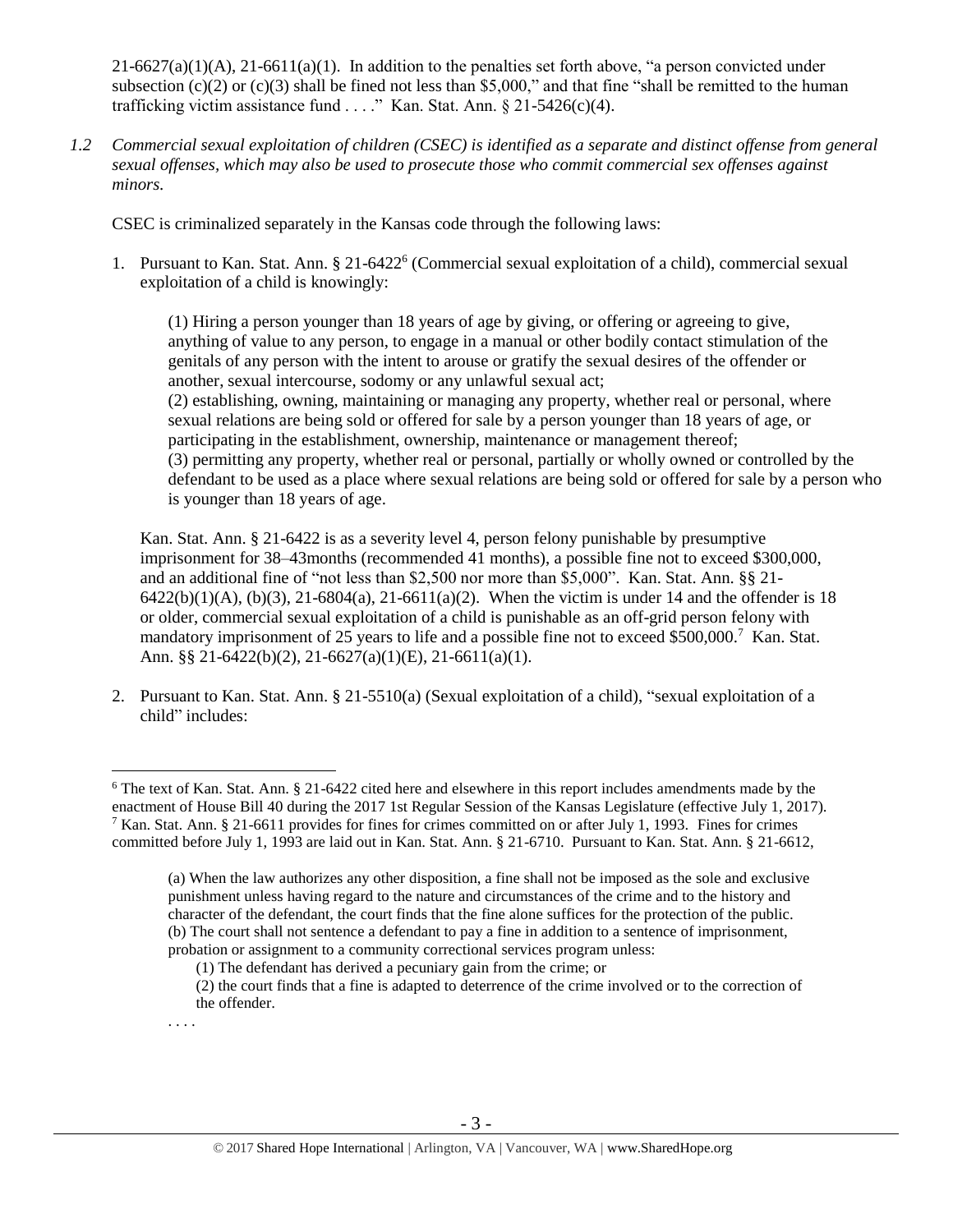(1) Employing, using, persuading, inducing, enticing or coercing a child under 18 years of age to engage in sexually explicit conduct<sup>8</sup> with the intent to promote any performance;

<span id="page-3-1"></span>. . . .

 $\overline{a}$ 

(3) being a parent, guardian or other person having custody or control of a child under l8 years of age and knowingly permitting such child to engage in, or assist another to engage in, sexually explicit conduct for any purpose described in subsection (a)(1) or (2); or

(4) promoting any performance that includes sexually explicit conduct by a child under 18 years of age, or a person whom the offender believes to be a child under 18 years of age, knowing the character and content of the performance.

<span id="page-3-0"></span>A violation of Kan. Stat. Ann.  $\S 21-5510(a)(3)$  is a severity level 5 felony punishable by presumptive imprisonment for 31–34 months (recommended 32 months) and a possible fine not to exceed \$300,000. Kan. Stat. Ann. §§ 21-5510(b)(1)(A), 21-6804(a), 21-6611(a)(2). Violations of Kan. Stat. Ann. § 21- 5510(a)(1) and (4) are severity level 3 felonies punishable by presumptive imprisonment for 55–61 months (recommended 59 months) and a possible fine not to exceed \$300,000. Kan. Stat. Ann. §§ 21- 5510(b)(1)(B), $9$  21-6804(a), 21-6611(a)(2). Moreover, if the offender violated (a)(1) or (a)(4), the victim is under 14, and the offender is 18 or older, then the crime is an off-grid person felony with mandatory imprisonment of 25 years to life and a possible fine not to exceed \$500,000. Kan. Stat. Ann. §§ 21-  $5510(b)(2)$ ,  $21-6627(a)(1)(F)$ ,  $21-6611(a)(1)$ .

The following sexual offenses could also apply to cases of commercial sexual exploitation:

1. Pursuant to Kan. Stat. Ann. § 21-5508(a) (Indecent solicitation of a child),

Indecent solicitation of a child is enticing, commanding, inviting, persuading or attempting to persuade a child 14 or more years of age but less than 16 years of age to:

(1) Commit or to submit to an unlawful sexual act; or

(2) enter any vehicle, building, room or secluded place with intent to commit an unlawful sexual act upon or with the child.

This crime is a severity level 6, person felony with presumptive punishment of imprisonment for 17–19 months (recommended 18 months) and a possible fine not to exceed \$100,000. Kan. Stat. Ann.  $\S$ § 21-5508(c)(1), 21-6804(a); 21-6611(a)(3). The crime is raised to a severity level 5, person felony and considered aggravated when the child is under 14 and is punishable by presumptive imprisonment for 31– 34 months (recommended 32 months) and a possible fine not to exceed \$300,000. Kan. Stat. Ann. §§ 21-5508(b), (c)(2), 21-6804(a), 21-6611(a)(2).

2. Pursuant to Kan. Stat. Ann. § 21-5503(a)(3) (Rape), rape includes "sexual intercourse with a child under 14." The crime is a severity level 1, person felony punishable by presumptive imprisonment for 147–165 months (recommended 155 months) and a possible fine not to exceed \$300,000. Kan. Stat. Ann.  $\S$ § 21-5503(b)(1)(B), 21-6804(a), 21-6611(a)(2). However, when the victim is under 14 and the perpetrator is 18 or over, rape pursuant to Kan. Stat. Ann.  $\S 21-5503(a)(3)$ , or an "attempt, conspiracy or criminal solicitation to commit rape as defined in subsection  $(a)(3)$ ," is an off-grid person felony with mandatory

<sup>&</sup>lt;sup>8</sup> "Sexually explicit conduct" is defined as "actual or simulated: Exhibition in the nude; sexual intercourse or sodomy, including genital-genital, oral-genital, anal-genital or oral-anal contact, whether between persons of the same or opposite sex; masturbation; sado-masochistic abuse with the intent of sexual stimulation; or lewd exhibition of the genitals, female breasts or pubic area of any person." Kan. Stat. Ann. § 21-5510(d)(1).

<sup>9</sup> The text of Kan. Stat. Ann. § 21-5510 cited here and elsewhere in this report includes amendments made by the enactment of Senate Bill 40 during the 2017 1st Regular Session of the Kansas Legislature (effective July 1, 2017).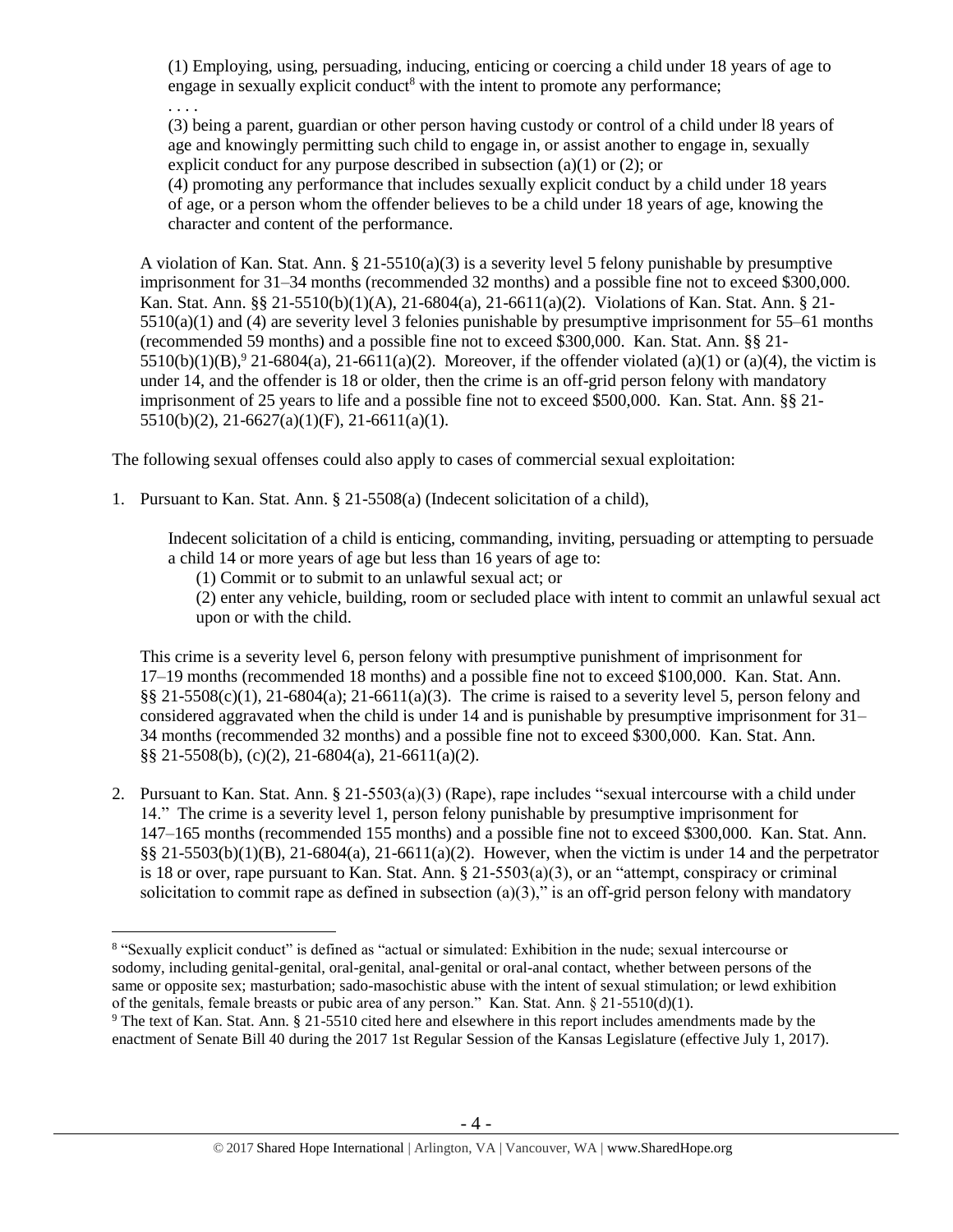imprisonment of 25 years to life and a possible fine not to exceed \$500,000. Kan. Stat. Ann. §§ 21- 5503(b)(2), 21-6627(a)(1)(B), 21-6611(a)(1).

3. Pursuant to Kan. Stat. Ann. § 21-5506(a) (Indecent liberties with a child), the crime of indecent liberties with a child occurs when an individual engages in the following acts with a child that is 14 or 15 years of age:

<span id="page-4-0"></span>(1) Any lewd fondling or touching of the person of either the child or the offender, done or submitted to with the intent to arouse or to satisfy the sexual desires of either the child, or the offender, or both; or (2) soliciting<sup>10</sup> the child to engage in any lewd fondling or touching of the person of another with the intent to arouse or satisfy the sexual desires of the child, the offender or another.

A conviction under Kan. Stat. Ann. § 21-5506(a) is punishable as a severity level 5, person felony by presumptive imprisonment for 31–34 months (recommended 32 months) and a possible fine not to exceed \$300,000. Kan. Stat. Ann. §§ 21- 5506(c)(1), 21-6804(a), 21-6611(a)(2).

Pursuant to Kan. Stat. Ann. § 21-5506(b),

 $\overline{a}$ 

(b) Aggravated indecent liberties with a child is:

(1) Sexual intercourse with a child who is 14 or more years of age but less than 16 years of age; . . . .

(3) engaging in any of the following acts with a child who is under 14 years of age:

(A) Any lewd fondling or touching of the person of either the child or the offender, done or submitted to with the intent to arouse or to satisfy the sexual desires of either the child or the offender, or both; or

(B) soliciting the child to engage in any lewd fondling or touching of the person of another with the intent to arouse or satisfy the sexual desires of the child, the offender or another.

A conviction under subsection (b)(1) is punishable as a severity level 3, person felony with presumptive imprisonment for 55–61 months (recommended 59 months) and a possible fine not to exceed \$300,000. Kan. Stat. Ann. §§ 21-5506(c)(2)(A), 21-6804(a), 21-6611(a)(2). A conviction under subsection (b)(3) is punishable as a severity level 3, person felony punishable by presumptive imprisonment for 55–61 months (recommended 59 months) and a possible fine not to exceed \$300,000. Kan. Stat. Ann. §§ 21-  $5506(c)(2)(C)$ ,  $6804(a)$ ,  $21-6611(a)(2)$ . However, if the child is under 14 and the perpetrator is over 18, then a conviction under subsection (b)(3), or an "attempt, conspiracy or criminal solicitation to commit aggravated indecent liberties with a child as defined in subsection  $(b)(3)$ ," is punishable as an off-grid person felony punishable by a mandatory imprisonment of 25 years to life and a possible fine not to exceed \$500,000. Kan. Stat. Ann. §§ 21-5506(c)(3), 21-6627(a)(1)(C), 21-6611(a)(1).

*1.3 Prostitution statutes refer to the sex trafficking statute to acknowledge the intersection of prostitution with trafficking victimization.* 

Kansas's prostitution statute, Kan. Stat. Ann. § 21-6419 (Selling sexual relations), refers to human trafficking as an affirmative defense to a charge of selling sexual relations. Kan. Stat. Ann. § 21-6419(c) states,

<sup>&</sup>lt;sup>10</sup> "Solicit" or "solicitation" is defined in Kan. Stat. Ann.  $\S$  21-5111(cc) (Definitions) as "to command, authorize, urge, incite, request or advise another to commit a crime." The definitions in Kan. Stat. Ann. § 21-5111 "shall apply when the words and phrases defined are used in this code, except when a particular context clearly requires a different meaning."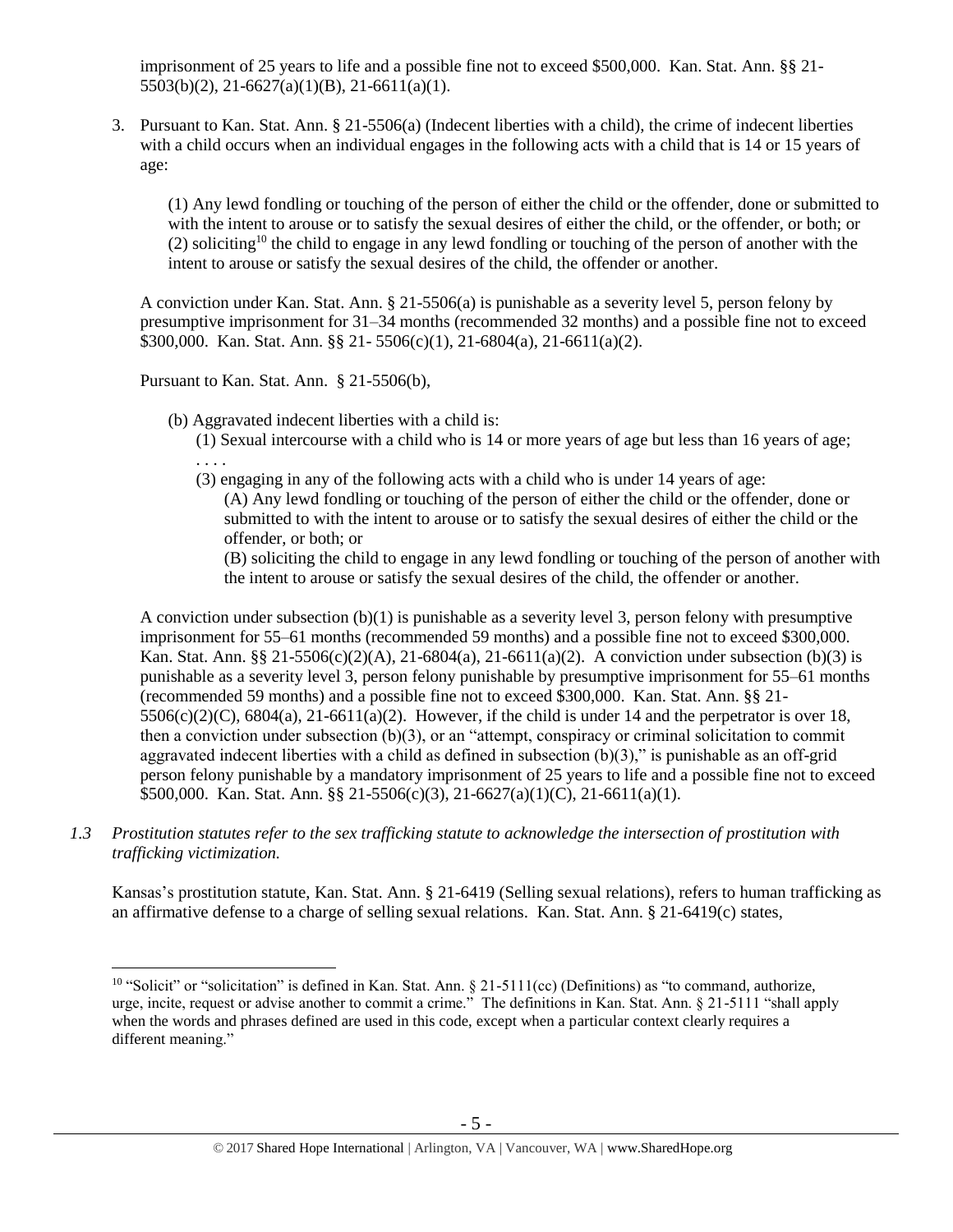It shall be an affirmative defense to any prosecution under this section that the defendant committed the violation of this section because such defendant was subjected to human trafficking or aggravated human trafficking, as defined by K.S.A. 2013 Supp. 21-5426, and amendments thereto, or commercial sexual exploitation of a child, as defined by section 4, and amendments thereto.

*1.4 The state racketeering or gang crimes statute includes sex trafficking or commercial sexual exploitation of children (CSEC) offenses as predicate acts allowing the statute to be used to prosecute child sex trafficking crimes.* 

Kansas defines "Racketeering activity" as "to commit, attempt to commit, conspire to commit or to solicit, coerce or intimidate another person to commit" a series of crimes, including Kan. Stat. Ann. § 21-5426 (Human trafficking or aggravated human trafficking), § 21-5510 (Sexual exploitation of a child), § 21-5601 (Endangering a child or aggravated endangering a child), § 21-5602 (Abuse of a child), § 21- 5603 (Contributing to a child's misconduct or deprivation), § 21-6419 (Selling sexual relations), § 21- 6420 (Promoting the sale of sexual relations), and § 21-6422 (Commercial sexual exploitation of a child). Kan. Stat. Ann. § 21-6328(f)(1) (Same; definitions).

Kan. Stat. Ann. § 21-6329 (Same; unlawful activities; penalty) states, "(a) It is unlawful for any covered person:

(1) Who has received any proceeds derived, directly or indirectly, from a pattern of racketeering activity or through the collection of any unlawful debt to use recklessly or invest, whether directly or indirectly, any part of such proceeds, or the proceeds derived from the investment or use thereof, in the acquisition of any title to, or any right, interest, or equity in, real property or in the establishment or operation of any enterprise;

(2) through a pattern of racketeering activity or through the collection of an unlawful debt, to recklessly acquire or maintain, directly or indirectly, any interest in or control of any enterprise or real property; or

(3) employed by, or associated with, any enterprise to recklessly conduct or participate, directly or indirectly, in such enterprise through a pattern of racketeering activity or the collection of an unlawful debt.

Pursuant to Kan. Stat. Ann. § 21-6328(b),

 $\overline{a}$ 

"Covered person" is defined as any person who:

(1) Is a criminal street gang member or criminal street gang associate, as defined in K.S.A. 2014 Supp. 21-6313, and amendments thereto; $^{11}$ 

<sup>11</sup> Kansas criminalizes street gang activity under Kan. Stat. Ann. § 21-6314 (Recruiting criminal street gang membership) and § 21-6315 (Criminal street gang intimidation), however only offenses involving controlled substances qualify as predicate offenses. Pursuant to Kan. Stat. Ann. § 21-6313(c) (Criminal street gangs; definitions),

<sup>&</sup>quot;[C]riminal street gang activity" means the commission or attempted commission of, or solicitation or conspiracy to commit, one or more person felonies, person misdemeanors, felony violations of K.S.A. 2013 Supp. 21-5701 through 21-5717 [Crimes involving controlled substances], and amendments thereto, any felony violation of any provision of the uniform controlled substances act prior to July 1, 2009, or the comparable juvenile offenses, which if committed by an adult would constitute the commission of such felonies or misdemeanors on separate occasions.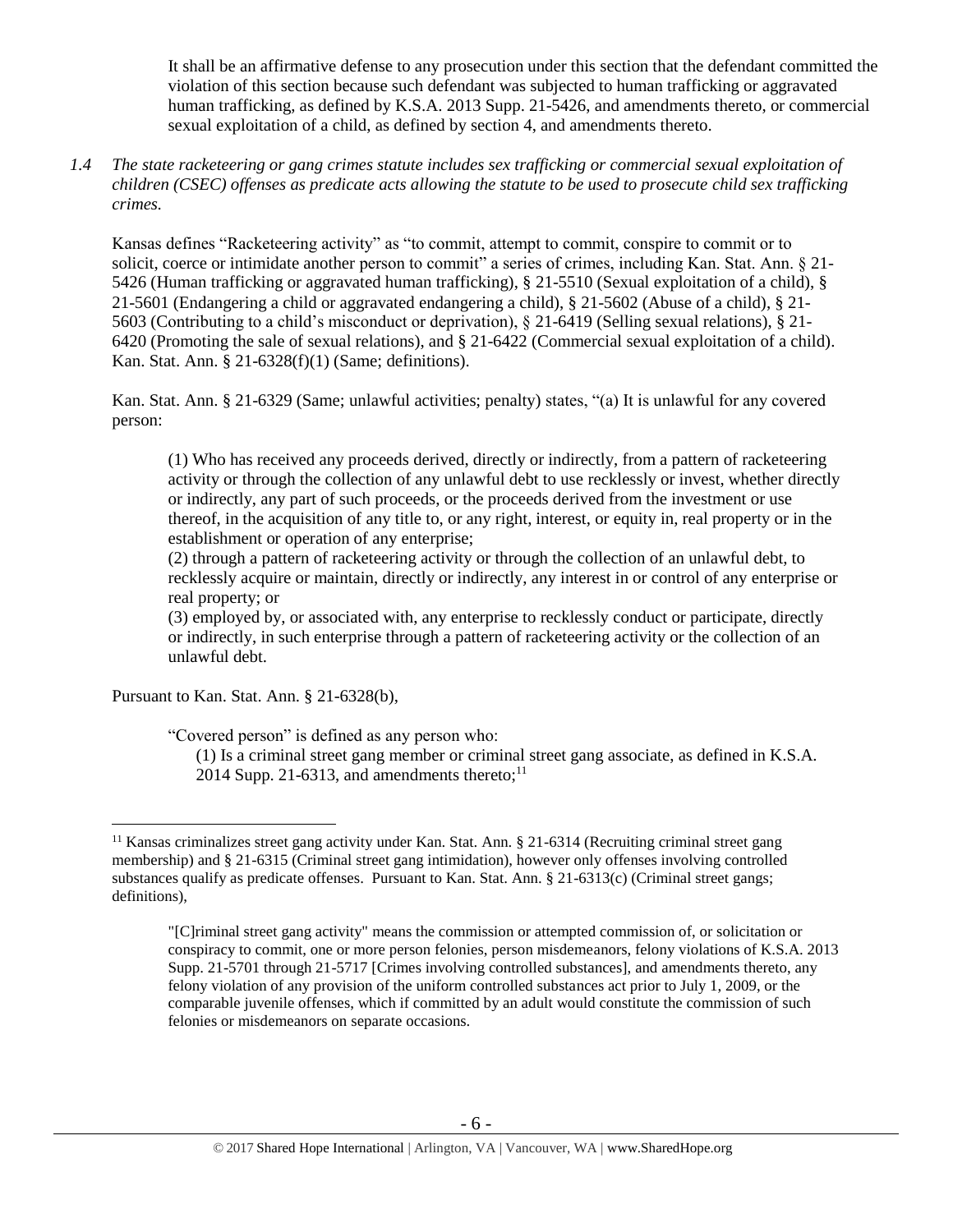(2) has engaged in or is engaging in any conduct prohibited by K.S.A. 2014 Supp. 21-5426, and amendments thereto, human trafficking or aggravated human trafficking, or K.S.A. 2014 Supp. 21-6422, and amendments thereto, commercial sexual exploitation of a child; or (3) has engaged in or is engaging in any conduct prohibited by K.S.A. 2014 Supp. 21-5703, and amendments thereto, unlawful manufacturing of controlled substances, or K.S.A. 2014 Supp. 21-5705, and amendments thereto, unlawful cultivation or distribution of controlled substances.

A violation of the RICO law, or conspiracy to commit a violation is a severity level 2, person felony. Kan. Stat. Ann. § 21-6329(c). A conviction for covered conduct "through which the person derived pecuniary value, or by which the person caused personal injury or property damage or other loss, may be sentenced to pay a fine that does not exceed three times the gross value gained or three times the gross loss caused, whichever is the greater, plus court costs and the costs of investigation and prosecution, reasonably incurred." Kan. Stat. Ann. § 21-6329(e)(1).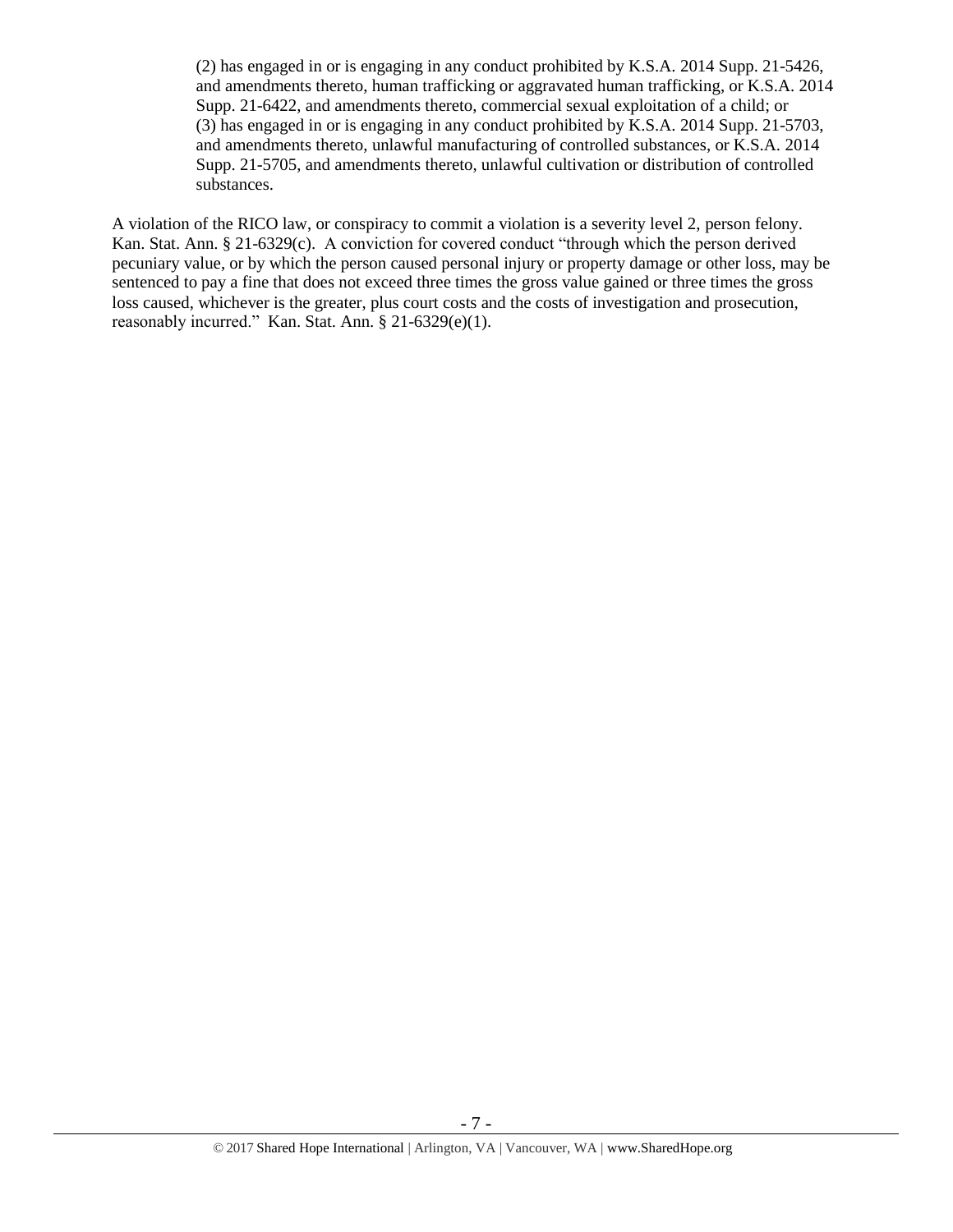#### **FRAMEWORK ISSUE 2: CRIMINAL PROVISIONS FOR DEMAND**

## *Legal Components:*

- *2.1 The state sex trafficking law can be applied to buyers of commercial sex acts with a minor.*
- *2.2 Buyers of commercial sex acts with a minor can be prosecuted under commercial sexual exploitation of children (CSEC) laws.*
- *2.3 Solicitation laws differentiate buying sex acts with an adult and buying sex acts with a minor under 18.*
- *2.4 Penalties for buyers of commercial sex acts with minors are as high as federal penalties.*
- *2.5 Using the Internet or electronic communications to lure, entice, or purchase, or attempt to lure, entice, or purchase commercial sex acts with a minor is a separate crime or results in an enhanced penalty for buyers.*
- *2.6 No age mistake defense is permitted for a buyer of commercial sex acts with any minor under 18.*
- *2.7 Base penalties for buying sex acts with a minor under 18 are sufficiently high and not reduced for older minors.*
- *2.8 Financial penalties for buyers of commercial sex acts with minors are sufficiently high to make it difficult for buyers to hide the crime.*
- *2.9 Buying and possessing images of child sexual exploitation carries penalties as high as similar federal offenses.*

\_\_\_\_\_\_\_\_\_\_\_\_\_\_\_\_\_\_\_\_\_\_\_\_\_\_\_\_\_\_\_\_\_\_\_\_\_\_\_\_\_\_\_\_\_\_\_\_\_\_\_\_\_\_\_\_\_\_\_\_\_\_\_\_\_\_\_\_\_\_\_\_\_\_\_\_\_\_\_\_\_\_\_\_\_\_\_\_\_\_\_\_\_\_

*2.10 Convicted buyers of commercial sex acts with minors are required to register as sex offenders.* 

## *Legal Analysis:*

*2.1 The state sex trafficking law can be applied to buyers of commercial sex acts with a minor.*

Kan. Stat. Ann. § 21-5426(b)(5)<sup>12</sup> (Human trafficking; aggravated human trafficking) applies directly to buyers of sex with minors, stating,

Aggravated human trafficking is:

. . . .

(5) hiring a child by giving, or offering or agreeing to give, anything of value to any person, to engage in manual or other bodily contact stimulation of the genitals of any person with the intent to arouse or gratify the sexual desires of the offender or another, sexual intercourse, sodomy or any unlawful sexual act, and the offender recklessly disregards the age of the child.

Kan. Stat. Ann. § 21-5426(b)(4) can also apply to buyers following federal precedent through the term "obtains."<sup>13</sup> Pursuant to Kan. Stat. Ann. § 21-5426(b)(4), one commits aggravated human trafficking by "...

<sup>12</sup> *See supra* note [2.](#page-0-0)

<sup>13</sup> *See United States v. Jungers*, 702 F.3d 1066 (8th Cir. 2013). In this case, the Eighth Circuit held that the federal sex trafficking law, 18 U.S.C. § 1591 (Sex trafficking of children or by force, fraud, or coercion) applies to buyers of sex with minors. Reversing a District of South Dakota ruling that Congress did not intend the string of verbs constituting criminal conduct under 18 U.S.C. § 1591(a)(1) ("recruits, entices, harbors, transports, provides, obtains, or maintains") to reach the conduct of buyers (United States v. Jungers, 834 F. Supp. 2d 930, 931 (D.S.D. 2011)), the Eighth Circuit concluded that 18 U.S.C. § 1591 does not contain "a latent exemption for purchasers" because buyers can "engage in at least some of the prohibited conduct." Jungers, 702 F. 3d 1066, 1072. Congress codified Jungers clarifying that the federal sex trafficking law is intended to apply to buyers in the Justice for Victims of Trafficking Act (JVTA) of 2015 Pub. L. No. 114-22, 129 Stat 227), enacted on May 29, 2015. The JVTA adds the terms "patronize" and "solicit" to the list of prohibited conduct and expressly states, "section 108 of this title amends section 1591 of title 18, United States Code, to add the words 'solicits or patronizes' to the sex trafficking statute making absolutely clear for judges, juries, prosecutors, and law enforcement officials that criminals who purchase sexual acts from human trafficking victims may be arrested, prosecuted, and convicted as sex trafficking offenders when this is merited by the facts of a particular case." Id. at Sec. 109. The Eighth Circuit decision in *United States*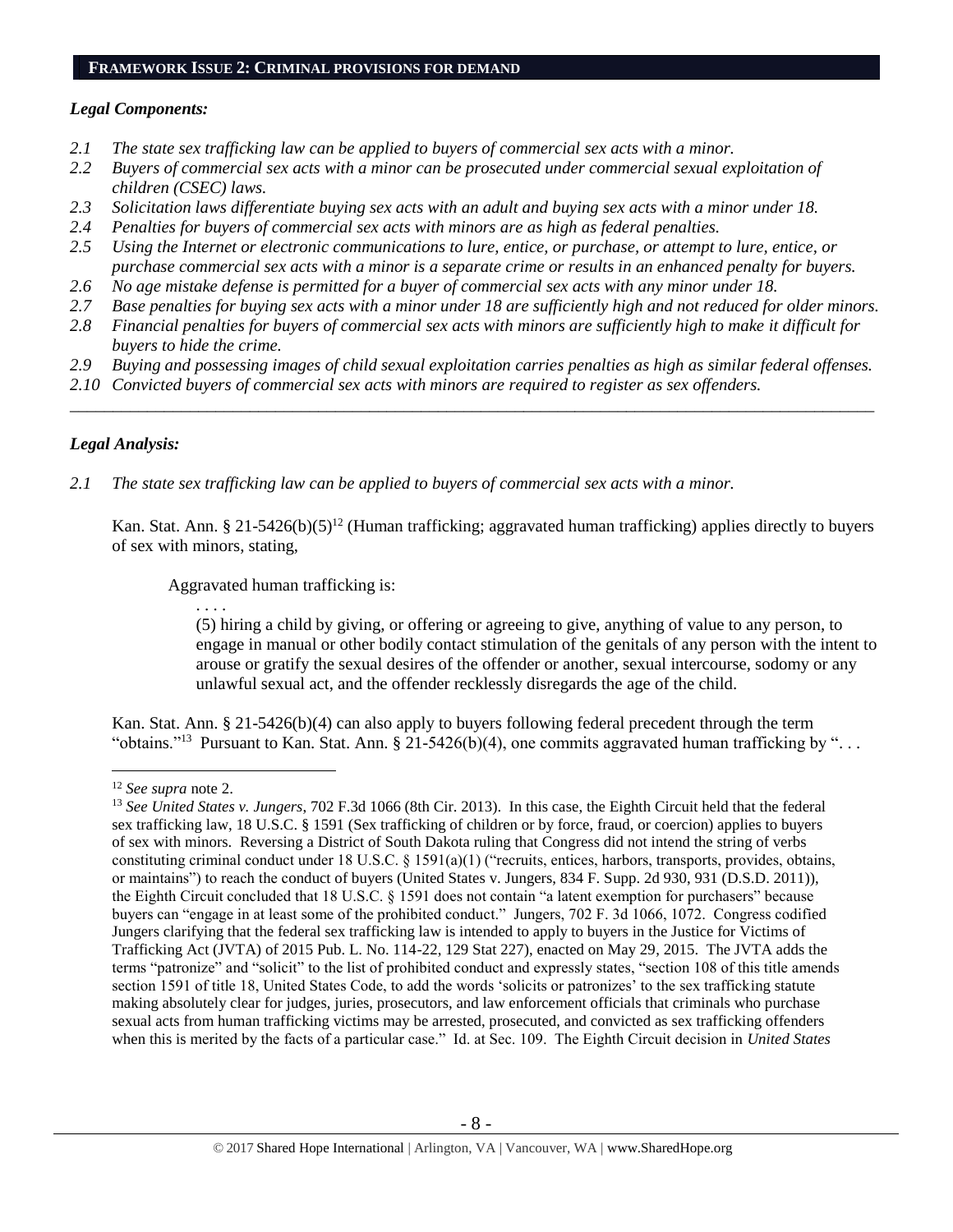recruiting, harboring, transporting, providing or obtaining,<sup>14</sup> by any means, a child knowing that the child, with or without force, fraud, threat or coercion, will be used to engage in forced labor, involuntary servitude or sexual gratification of the defendant or another involving the exchange of anything of value . . . ."

*2.2 Buyers of commercial sex acts with a minor can be prosecuted under commercial sexual exploitation of children (CSEC) laws.*

Kan. Stat. Ann. § 21-6422(a)(1)<sup>15</sup> (Commercial sexual exploitation of a child) applies to anyone who buys or solicits commercial sex with a minor, providing:

Commercial sexual exploitation of a child is knowingly:

(1) Hiring a person younger than 18 years of age by giving, or offering or agreeing to give, anything of value to any person, to engage in a manual or other bodily contact stimulation of the genitals of any person with the intent to arouse or gratify the sexual desires of the offender or another, sexual intercourse, sodomy or any unlawful sexual act . . . .

Commercial sexual exploitation of a child is a severity level 4, person felony punishable by presumptive imprisonment for 38–43 months (recommended 41 months), a possible fine not to exceed \$300,000, and an additional fine of "not less than \$2,500 nor more than \$5,000." Kan. Stat. Ann. §§ 21-6422(b)(1)(A),  $(b)(3)$ , 21-6804(a), 21-6611(a)(2). When the victim is under 14 and the offender is 18 or older, the crime is punishable as an off-grid person felony by mandatory imprisonment for 25 years to life, a possible fine not to exceed \$500,000, and an additional fine of "not less than \$5,000." Kan. Stat. Ann. §§ 21-  $6422(b)(2)$ ,  $(b)(3)$ ,  $21-6627(a)(1)(E)$ ,  $21-6611(a)(1)$ .

*2.3 Solicitation laws differentiate buying sex acts with an adult and buying sex acts with a minor under 18.*

The general solicitation statute, Kan. Stat. Ann. § 21-6421(a) (Buying sexual relations), only applies to buyers of commercial sex with persons over the age of 18. A buyer that solicits sex with a minor would be prosecuted under Kan. Stat. Ann. § 21-6422(a)(1)<sup>16</sup> (Commercial sexual exploitation of a child), which states,

Commercial sexual exploitation of a child is knowingly:

. . . . (1) Hiring a person younger than 18 years of age by giving, or offering or agreeing to give, anything of value to any person, to engage in a manual or other bodily contact stimulation of the genitals of any person with the intent to arouse or gratify the sexual desires of the offender or another, sexual intercourse, sodomy or any unlawful sexual act.

Kan. Stat. Ann. § 21-6422(a)(1) is a severity level 4, person felony. Kan. Stat. Ann. § 21-6422(b)(1)(A).

<sup>16</sup> *See supra* note [6.](#page-2-0)

*v. Jungers* and the federal sex trafficking law as amended by the Justice for Victims of Trafficking Act establish persuasive authority when state courts interpret the string of verbs constituting prohibited conduct in state sex trafficking laws (in particular the term "obtains") to the extent such interpretation does not conflict with state case law.

<sup>&</sup>lt;sup>14</sup> "Obtain" is defined by Kan. Stat. Ann. § 21-5111(q) (Definitions) as "to bring about a transfer of interest or possession of property, whether to the offender or to another." The definitions in Kan. Stat. Ann. § 21-5111 "shall apply when the words and phrase are used in this code, except when a particular context clearly requires a different meaning." Kan. Stat. Ann. § 21-5111. It would seem that in this instance a different meaning applies. <sup>15</sup> *See supra* note [6.](#page-2-0)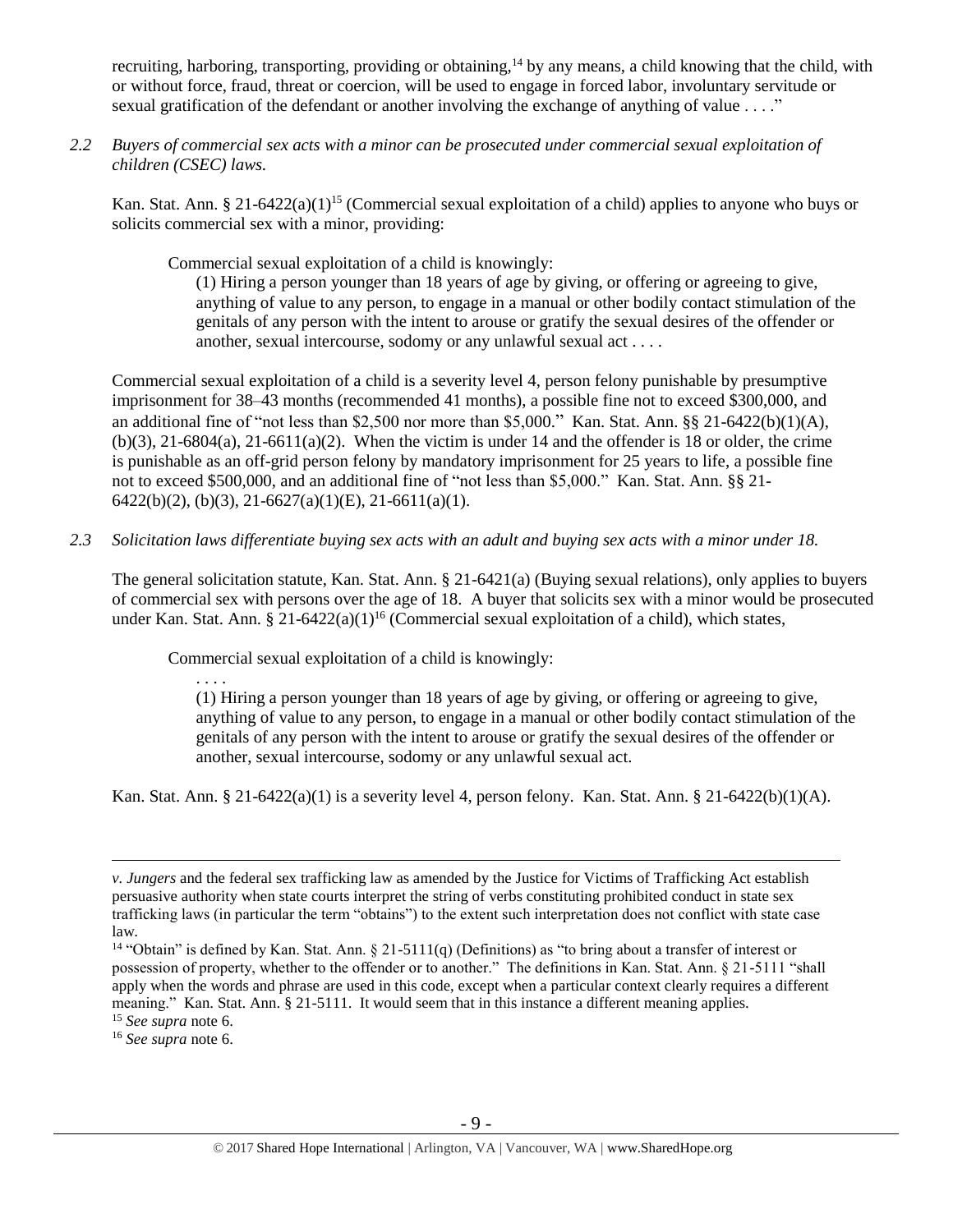## *2.4 Penalties for buyers of commercial sex acts with minors are as high as federal penalties.*

A violation of Kan. Stat. Ann. § 21-5426(b)(4),  $(5)^{17}$  (Human trafficking; aggravated human trafficking) is generally a severity level 1, person felony punishable by presumptive imprisonment for 147–165 months (recommended 155 months) and a possible fine not to exceed \$300,000. Kan. Stat. Ann. §§ 21-5426(c)(2), 21- 6804(a), 21-6611(a)(2). However, if the victim is under 14 and the offender is 18 or older, the crime becomes the off-grid person felony of aggravated human trafficking and the penalties are heightened to a mandatory imprisonment of 25 years to life and a possible fine not to exceed \$500,000.<sup>18</sup> Kan. Stat. Ann. §§ 21- $5426(c)(3)$ ,  $21-6627(a)(1)(A)$ ,  $21-6611(a)(1)$ .

Kan. Stat. Ann. § 21-6422<sup>19</sup> (Commercial sexual exploitation of a child) also criminalizes commercial sex acts with a minor. A first conviction is a severity level 4, person felony punishable by presumptive imprisonment for 38–43 months (recommended 41 months), a possible fine not to exceed \$300,000, and an additional fine of "not less than \$2,500 nor more than \$5,000." Kan. Stat. Ann. §§ 21-6422(b)(1)(A),  $(b)(3)$ , 21-6804(a), 21-6611(a)(2). When the victim is under 14 and the offender is 18 or older, the crime is punishable as an off-grid person felony by mandatory imprisonment for 25 years to life, a possible fine not to exceed \$500,000, and an additional fine of "not less than \$5,000." Kan. Stat. Ann. §§ 21-  $6422(b)(2)$ ,  $(b)(3)$ ,  $21-6627(a)(1)(E)$ ,  $21-6611(a)(1)$ .

Pursuant to Kan. Stat. Ann. § 21-6804(j)(1) (Sentencing grid for nondrug crimes; authority and responsibility of sentencing court; presumptive disposition), "The sentence for any persistent sex offender whose current convicted crime carries a presumptive term of imprisonment shall be double the maximum duration of the presumptive imprisonment term." For any fine for a felony or misdemeanor found in Kan. Stat. Ann. § 21- 6611(a)–(b) (Fines; crimes committed on or after July 1, 1993), "the fine imposed may [alternatively] be fixed at any greater sum not exceeding double the pecuniary gain derived from the crime by the offender." Kan. Stat. Ann. § 21-6611(c).

In comparison, if the victim is under the age of 14, a conviction under the TVPA for child sex trafficking is punishable by 15 years to life imprisonment and a fine not to exceed \$250,000. 18 U.S.C. §§ 1591(b)(1), 3559(a)(1), 3571(b)(3). If the victim is between the ages of 14–17, a conviction is punishable by 10 years to life imprisonment and a fine not to exceed \$250,000. 18 U.S.C. §§ 1591(b)(2), 3559(a)(1), 3571(b)(3). A conviction is punishable by mandatory life imprisonment, however, if the buyer has a prior conviction for a federal sex offense<sup>20</sup> against a minor. 18 U.S.C. § 3559(e)(1) (Sentencing classification of offenses). To the

<span id="page-9-0"></span><sup>17</sup> *See supra* note [2.](#page-0-0)

<sup>&</sup>lt;sup>18</sup> While the court is generally expected to impose the presumptive sentence in the sentencing guidelines, pursuant to Kan. Stat. Ann. § 21-6185(c)(2)(F)(i), the judge may consider imposing a departure sentence if the defendant commits a "crime of extreme sexual violence," to include: "aggravated human trafficking . . . if the victim is less than 14 years of age; or commercial sexual exploitation of a child . . . if the victim is less than 14 years of age." <sup>19</sup> *See supra* note [6.](#page-2-0)

<sup>&</sup>lt;sup>20</sup> Pursuant to 18 U.S.C. § 3559(e)(2), "federal sex offense" is defined as

an offense under section 1591 [18 USCS § 1591] (relating to sex trafficking of children), 2241 [18 USCS § 2241] (relating to aggravated sexual abuse), 2242 [18 USCS § 2242] (relating to sexual abuse),  $2244(a)(1)$  [18 USCS §  $2244(a)(1)$ ] (relating to abusive sexual contact),  $2245$  [18 USCS § 2245] (relating to sexual abuse resulting in death), 2251 [18 USCS § 2251] (relating to sexual exploitation of children), 2251A [18 USCS § 2251A] (relating to selling or buying of children), 2422(b) [18 USCS § 2422(b)] (relating to coercion and enticement of a minor into prostitution), or 2423(a) [18 USCS § 2423(a)] (relating to transportation of minors).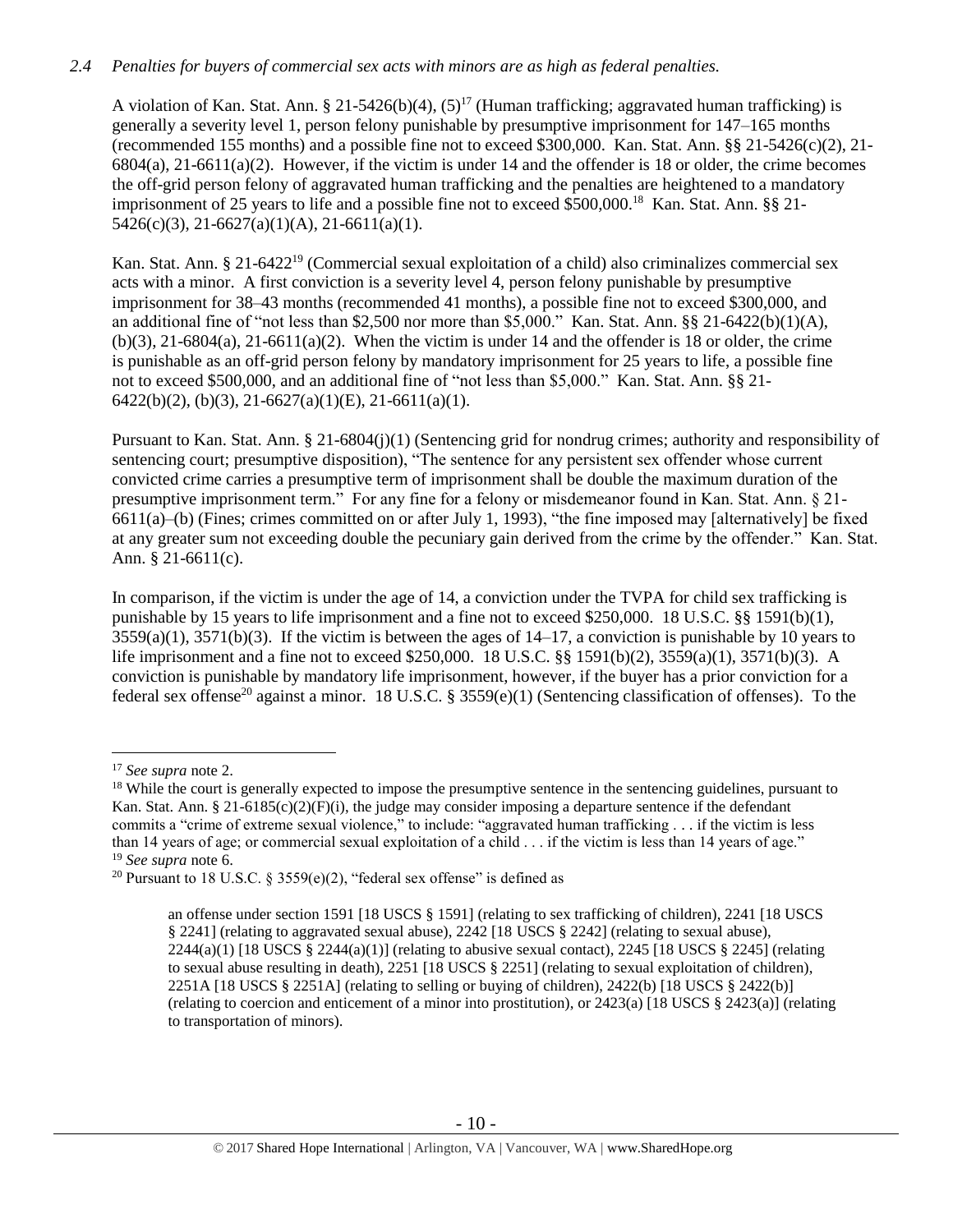extent buyers can be prosecuted under other federal CSEC laws,<sup>21</sup> a conviction is punishable by penalties ranging from a fine not to exceed \$250,000.

*2.5 Using the Internet or electronic communications to lure, entice, or purchase, or attempt to lure, entice, or purchase commercial sex acts with a minor is a separate crime or results in an enhanced penalty for buyers.*

Kan. Stat. Ann. § 21-5509(a) (Electronic solicitation) states, "Electronic solicitation is, by means of communication conducted through the telephone, internet or by other electronic means, enticing or soliciting<sup>22</sup> a person, whom the offender believes to be a child, to commit or submit to an unlawful sexual act." If the offender believes the victim to be 14 or 15, electronic solicitation is a severity level 3, person felony punishable by presumptive imprisonment for 55–61 months (recommended 59 months) and a possible fine not to exceed \$300,000. Kan. Stat. Ann. §§ 21-5509(b)(1), 21-6804(a), 21-6611(a)(2). If the offender believes the child is under 14, the crime is a severity level 1, person felony punishable by presumptive imprisonment for 147–165 months (recommended 155 months) and a possible fine not to exceed \$300,000. Kan. Stat. Ann. §§ 21-5509(b)(2), 21-6804(a), 21-6611(a)(2).

Further, Kan. Stat. Ann. § 21-6424(a)<sup>23</sup> (Unlawful use of communication facility; penalty; defenses) criminalizes the use of "any communication facility"<sup>24</sup> during the commission of certain CSEC and trafficking offenses, stating,

<span id="page-10-1"></span><span id="page-10-0"></span>It shall be unlawful for any person to knowingly or intentionally use any communication facility: (1) In committing, causing, or facilitating the commission of any felony under K.S.A. 2016 Supp. 21-5426 [Human trafficking; aggravated human trafficking], 21-6422 [Commercial sexual exploitation of a child] or 21-6420 [Promoting the sale of sexual relations], and amendments thereto;

(2) in any attempt to commit any conspiracy to commit, or any criminal solicitation of any felony under K.S.A. 2016 Supp. 21-5426, 21-6422 or 21-6420, and amendments thereto . . . .

Each separate use of a communication facility may be charged as a separate offense under this subsection.

A violation of Kan. Stat. Ann.  $21-6424(a)(1)$  or  $(a)(2)$  is a severity level 7, person felony punishable by presumptive imprisonment for 11–13 months (recommended 12 months) and a possible fine not to exceed \$100,000. Kan. Stat. Ann. §§ 21-6424(b)(1), 21-6804(a), 21-6611(a)(3).

*2.6 No age mistake defense is permitted for a buyer of commercial sex acts with any minor under 18.*

. . . .

 $\overline{a}$ 

Kansas's human trafficking law expressly prohibits a mistake of age defense. Kan. Stat. Ann. § 21- 5426(f)(2)<sup>25</sup> (Human trafficking; aggravated human trafficking) states, "[i]t shall not be a defense to a

<sup>&</sup>lt;sup>21</sup> 18 U.S.C. §§ 2251A(b) (Selling or buying of children), 2251(a) (Sexual exploitation of children), 2423(a) (Transportation of a minor with intent for minor to engage in criminal sexual activity), 2422(a) (Coercion and enticement), 2252(a)(2), (a)(4) (Certain activities relating to material involving the sexual exploitation of minors). <sup>22</sup> *See supra* note [10.](#page-4-0) 

<sup>&</sup>lt;sup>23</sup> The text of Kan. Stat. Ann. § 21-6424 cited here and elsewhere in this report includes amendments made by the enactment of Senate Bill 40 during the 2017 1st Regular Session of the Kansas Legislature (effective July 1, 2017). <sup>24</sup> Kan. Stat. Ann. § 21-6424(c) defines "communication facility" as "any and all public and private instrumentalities used or useful in the transmission of writing, signs, signals, pictures or sounds of all kinds and includes telephone, wire, radio, computer, computer network, beepers, pagers and all other means of communication." <sup>25</sup> *See supra* note [2.](#page-0-0)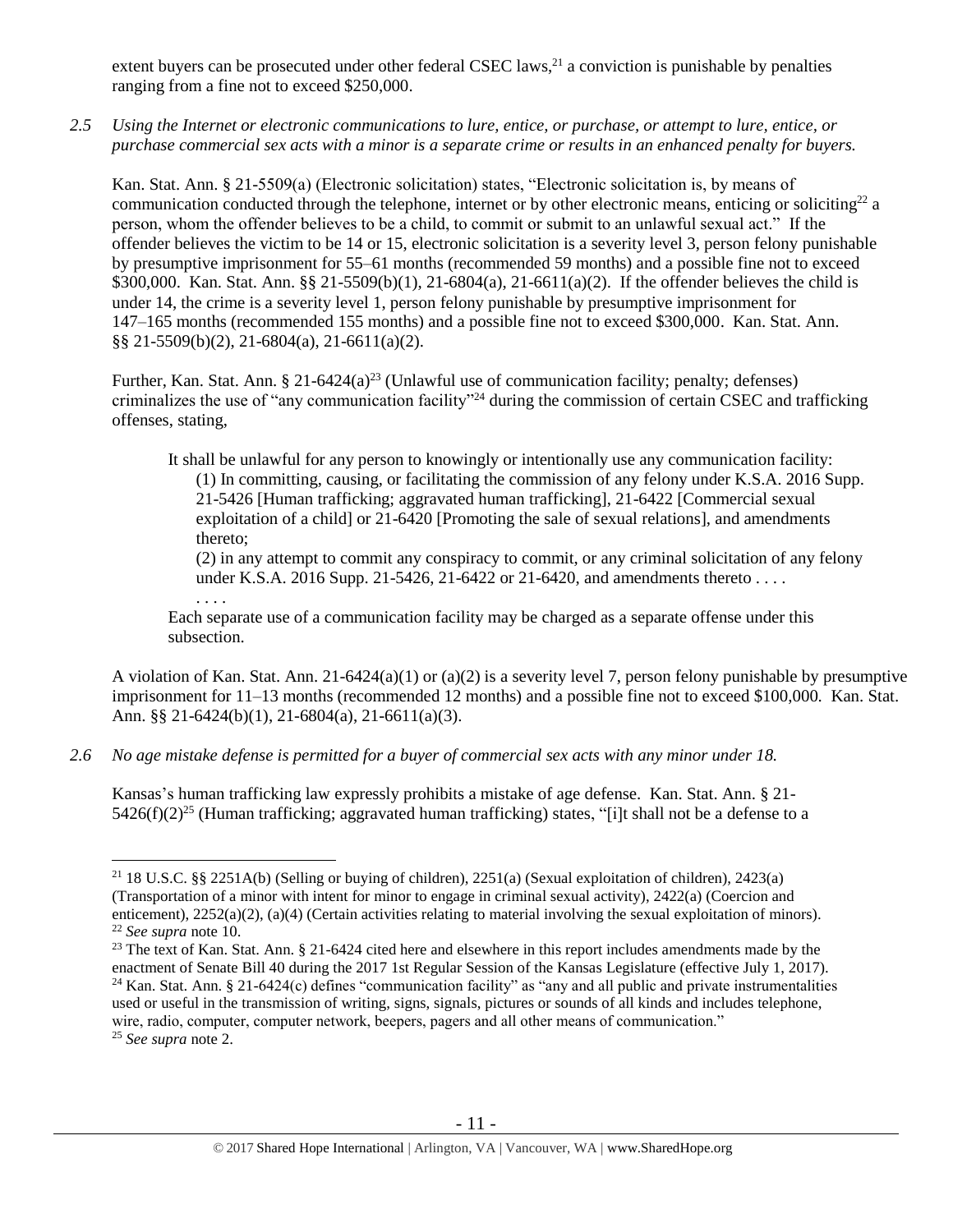charge of aggravated human trafficking, as defined in subsection  $(b)(4)$  or  $(5)$ , that . . . the offender had no knowledge of the age of the victim."

In contrast, Kan. Stat. Ann. § 21-5207(a) (Ignorance or mistake) provides, "A person's ignorance or mistake as to a matter of either fact or law, except as provided in K.S.A. 2013 Supp. 21-5204, and amendments thereto, is a defense if it negates the existence of the culpable mental state which the statute prescribes with respect to an element of the crime." However, Kan. Stat. Ann. § 21-5204 (Culpable mental state; exclusions) excludes mistake of age as grounds for a defense provided under Kan. Stat. Ann. § 21-5207(a). It states, "Proof of a culpable mental state does not require proof . . . that the accused had knowledge of the age of the minor, even though age is a material element of the crime with which the accused is charged." Kan. Stat. Ann. § 21-5204(b).

*2.7 Base penalties for buying sex acts with a minor under 18 are sufficiently high and not reduced for older minors.*

Kansas's buyer-applicable trafficking and CSEC offenses stagger penalties based on a minor's age. Although penalties under the trafficking law are sufficiently high regardless of the minor's age, penalties under the CSEC law are not.

Kan. Stat. Ann. § 21-5426(b)(4)<sup>26</sup> (Human trafficking; aggravated human trafficking) is a severity level 1, person felony punishable by presumptive imprisonment for 147–165 months (recommended 155 months). Kan. Stat. Ann.  $\S$ § 21-5426(c)(2), 21-6804(a). When the victim is under 14 and the offender is 18 or older, however, this crime is heightened to aggravated human trafficking, an off-grid person felony with a mandatory imprisonment of 25 years to life. Kan. Stat. Ann.  $\S$ § 21-5426(c)(3), 21-6627(a)(1)(A).

Pursuant to Kan. Stat. Ann. § 21-6422(b)(1)(A)<sup>27</sup> (Commercial sexual exploitation of a child), commercial sexual exploitation of a child is a Severity level 4, person felony punishable by presumptive imprisonment for 38–43 months (recommended 41 months). Kan. Stat. Ann. §§ 21-6422(b)(1)(A), (b)(3), 21-6804(a). When the victim is under 14 and the offender is 18 or older, however, the crime is punishable as an off-grid person felony by mandatory imprisonment for 25 years to life. Kan. Stat. Ann. §§ 21-6422(b)(2), (b)(3), 21-6627(a)(1)(E).

- 2.7.1 Recommendation: Amend Kan. Stat. Ann. § 21-6422 (Commercial sexual exploitation of a child) to impose substantial penalties that reflect the seriousness of the offense for any offense involving a minor under 18.
- *2.8 Financial penalties for buyers of commercial sex acts with minors are sufficiently high to make it difficult for buyers to hide the crime.*

Financial penalties include fines, asset forfeiture, and restitution. A conviction under Kan. Stat. Ann. § 21- 5426(b)<sup>28</sup> (Human trafficking; aggravated human trafficking) is punishable as a severity level 1, person felony by a possible fine not to exceed \$300,000. Kan. Stat. Ann.  $\S$ § 21-5426(c)(2), 21-6611(a)(2). If the victim is under 14 and the offender is 18 or older, the crime is heightened to an off-grid felony punishable by a possible fine not to exceed \$500,000.<sup>29</sup> Kan. Stat. Ann. §§ 21-5426(c)(3), 21-6611(a)(1). An additional fine of at least \$5,000 "shall be remitted to the human trafficking victim assistance fund . . . ." Kan. Stat. Ann. § 21-

<sup>26</sup> *See supra* note [2.](#page-0-0)

<sup>27</sup> *See supra* note [6.](#page-2-0)

<sup>28</sup> *See supra* note [2.](#page-0-0)

 $^{29}$  While the court is generally expected to impose the presumptive sentence in the sentencing guidelines, pursuant to Kan. Stat. Ann. § 21-6185(c)(2)(F)(i), the judge may consider imposing a departure sentence if the defendant commits a "crime of extreme sexual violence," to include: "aggravated human trafficking . . . if the victim is less than 14 years of age; or commercial sexual exploitation of a child . . . if the victim is less than 14 years of age."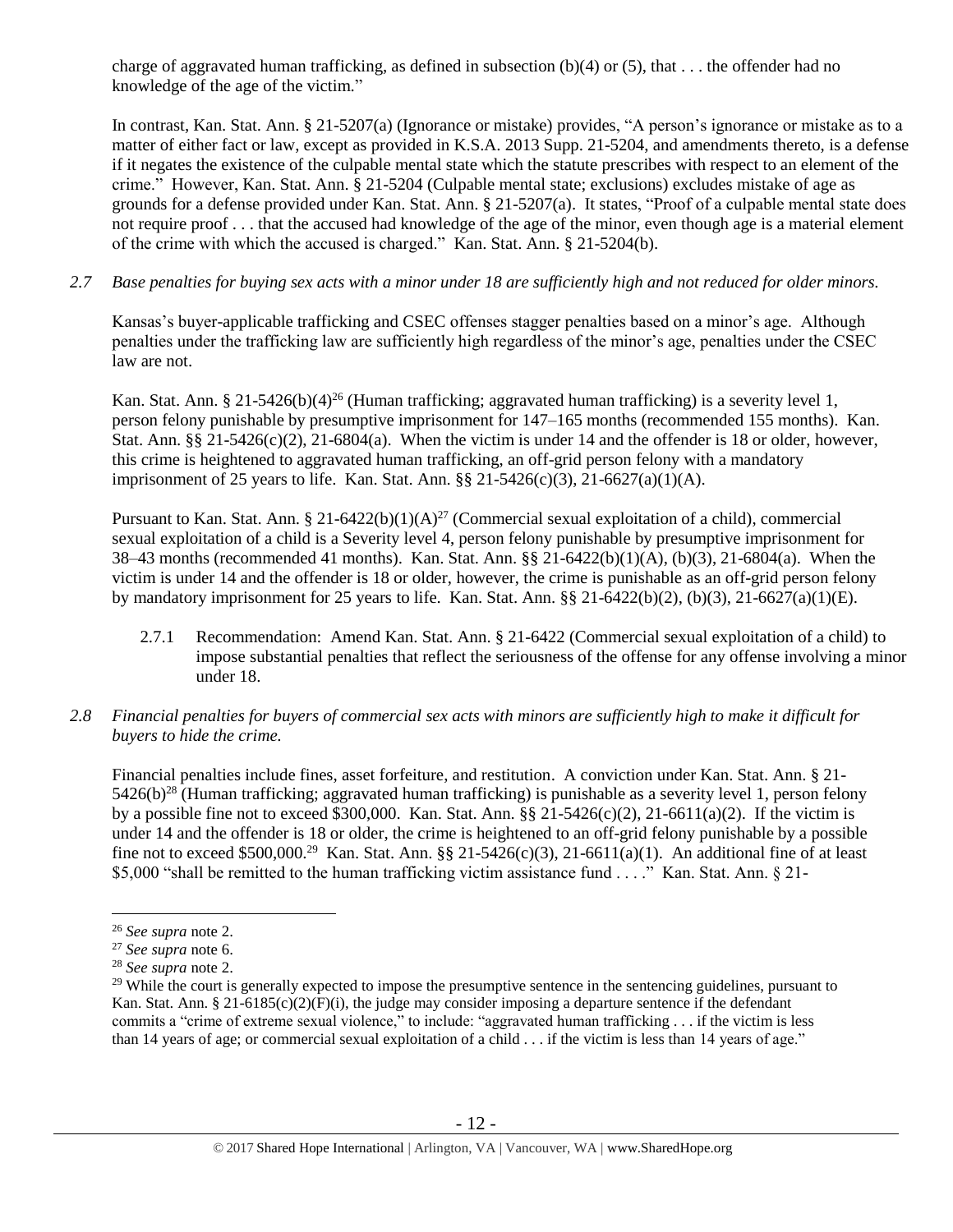5426(c)(4). Kan. Stat. Ann. § 21-6422<sup>30</sup> (Commercial sexual exploitation of a child) also varies fines based on the victim's age. If the victim is 14 years or older, a conviction is punishable by a possible fine not to exceed \$300,000 and an additional fine of "not less than \$2,500 nor more than \$5,000." Kan. Stat. Ann. §§ 21- $6422(b)(1)(A)$ ,  $(b)(3)$ ,  $21-6611(a)(2)$ . However, if the defendant is over the age of 18 and solicited sex with a person 14 years old or younger, a conviction is punishable by a possible fine not to exceed \$500,000 and an additional fine of "not less than \$5,000." Kan. Stat. Ann. §§ 21-6422(b)(2), (b)(3), 21-6611(a)(2). A conviction under Kan. Stat. Ann. § 21-5508(a) (Indecent solicitation of a child) involving a 14 or 15 year old child, is a severity level 6, person felony punishable by a possible fine not to exceed \$100,000. Kan. Stat. Ann. §§ 21-5508(a),  $(c)(1)$ , 21-6611(a)(3). If the victim is under 14, the crime is heightened to a severity level 5, person felony punishable by a possible fine not to exceed \$300,000. Kan. Stat. Ann. §§ 21-5508(b), (c)(2), 21-  $6611(a)(2)$ .

For any fine for a felony or misdemeanor found in Kan. Stat. Ann. § 21-6611(a), (b) (Fines; crimes committed on or after July 1, 1993), "the fine imposed may [alternatively] be fixed at any greater sum not exceeding double the pecuniary gain derived from the crime by the offender." Kan. Stat. Ann. § 21-6611(c).

Pursuant to Kan. Stat. Ann. § 60-4104(p)–(dd) (Covered offenses and conduct giving rise to forfeiture), violations of Kan. Stat. Ann. § 21-5426 (Human trafficking; aggravated human trafficking), § 21-6422 (Commercial sexual exploitation of a child), § 21-5508 (Indecent solicitation of a child**;** aggravated indecent solicitation of a child), and § 21-5510 (Sexual exploitation of a child) give rise to mandatory, civil asset forfeiture. Pursuant to Kan. Stat. Ann. § 60-4105 (Property subject to forfeiture), property subject to forfeiture includes the following:

. . . .

(b) except as otherwise provided by law, all property, of every kind, including, but not limited to, cash and negotiable instruments and the whole of any lot or tract of land . . . that is either:

(1) Furnished or intended to be furnished by any person in an exchange that constitutes conduct giving rise to forfeiture; or

(2) used or intended to be used in any manner to facilitate conduct giving rise to forfeiture . . .

(c) all proceeds of any conduct giving rise to forfeiture;

(d) all property of every kind, including, but not limited to, cash and negotiable instruments derived from or realized through any proceeds which were obtained directly or indirectly from the commission of an offense listed in K.S.A. 60-4104, and amendments thereto;

. . . .

Seizure of forfeitable property is governed by Kan. Stat. Ann. § 60-4107 (Seizure of property). Forfeiture may be accomplished by an *in rem* proceeding pursuant to Kan. Stat. Ann. § 60-4113 (In rem proceedings) or an *in personam* proceeding pursuant to Kan. Stat. Ann. § 60-4114 (In personam proceedings). Kan. Stat. Ann. § 60- 4117 (Disposition of forfeited property; use of proceeds of sale) governs the disposition of forfeited property and states, in part:

(a) When property is forfeited under this act, the law enforcement agency may:

(1) Retain such property for official use or transfer the custody or ownership to any local, state or federal agency, subject to any lien preserved by the court;

(2) destroy or use for investigative or training purposes, any illegal or controlled substances and equipment or other contraband, provided that materials necessary as evidence shall be preserved;

<sup>30</sup> *See supra* note [6.](#page-2-0)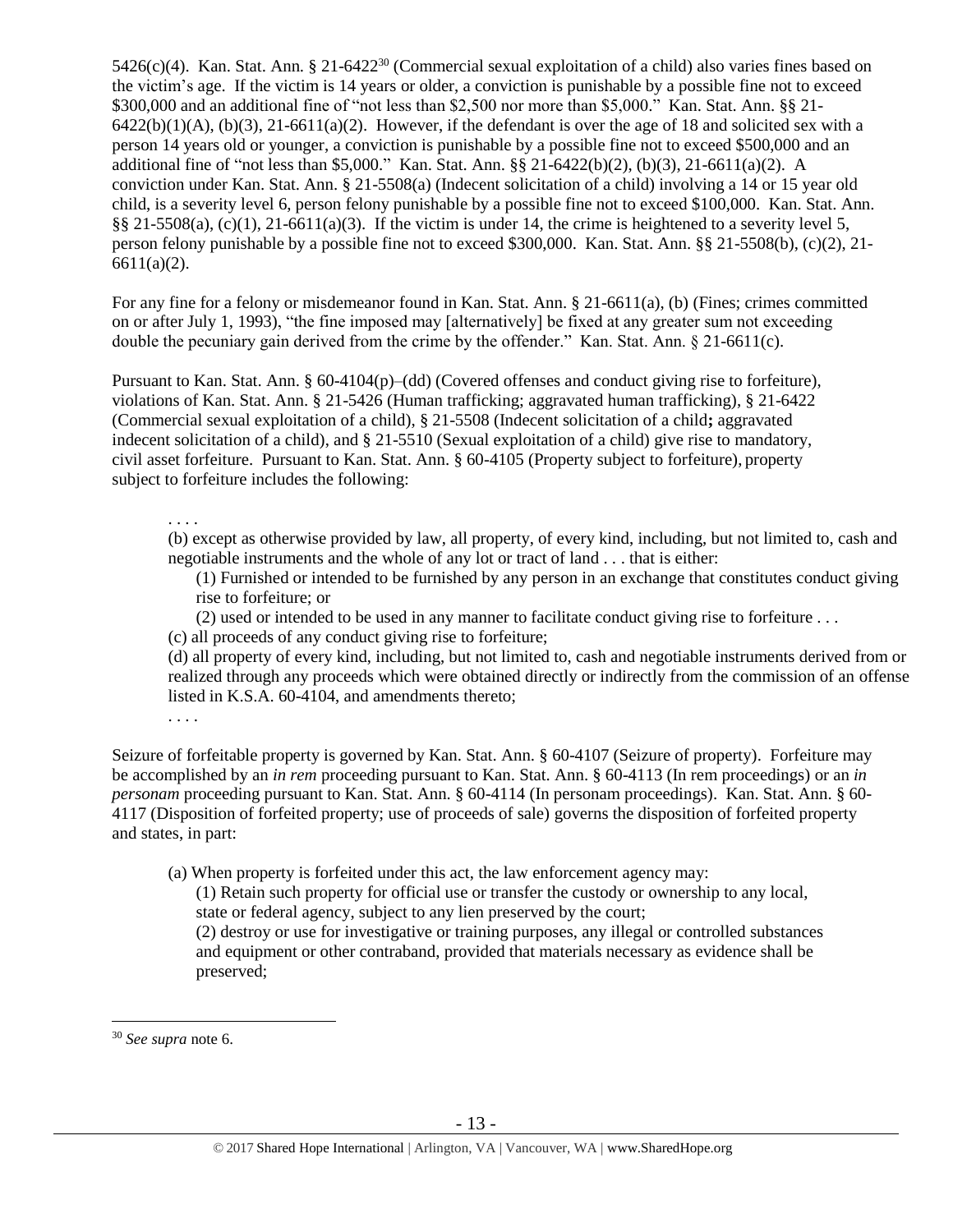(3) sell property which is not required by law to be destroyed and which is not harmful to the public . . . .

. . . .

(c) The proceeds of any sale shall be distributed in the following order of priority:

(1) For satisfaction of any court preserved security interest or lien . . .

(2) thereafter, for payment of all proper expenses of the proceedings for forfeiture and disposition

. . . (3) reasonable attorney fees:

(4) repayment of law enforcement funds expended in purchasing of contraband or controlled substances, subject to any interagency agreement.

. . . .

 $\overline{a}$ 

Pursuant to Kan. Stat. Ann. § 22-3424(d)(Judgment and sentence), a buyer convicted of commercial sex with a minor may also be required to pay restitution. Kan. Stat. Ann.  $\S 22-3424(d)(1)$  states, if a defendant is found guilty and "upon request of the victim or the victim's family and before imposing sentence, the court shall hold a hearing to establish restitution." The court can also order a person convicted of human trafficking, aggravated human trafficking or commercial sexual exploitation of a child and amendments made to such statute prohibiting such conduct, to pay restitution to victims of such offense. Kan. Stat. Ann. § 22-3424(d)(2).

## *2.9 Buying and possessing images of child sexual exploitation carries penalties as high as similar federal offenses.*

Possessing images of child sexual exploitation (ICSE) is criminalized under Kan. Stat. Ann. § 21-5510(a)(2) (Sexual exploitation of a child), which prohibits "possessing any visual depiction of a child under 18 years of age shown or heard engaging in sexually explicit conduct with intent to arouse or satisfy the sexual desires or appeal to the prurient interest of the offender or any other person."<sup>31</sup> This crime is a severity level 5, person felony punishable by presumptive imprisonment for 31–34 months (recommended 32 months) and a possible fine not to exceed \$300,000. Kan. Stat. Ann. §§ 21-5510(b)(1)(A), 21-6804(a), 21-6611(a)(2).

In comparison, a federal conviction for possession of  $ICSE^{32}$  is generally punishable by imprisonment for 5–20 years and a fine not to exceed \$250,000.<sup>33</sup> Subsequent convictions, however, are punishable by imprisonment up to 40 years and a fine not to exceed \$250,000.<sup>34</sup>

(a) Unlawful possession of a visual depiction of a child is knowingly possessing a visual depiction of a child 12 years of age or older but less than 16 years of age in a state of nudity, if committed by a person less than 19 years of age, and the possessor of such visual depiction received such visual depiction directly and exclusively from the child who is the subject of such visual depiction.

(b) Unlawful possession of a visual depiction of a child is a class B person misdemeanor.

 $32\,18$  U.S.C. §§ 2252(a)(2), (a)(4) (Certain activities relating to material involving the sexual exploitation of minors),  $2252A(a)(2)$ –(3) (Certain activities relating to material constituting or containing child pornography), 1466A(a), (b) (Obscene visual representations of the sexual abuse of children).

 $33\,18$  U.S.C. §§ 2252(b) (stating that a conviction under subsection (a)(2) is punishable by imprisonment for 5–20 years and a fine, while a conviction under subsection (a)(4) is punishable by imprisonment up to 10 years, a fine, or both), 2252A(b)(1) (a conviction is punishable by imprisonment for 5–20 years and a fine), 1466A(a), (b) (stating that a conviction under subsection (a) is "subject to the penalties provided in section  $2252A(b)(1)$ ," imprisonment for 5–20 years and a fine, while a conviction under subsection (b) is "subject to the penalties provided in section 2252A(b)(2)," imprisonment up to 10 years, a fine, or both); *see also* 18 U.S.C. §§ 3559(a)(1) (classifying all of the above listed offenses as felonies), 3571(b)(3) (providing a fine up to \$250,000 for any felony conviction).

 $31$  Kan. Stat. Ann. § 21-5610 (Unlawful possession of visual description of a child - elements, affirmative defense, applicability) may also apply to buyers who possess or receive ICSE, but only if the buyer is under 19 years of age. Pursuant to Kan. Stat. Ann.  $\S 21-5610(a)$ –(b),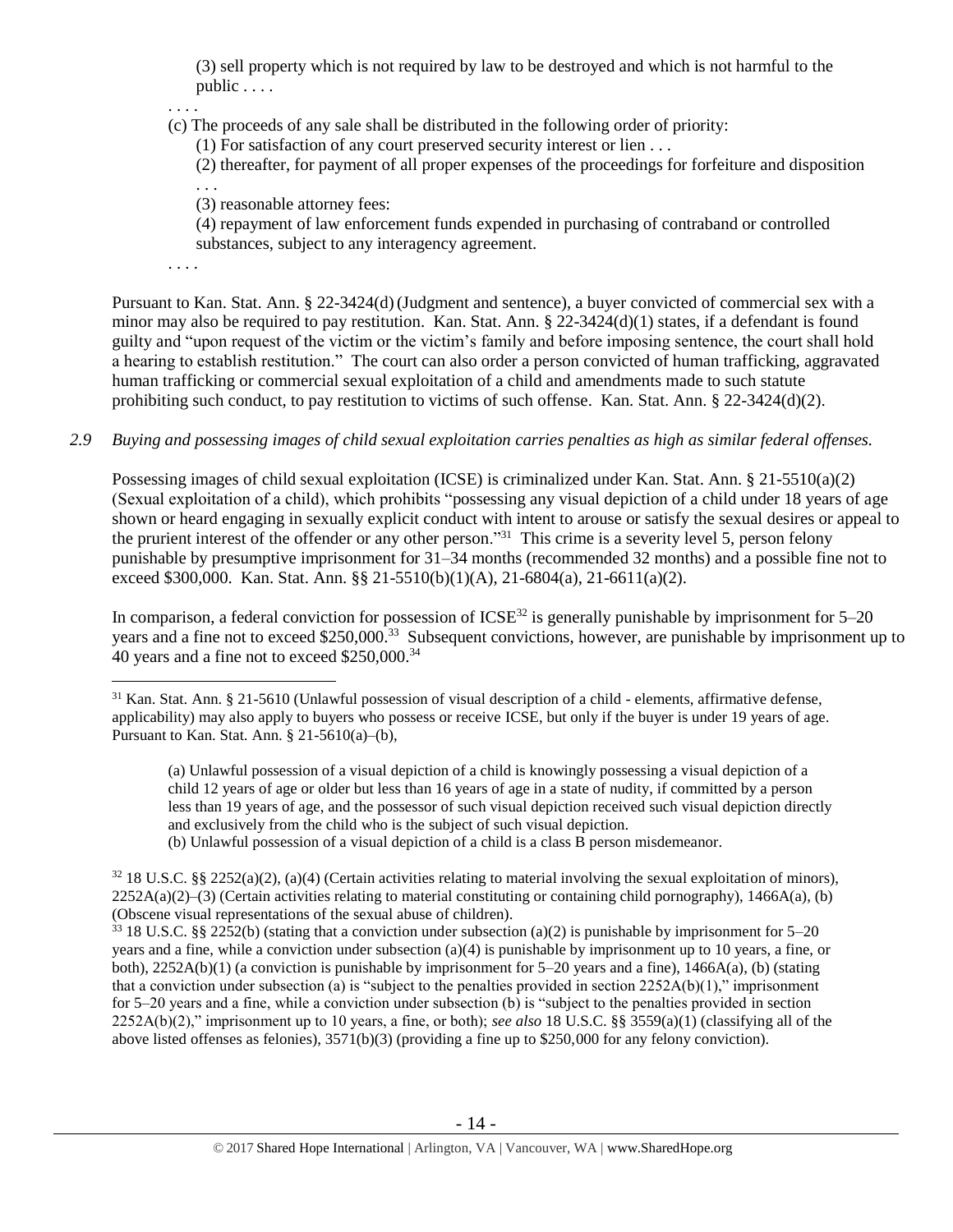2.9.1 Recommendation: Amend Kan. Stat. Ann.  $\S$  21-5510(a)(2) (Sexual exploitation of a child) to increase penalties to reflect the seriousness of the offense.

#### *2.10 Convicted buyers of commercial sex acts with minors are required to register as sex offenders.*

Offenders are required to register pursuant to Kan. Stat. Ann. § 22-4905(a) (Registration of offender) in person within 3 days of coming into any county or jurisdiction "in which the offender resides or intends to reside, maintains employment or intends to maintain employment, or attends school or intends to attend school." Under Kan. Stat. Ann. § 22-4902(a)(1), (2) (Definitions), "offender" includes both sex offenders and violent offenders. A "sex offender" is defined by Kan. Stat. Ann. § 22-4902(b) as

#### any person who:

(1) On or after April 14, 1994, is convicted of any sexually violent crime;

(2) On or after July 1, 2002, is adjudicated as a juvenile offender for an act which if committed by an adult would constitute the commission of a sexually violent crime, unless the court, on the record, finds that the act involved non-forcible sexual conduct, the victim was at least 14 years of age and the offender was not more than four years older than the victim;

(4) on or after July 1, 1997, is convicted of any of the following crimes when one of the parties involved is less than 18 years of age:

(D) patronizing a prostitute, as defined in . . . K.S.A. 2016 Supp. 21-6421, prior to its amendment . . . on July 1, 2013; <sup>35</sup> or

<span id="page-14-0"></span>(E) lewd and lascivious behavior, as defined in . . . K.S.A.2016 Supp. 21-5513, and amendments thereto;

. . . .

 $\overline{a}$ 

. . . .

. . . .

(6) is convicted of an attempt, conspiracy or criminal solicitation, as defined in . . . K.S.A. 2016 Supp. 21-5301, 21-5302, 21-5303, and amendments thereto, of an offense defined in this subsection; or (7) has been convicted of an offense that is comparable to any crime defined in this subsection, or any out of state conviction for an offense that under the laws of this state would be an offense defined in this subsection.

Several of the crimes defined as sexually violent by Kan. Stat. Ann. § 22-4902 $(c)$ <sup>36</sup> are crimes that could possibly be used to prosecute buyers of commercial sex acts with a minor. Sexually violent crimes include the following:

(1) Rape as defined in . . . K.S.A. 2016 Supp. 21-5503, and amendments thereto;

<sup>36</sup> The text of Kan. Stat. Ann. § 22-4902 cited here and elsewhere in this report includes amendments made by the enactment of Senate Bill 40 during the 2017 1st Regular Session of the Kansas Legislature (effective July 1, 2017).

 $34\,18$  U.S.C. §§ 2252(b) (stating if a person has a prior conviction under subsection (a)(2), or a list of other statutes, a conviction is punishable by a fine and imprisonment for 15–40 years, but if a person has a prior conviction under subsection (a)(4), or a list of other statutes, a conviction is punishable by a fine and imprisonment for  $10-20$  years),  $2252A(b)(1)$  (stating if a person has a prior conviction under subsection (a)(2), (a)(3), or a list of other statutes, a conviction is punishable by a fine and imprisonment for  $15-40$  years),  $1466A(a)$ , (b) (stating that the penalty scheme for section 2252A(b) applies); *see also* 18 U.S.C. §§ 3559(a)(1) (classifying all of the above listed offenses as felonies), 3571(b)(3) (providing a fine up to \$250,000 for any felony conviction).

<sup>&</sup>lt;sup>35</sup> The July 1, 2013 Amendment renames the statute "buying sexual relations," and limits its application to instances where the sexual services are provided by adults.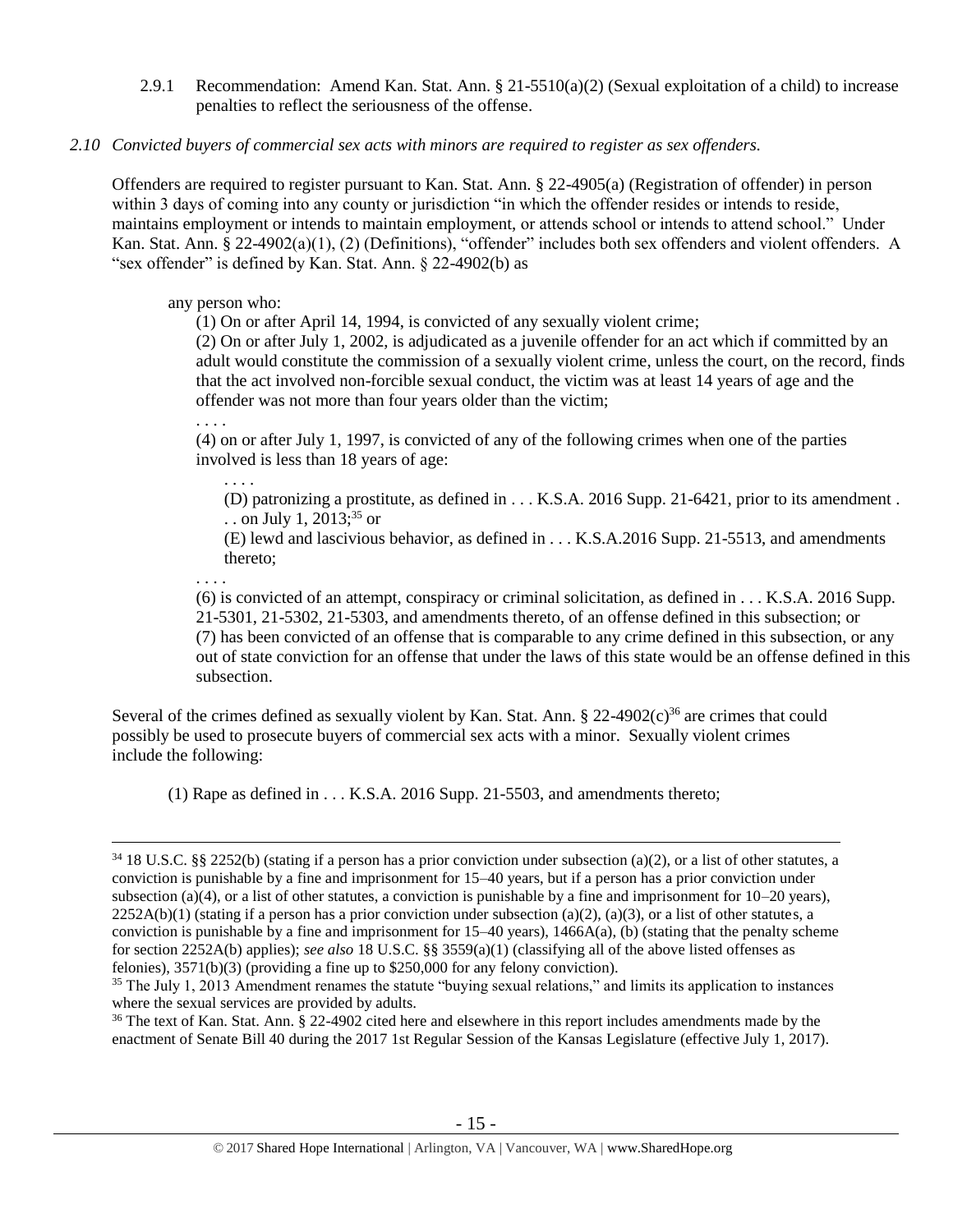(2) indecent liberties with a child as defined in . . . K.S.A. 2016 Supp. 21-5506(a), and amendments thereto;

(3) aggravated indecent liberties with a child as defined in . . . K.S.A. 2016 Supp. 21-5506(b), and amendments thereto;

(6) indecent solicitation of a child as defined in . . . K.S.A. 2016 Supp. 21-5508(a), and amendments thereto.

(7) aggravated indecent solicitation of a child as defined in . . . K.S.A. 2016 Supp. 21-5508(b), and amendments thereto;

(8) sexual exploitation of a child as defined in . . . K.S.A. 2016 Supp. 21-5510, and amendments thereto;

. . . .

. . . .

(11) electronic solicitation as defined in . . . K.S.A. 2016 Supp. 21-5509, and amendments thereto, committed on or after April 17, 2008;

. . . .

(13) aggravated human trafficking, as defined in K.S.A. 21–3447, prior to its repeal, or K.S.A. 21–5426(b), and amendments thereto, if committed in whole or in part for the purpose of the sexual gratification of the defendant or another;

(14) commercial sexual exploitation of a child, as defined in K.S.A. 2016 Supp. 21-6422, and amendments thereto;

. . . .

(16) any conviction or adjudication for an offense that is comparable to a sexually violent crime as defined in this subsection, or any out of state conviction or adjudication for an offense that under the laws of this state would be a sexually violent crime as defined in this subsection; . . . .

Pursuant to Kan. Stat. Ann. § 22-4902(e)(1)(I), the term "violent offender" includes a person who is convicted of aggravated human trafficking under Kan. Stat. Ann. § 21-5426(b) (Human trafficking; aggravated human trafficking), on or after July 1, 1997. It also includes "any person who . . . is convicted of an attempt, conspiracy or criminal solicitation, as defined in K.S.A. 21-3301, 21-3302 or 21-3303, prior to their repeal, or K.S.A. 2016 Supp. 21-5301, 21-5302 and 21-5303, and amendments thereto . . . ." Kan. Stat. Ann. § 22-4902(e)(4).

Accordingly, buyers convicted of human trafficking or CSEC offenses, along with those convicted of possessing images of child sexual exploitation (ICSE), will be required to register as sex offenders.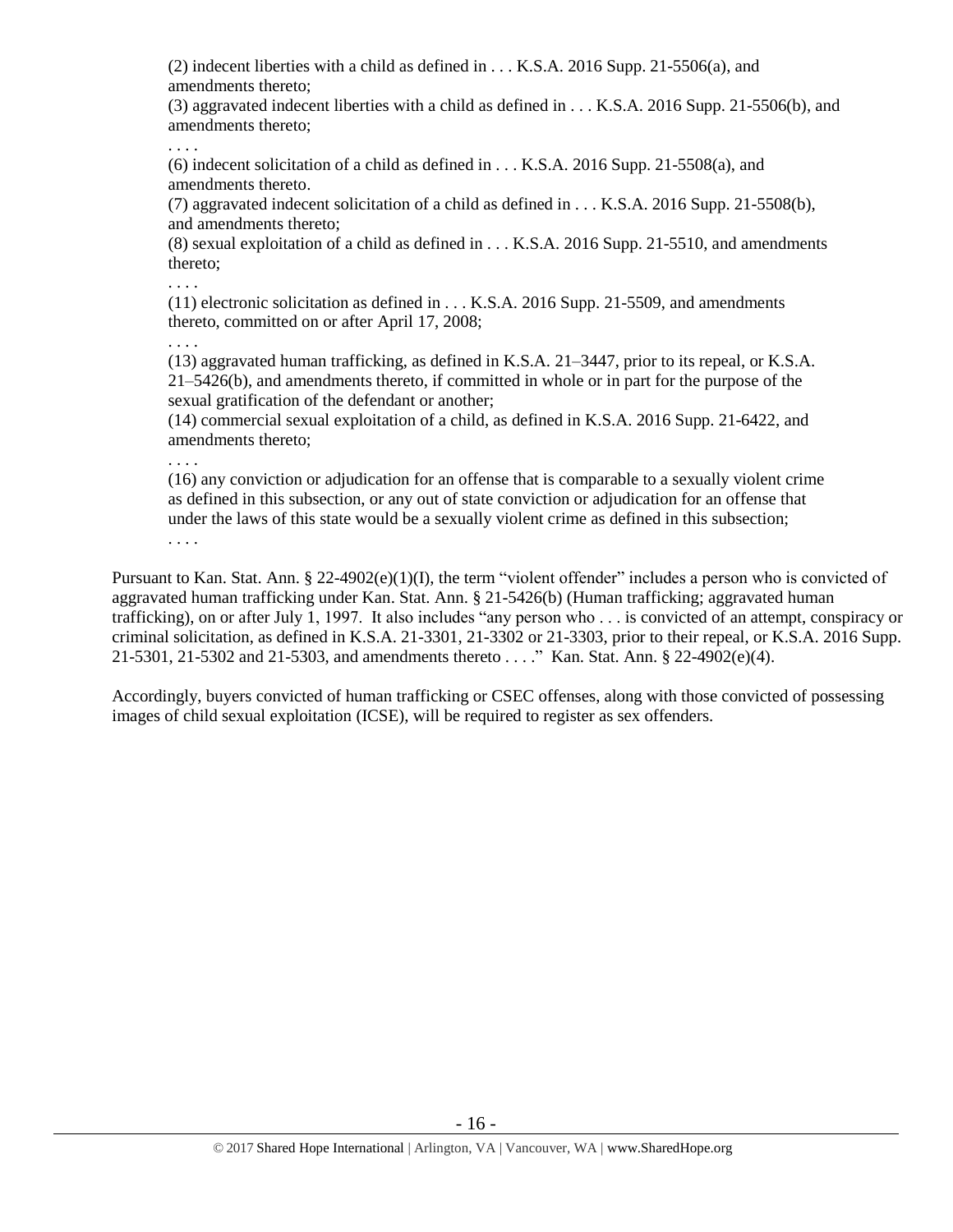#### *Legal Components:*

- *3.1 Penalties for trafficking a child for sexual exploitation are as high as federal penalties.*
- *3.2 Creating and distributing images of child sexual exploitation carries penalties as high as similar federal offenses.*
- *3.3 Using the Internet or electronic communications to lure, entice, recruit or sell commercial sex acts with a minor is a separate crime or results in an enhanced penalty for traffickers.*
- *3.4 Financial penalties for traffickers, including asset forfeiture, are sufficiently high.*
- *3.5 Convicted traffickers are required to register as sex offenders.*
- *3.6 Laws relating to termination of parental rights include sex trafficking or commercial sexual exploitation of children (CSEC) offenses as grounds for termination in order to prevent traffickers from exploiting their parental rights as a form of control.*

*\_\_\_\_\_\_\_\_\_\_\_\_\_\_\_\_\_\_\_\_\_\_\_\_\_\_\_\_\_\_\_\_\_\_\_\_\_\_\_\_\_\_\_\_\_\_\_\_\_\_\_\_\_\_\_\_\_\_\_\_\_\_\_\_\_\_\_\_\_\_\_\_\_\_\_\_\_\_\_\_\_\_\_\_\_\_\_\_\_\_\_\_\_\_*

## *Legal Analysis:*

*3.1 Penalties for trafficking a child for sexual exploitation are as high as federal penalties.* 

Traffickers of children for commercial sexual exploitation are subject to prosecution under several criminal statutes. Kan. Stat. Ann. § 21-5426(b)(4)<sup>37</sup> (Human trafficking; aggravated human trafficking), which includes human trafficking of a person under 18, is a severity level 1, person felony punishable by presumptive imprisonment for 147–165 months (recommended 155 months) and a possible fine not to exceed \$300,000. Kan. Stat. Ann. §§ 21-5426(c)(2), 21-6804(a), 21-6611(a)(2). If the victim is under 14 and the offender is 18 or older, aggravated human trafficking is an off-grid person felony with a mandatory imprisonment for 25 years and life and a possible fine not to exceed \$500,000. Kan. Stat. Ann. §§ 21-5426(c)(3), 21-6627(a)(1)(A), 21- 6611(a)(1).

A trafficker may also be convicted under Kan. Stat. Ann. § 21-5510 (Sexual exploitation of a child). Kan. Stat. Ann. § 21-5510(a)(1), which includes enticing a minor to engage in sexually explicit conduct for the purpose of promoting the performance, is severity level 3 felony punishable by presumptive imprisonment for 55–61 months (recommended 59 months) and a possible fine not to exceed \$300,000. Kan. Stat. Ann. §§ 21- 5510(b)(1)(B),<sup>38</sup> 21-6804(a), 21-6611(a)(2). Moreover, if the offender violated (a)(1), the victim is under 14, and the offender is 18 or older, then the crime is an off-grid person felony with mandatory imprisonment of 25 years to life and a possible fine not to exceed \$500,000. Kan. Stat. Ann. §§ 21-5510(b)(2), 21-6627(a)(1)(F),  $21-6611(a)(1)$ .

Pursuant to Kan. Stat. Ann. § 21-6804(j)(1) (Sentencing grid for nondrug crimes; authority and responsibility of sentencing court; presumptive disposition), "The sentence for any persistent sex offender whose current convicted crime carries a presumptive term of imprisonment shall be double the maximum duration of the presumptive imprisonment term." For any fine for a felony or misdemeanor found in Kan. Stat. Ann. § 21- 6611(a)–(b) (Fines; crimes committed on or after July 1, 1993), "[T]he fine imposed may [alternatively] be fixed at any greater sum not exceeding double the pecuniary gain derived from the crime by the offender." Kan. Stat. Ann. § 21-6611(c).

<sup>37</sup> *See supra* note [2.](#page-0-0)

<sup>38</sup> *See supra* note [9.](#page-3-0)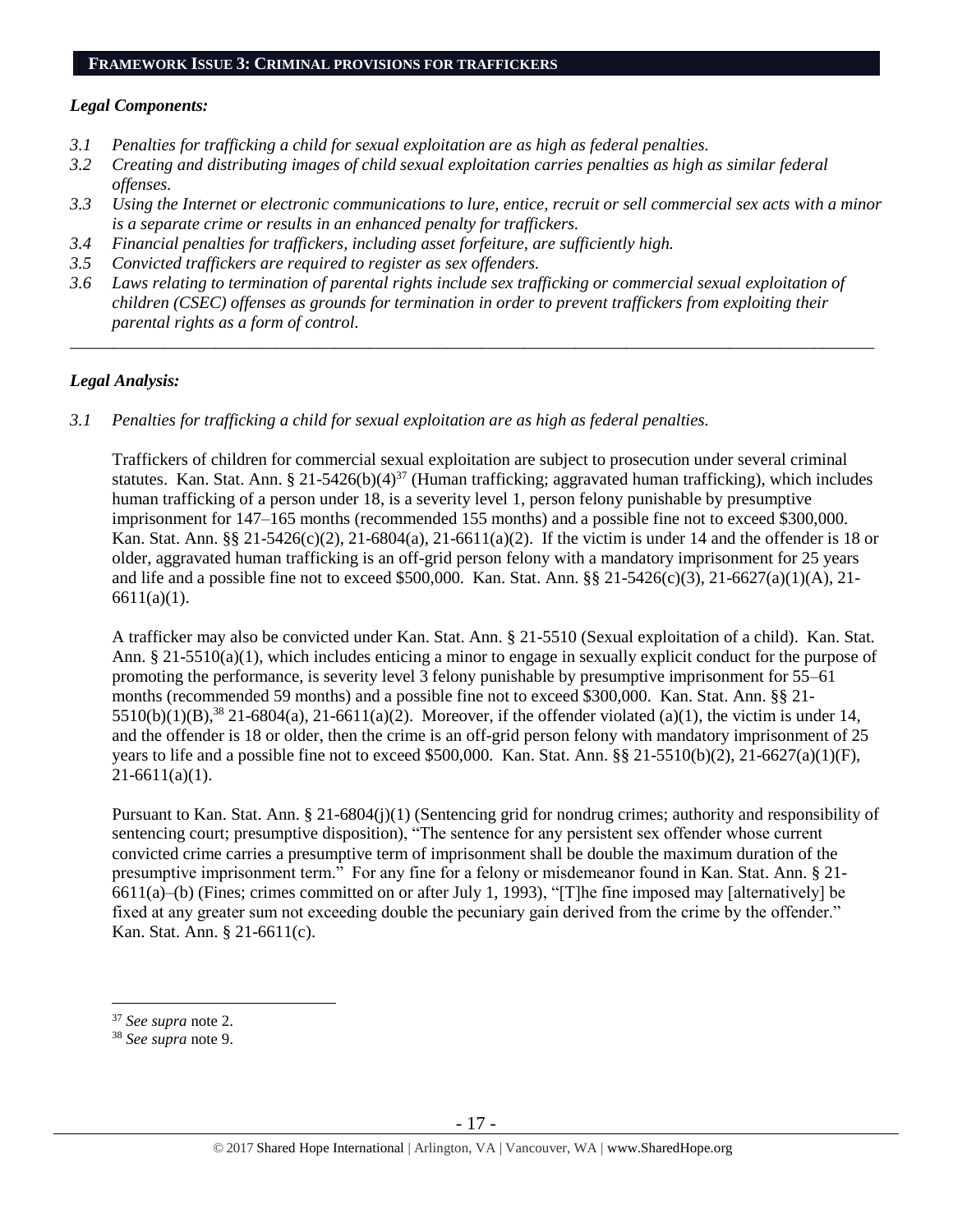In comparison, if the victim is under the age of 14, a conviction under the Trafficking Victims Protection Act (TVPA) for child sex trafficking is punishable by 15 years to life imprisonment and a fine not to exceed \$250,000. 18 U.S.C. §§ 1591(b)(1), 3559(a)(1), 3571(b)(3). If the victim is between the ages of 14–17, a conviction is punishable by 10 years to life imprisonment and a fine not to exceed \$250,000. 18 U.S.C. §§ 1591(b)(2), 3559(a)(1), 3571(b)(3). A conviction is punishable by mandatory life imprisonment, however, if the trafficker has a prior conviction for a federal sex offense<sup>39</sup> against a minor. 18 U.S.C. § 3559(e)(1).

## *3.2 Creating and distributing images of child sexual exploitation carries penalties as high as similar federal offenses.*

Creating and distributing images of child sexual exploitation (ICSE) falls under Kan. Stat. Ann. § 21-5510 (Sexual exploitation of a child), which states, in part, "(a) . . . sexual exploitation of a child is: (1) Employing, using, persuading, inducing, enticing or coercing a child under 18 years of age, or a person whom the offender believes to be a child under 18 years of age, to engage in sexually explicit conduct<sup>40</sup> with the intent to promote any performance."<sup>41</sup> Kan. Stat. Ann. § 21-5510(a)(1). Under Kan. Stat. Ann. § 21-5510(d)(2), the term "promoting" is defined to include the following:

. . . procuring, transmitting, distributing, circulating, presenting, producing, directing, manufacturing, issuing, publishing, displaying, exhibiting, or advertising:

(A) For pecuniary profit; or

(B) with intent to arouse or gratify the sexual desire or appeal to the prurient interest of the offender or any other person.

A violation of Kan. Stat. Ann. § 21-5510(a)(1) is a severity level 3, person felony punishable by presumptive imprisonment for 55–61 months (recommended 59 months) and a possible fine not to exceed \$300,000. Kan. Stat. Ann. §§ 21-5510(b)(1)(B),<sup>42</sup> 21-6804(a), 21-6611(a)(2). However, when the child is under 14 and the offender is 18 or older, a violation of Kan. Stat. Ann. § 21-5510(a)(1) is an off-grid person felony with mandatory imprisonment of 25 years to life and a possible fine not to exceed \$500,000. Kan. Stat. Ann. §§ 21- 5510(b)(2), 21-6627(a)(1)(F), 21-6611(a)(1).

 $\overline{a}$ 

(b) Aggravated unlawful transmission of a visual depiction of a child is:

- (C) with the intent to exhibit or transmit such visual depiction to more than one person; and
- (2) when the offender is less than 19 years of age.

<sup>39</sup> *See supra* note [20.](#page-9-0)

<sup>40</sup> *See supra* note [8](#page-3-1) for the definition of sexually explicit conduct.

<sup>&</sup>lt;sup>41</sup> Kan. Stat. Ann. § 21-5611 (Unlawful transmission of visual description of a child - elements, definitions) may also apply to traffickers who transmit ICSE, but only if the trafficker is under 19 years of age. Pursuant to Kan. Stat. Ann. § 21-5611(a)–(b),

<sup>(</sup>a) Unlawful transmission of a visual depiction of a child is knowingly transmitting a visual depiction of a child 12 or more years of age but less than 18 years of age in a state of nudity when the offender is less than 19 years of age.

<sup>(1)</sup> Knowingly transmitting a visual depiction of a child 12 or more years of age but less than 18 years of age in a state of nudity;

<sup>(</sup>A) With the intent to harass, embarrass, intimidate, defame or otherwise inflict emotional, psychological or physical harm;

<sup>(</sup>B) for pecuniary or tangible gain; or

Unlawful transmission of a visual depiction is a Class A person misdemeanor, and a subsequent conviction is a felony; aggravated unlawful transmission of a visual depiction is also a felony. Kan. Stat. Ann. § 21-5611(c). <sup>42</sup> *See supra* note 9.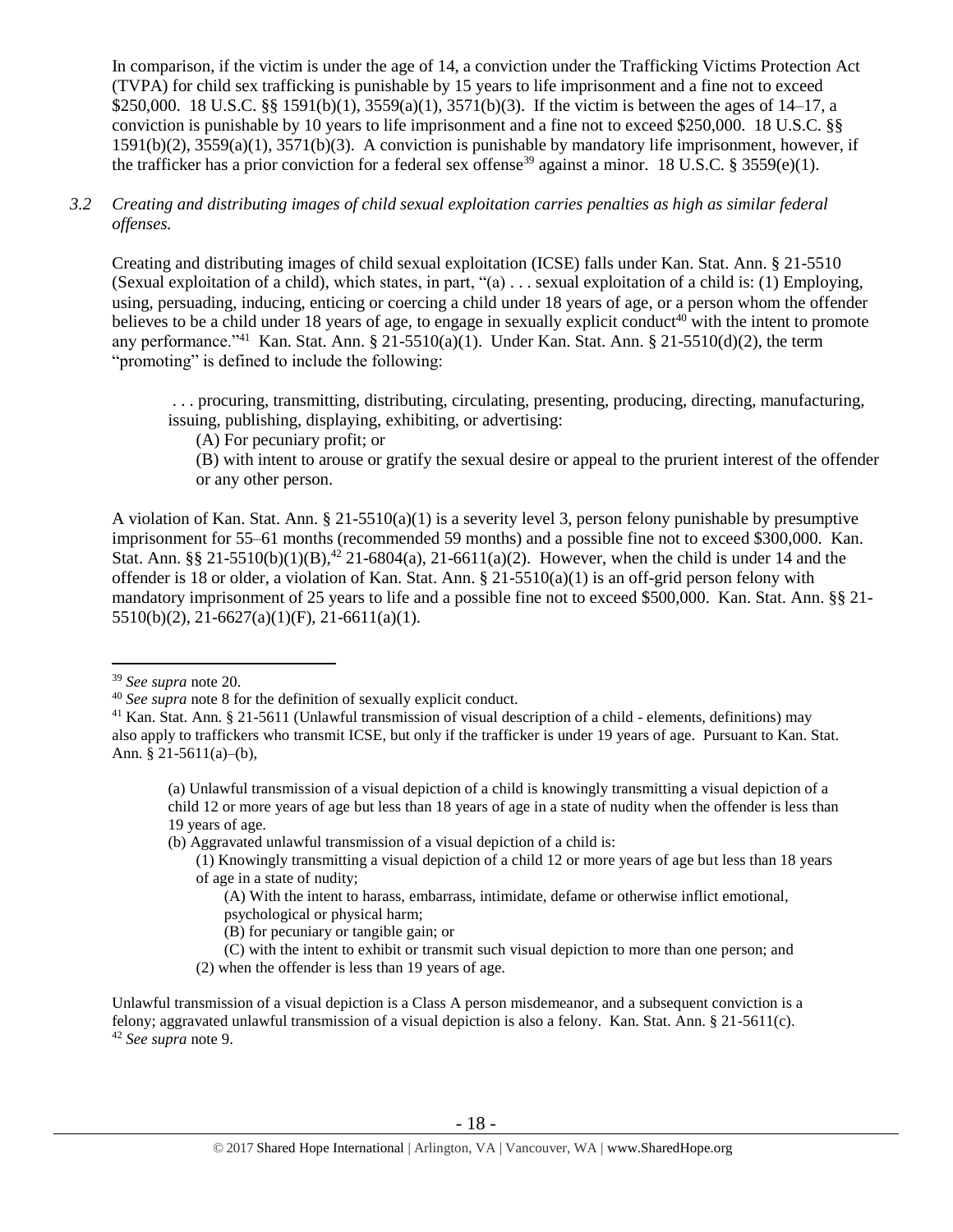Moreover, Enacted Senate Bill 40, § 3<sup>43</sup> (Internet trading in child pornography and aggravated internet trading in child pornography) criminalizes the distribution of ICSE via the internet. Enacted Senate Bill 40, § 3(a) defines internet trading in child pornography as follows:

<span id="page-18-0"></span>Except as provided in K.S.A. 2016 Supp. 21-5610 [Unlawful possession of a visual depiction of a child] and 21-5611 [Unlawful transmission of visual description of a child - elements, definitions], and amendments thereto, internet trading in child pornography is sexual exploitation of a child, as defined in K.S.A. 2016 Supp. 21-  $5510(a)(2)$ , and amendments thereto, when the offender is 18 years of age or older, and the offender knowingly causes or permits the visual depiction to be viewed, by use of any electronic device connected to the internet, by any person other than the offender or a person depicted in the visual depiction.

Internet trading in child pornography is a severity level 5, person felony punishable by presumptive imprisonment for 31–34 months (recommended 32 months) and a possible fine not to exceed \$300,000. Enacted Senate Bill 40, § 3(c)(1), Kan. Stat. Ann. §§ 21-6804(a), 21-6611(a)(2).

Additionally, Enacted Senate Bill 40, § 3(b) defines aggravated internet trading in child pornography as follows:

Except as provided in K.S.A. 2016 Supp. 21-5610 and 21-5611, and amendments thereto, aggravated internet trading in child pornography is sexual exploitation of a child, as defined in K.S.A. 2016 Supp.  $21 - 5510(a)(1)$  or (4), and amendments thereto, when the offender is 18 years of age or older and the offender knowingly causes or permits the performance to be viewed, by use of any electronic device connected to the internet, by any person other than the offender or a person depicted in the performance.

Aggravated internet trading in child pornography is a severity level 3, person felony punishable by presumptive imprisonment for 55–61 months (recommended 59 months) and a possible fine not to exceed \$300,000. Enacted Senate Bill 40, § 3(c)(2), Kan. Stat. Ann. §§ 21-6804(a), 21-6611(a)(2). When the victim is under 14 years of age, however, aggravated internet trading in child pornography is an off-grid person felony punishable by mandatory imprisonment for 25 years to life and a possible fine not to exceed \$500,000. Enacted Senate Bill 40, § 3(c)(2), Kan. Stat. Ann. §§ 21-6627(a)(1)(G),  $^{44}$  21-6611(a)(1).

In comparison, if the victim is under the age of 14, a conviction under the TVPA for child sex trafficking is punishable by 15 years to life imprisonment and a fine not to exceed \$250,000. 18 U.S.C. §§ 1591(b)(1),  $3559(a)(1)$ ,  $3571(b)(3)$ . If the victim is between the ages of  $14-17$ , a conviction is punishable by 10 years to life imprisonment and a fine not to exceed \$250,000. 18 U.S.C. §§ 1591(b)(2), 3559(a)(1), 3571(b)(3). A conviction is punishable by mandatory life imprisonment, however, if the trafficker has a prior conviction for a federal sex offense<sup>45</sup> against a minor. 18 U.S.C. § 3559(e)(1) (Sentencing classification of offenses). Additionally, a federal conviction for distribution of ICSE<sup>46</sup> is generally punishable by imprisonment for 5–20 years and a fine not to exceed \$250,000.<sup>47</sup> Subsequent convictions, however, are punishable by imprisonment up to 40 years and a fine not to exceed  $$250,000.<sup>48</sup>$ 

<sup>&</sup>lt;sup>43</sup> Senate Bill 40, § 3 cited here and elsewhere in this report was enacted during the 2017 1st Regular Session of the Kansas Legislature (effective July 1, 2017).

<sup>44</sup> *See supra* note [5.](#page-1-0)

<sup>45</sup> *See supra* note [20.](#page-9-0)

<sup>46</sup> 18 U.S.C. §§ 2252(a)(1), (a)(2), (a)(3) (Certain activities relating to material involving the sexual exploitation of minors),  $2252A(a)(2)$ ,  $(a)(3)$  (Certain activities relating to material constituting or containing child pornography), 1466A(a) (Obscene visual representations of the sexual abuse of children).

<sup>&</sup>lt;sup>47</sup> 18 U.S.C. §§ 2252(b) (stating that a conviction under subsection (a)(1), (a)(2), or (a)(3) is punishable by imprisonment for  $5-20$  years and a fine),  $2252A(b)(1)$  (a conviction is punishable by imprisonment for  $5-20$  years and a fine), 1466A(a), (b) (stating that a conviction under subsection (a) is "subject to the penalties provided in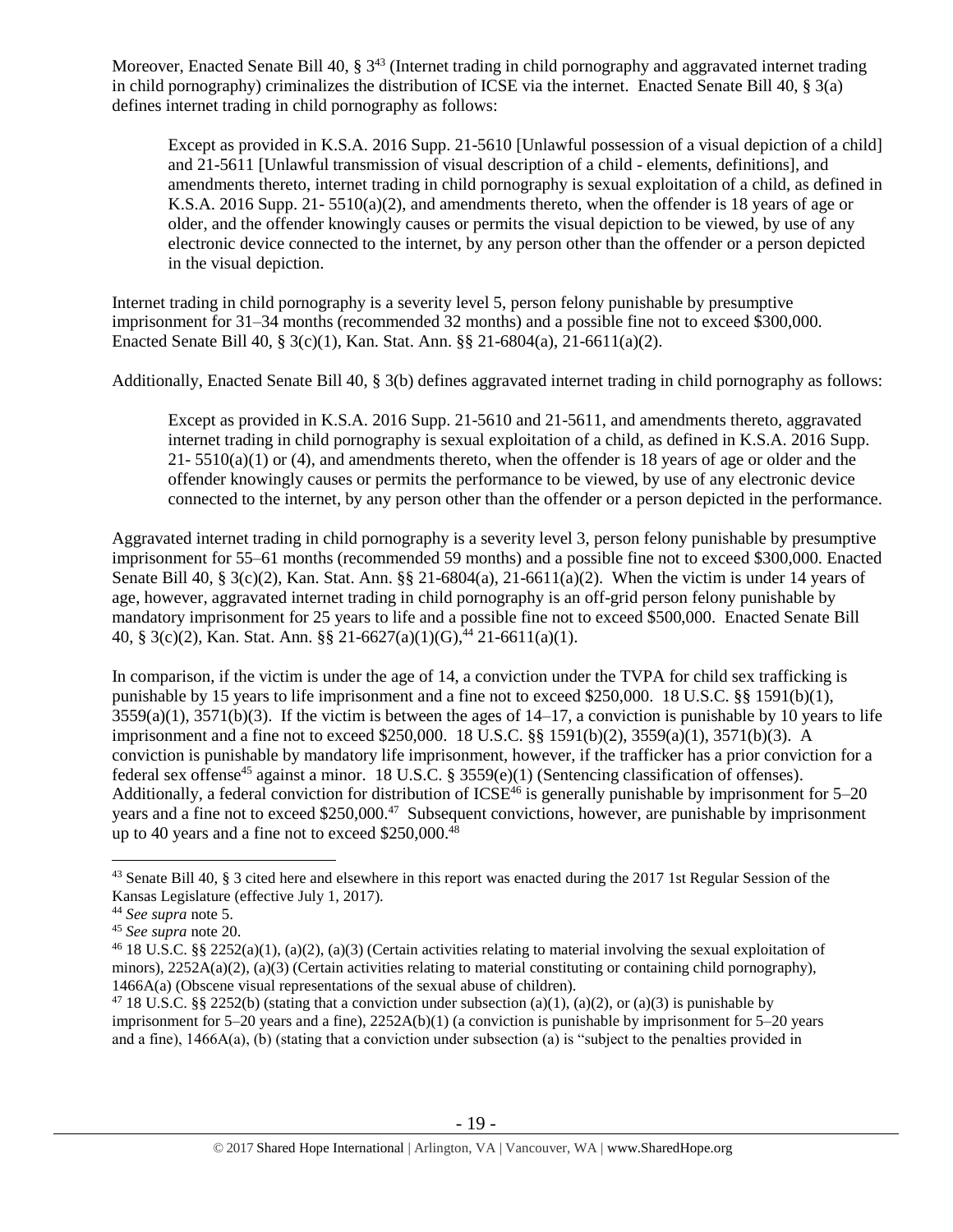- 3.2.1 Recommendation: Amend Kan. Stat. Ann. § 21-5510 (Sexual exploitation of a child) and Enacted Senate Bill 40, § 3 (Internet trading in child pornography and aggravated internet trading in child pornography) to apply the enhanced penalties to all minors under 18.
- *3.3 Using the Internet or electronic communications to lure, entice, recruit or sell commercial sex acts with a minor is a separate crime or results in an enhanced penalty for traffickers.*

Kan. Stat. Ann. § 21-5509(a) (Electronic solicitation) states, "Electronic solicitation is, by means of communication conducted through the telephone, internet or by other electronic means, enticing or soliciting<sup>49</sup> a person, whom the offender believes to be a child, to commit or submit to an unlawful sexual act." If the offender believes the victim to be 14 or 15, electronic solicitation is a severity level 3, person felony with presumptive imprisonment for 55–61 months (recommended 59 months) and a possible fine not to exceed \$300,000. Kan. Stat. Ann. §§ 21-5509(b)(1), 21-6804(a), 21-6611(a)(2). If the offender believes the child is under 14, the crime is a severity level 1, person felony punishable by presumptive imprisonment for 147–165 months (recommended 155 months) and a possible fine not to exceed \$300,000. Kan. Stat. Ann. §§ 21- 5509(b)(2), 21-6804(a), 21-6611(a)(2).

Further, Kan. Stat. Ann. § 21-6424(a)<sup>50</sup> (Unlawful use of communication facility; penalty; defenses) criminalizes the use of "any communication facility"<sup>51</sup> during the commission of certain CSEC and trafficking offenses, stating,

It shall be unlawful for any person to knowingly or intentionally use any communication facility: (1) In committing, causing, or facilitating the commission of any felony under K.S.A. 2016 Supp. 21-5426 [Human trafficking; aggravated human trafficking], 21-6422 [Commercial sexual exploitation of a child] or 21-6420 [Promoting the sale of sexual relations], and amendments thereto;

(2) in any attempt to commit any conspiracy to commit, or any criminal solicitation of any felony under K.S.A. 2016 Supp. 21-5426, 21-6422 or 21-6420, and amendments thereto . . . .

Each separate use of a communication facility may be charged as a separate offense under this subsection.

A violation of Kan. Stat. Ann. § 21-6424(a)(1) or (a)(2) is a severity level 7, person felony punishable by presumptive imprisonment for 11–13 months (recommended 12 months) and a possible fine not to exceed \$100,000. Kan. Stat. Ann. §§ 21-6424(b)(1), 21-6804(a), 21-6611(a)(3).

 $\overline{a}$ 

. . . .

section 2252A(b)(1)," imprisonment for 5–20 years and a fine, while a conviction under subsection (b) is "subject to the penalties provided in section 2252A(b)(2)," imprisonment up to 10 years, a fine, or both); *see also* 18 U.S.C. §§ 3559(a)(1) (classifying all of the above listed offenses as felonies),  $3571(b)(3)$  (providing a fine up to \$250,000 for any felony conviction).

<sup>&</sup>lt;sup>48</sup> 18 U.S.C. §§ 2252(b) (stating if a person has a prior conviction under subsection (a)(1), (a)(2), or (a)(3) or a list of other statutes, a conviction is punishable by a fine and imprisonment for 15–40 years), 2252A(b)(1) (stating if a person has a prior conviction under subsection (a)(2), (a)(3), or a list of other statutes, a conviction is punishable by a fine and imprisonment for 15–40 years), 1466A(a), (b) (stating that the penalty scheme for section 2252A(b) applies); *see also* 18 U.S.C. §§ 3559(a)(1) (classifying all of the above listed offenses as felonies), 3571(b)(3) (providing a fine up to \$250,000 for any felony conviction).

<sup>49</sup> *See supra* note [10.](#page-4-0) 

<sup>50</sup> *See supra* note [23.](#page-10-0)

<sup>51</sup> *See supra* note [24](#page-10-1) for definition of "communication facility."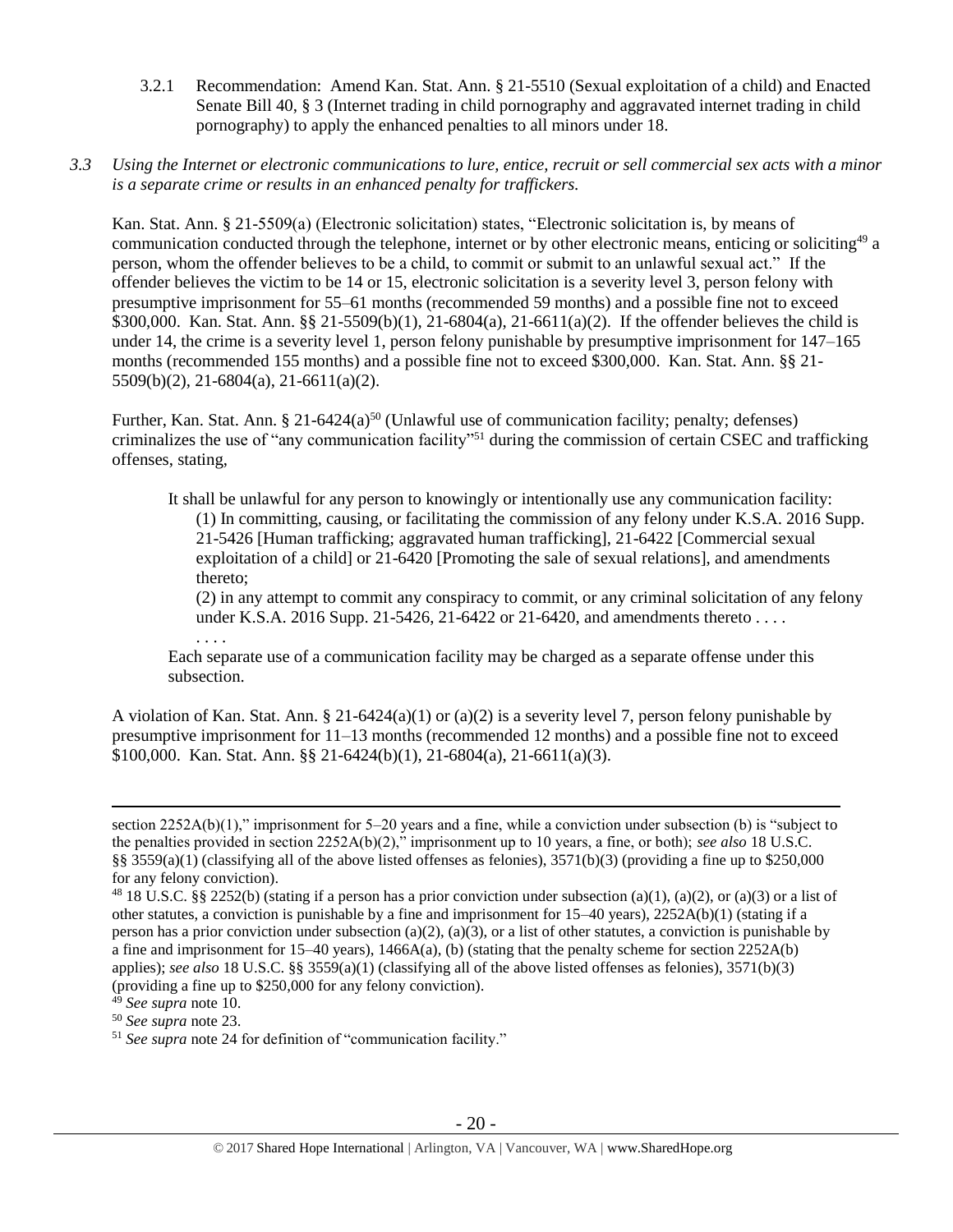#### *3.4 Financial penalties for traffickers, including asset forfeiture, are sufficiently high.*<sup>52</sup>

Traffickers face criminal and civil asset forfeiture, restitution, and fines. A conviction under Kan. Stat. Ann. § 21-5426(b)(4)<sup>53</sup> (Human trafficking; aggravated human trafficking) or § 21-5510(a)(1) (Sexual exploitation of a child), when the victim is under 14 and the offender is 18 or older, is punishable by a possible fine not to exceed \$500,000. Kan. Stat. Ann. §§ 21-5426(c)(3), 21-5510(b)(2), 21-6611(a)(1). Otherwise, a conviction under Kan. Stat. Ann. § 21-5426(b) or § 21-5510(a)(1) is punishable by a fine not to exceed \$300,000. Kan. Stat. Ann. §§ 21-5426(c)(2), 21-5510(b)(1)(B),<sup>54</sup> 21-6611(a)(2).

In addition to the penalties noted above, traffickers convicted under Kan. Stat. Ann. § 21-5426(b) must pay a secondary fine of at least \$5,000, which "shall be remitted to the human trafficking victim assistance fund . . . ." Kan. Stat. Ann. § 21-5426(c)(4).

For any fine for a felony or misdemeanor found in Kan. Stat. Ann. § 21-6611(a)–(b) (Fines; crimes committed on or after July 1, 1993), "the fine imposed may [alternatively] be fixed at any greater sum not exceeding double the pecuniary gain derived from the crime by the offender." Kan. Stat. Ann. § 21-6611(c).

Kansas's asset forfeiture laws are applicable to traffickers who violate Kan. Stat. Ann. § 21-5426 and § 21- 5510. Kan. Stat. Ann. § 60-4104(p)–(dd) (Covered offenses and conduct giving rise to forfeiture). Pursuant to Kan. Stat. Ann. § 60-4105(b)–(d) (Property subject to forfeiture), property subject to forfeiture includes the following:

(b) except as otherwise provided by law,<sup>55</sup> all property, of every kind, including, but not limited to, cash and negotiable instruments and the whole of any lot or tract of land . . . that is either:

 $\overline{a}$ 

. . . .

. . . .

(a) All property, including all interests in property, described in K.S.A. 60-4105, is subject to forfeiture . . . except that property specifically exempted hereunder:

(1) No real property or conveyance, or an interest therein, may be forfeited under this act unless the offense or conduct giving rise to forfeiture constitutes a felony.

(2) No conveyance used by any person as a common carrier in the transaction of business as a common carrier is subject to forfeiture under this act unless it appears that the owner or other person in charge of the conveyance is a consenting party or privy to a violation of this act.

(3) No property is subject to forfeiture under this act if the owner or interest holder acquired the property before or during the conduct giving rise to the property's forfeiture, and such owner or interest holder:

(A) Did not know and could not have reasonably known of the act or omission or that it was likely to occur; or

(B) acted reasonably to prevent the conduct giving rise to forfeiture.

(4) No property is subject to forfeiture if the owner or interest holder acquired the property after the conduct giving rise to the property's forfeiture, including acquisition of proceeds of conduct giving rise to forfeiture, and the owner or interest holder acquired the property in good faith, for value and was not knowingly taking part in an illegal transaction.

(b) Notwithstanding subsection (a), property is not exempt from forfeiture, even though the owner or interest holder lacked knowledge or reason to know that the conduct giving rise to property's forfeiture had occurred or was likely to occur, if the:

<sup>52</sup> *See* discussion of relevant provisions *supra* Components 1.1, 1.2, and 3.1.

<sup>53</sup> *See supra* note [2.](#page-0-0)

<sup>54</sup> *See supra* note [9.](#page-3-0)

<sup>55</sup> Pursuant to Kan. Stat. Ann. § 60-4106 (Exemptions),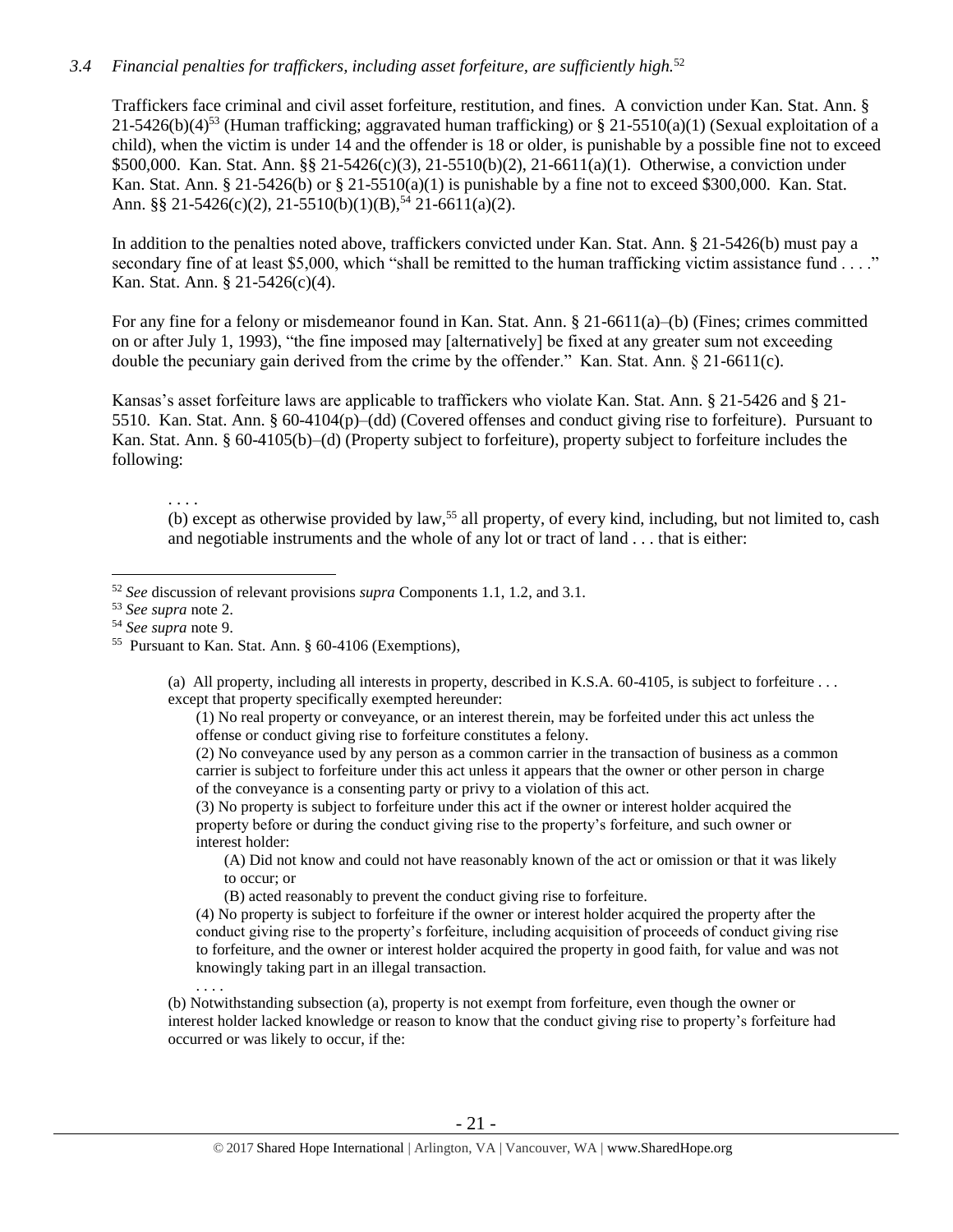(1) Furnished or intended to be furnished by any person in an exchange that constitutes conduct giving rise to forfeiture; or

(2) used or intended to be used in any manner to facilitate conduct giving rise to forfeiture, including, but not limited to, any electronic device, computer, computer system, computer network or any software or data owned by the defendant which is used during the commission of an offense listed in K.S.A. 60-4104 [Covered offenses and conduct giving rise to forfeiture] and amendments thereto;

(c) all proceeds of any conduct giving rise to forfeiture;

(d) all property of every kind, including, but not limited to, cash and negotiable instruments derived from or realized through any proceeds which were obtained directly or indirectly from the commission of an offense listed in K.S.A. 60-4104, and amendments thereto;

. . . .

Seizure of forfeitable property is governed by Kan. Stat. Ann. §60-4107 (Seizure of property). Forfeiture may be accomplished by an *in rem* proceeding pursuant to Kan. Stat. Ann. § 60-4113 (In rem proceedings) or an *in personam* proceeding pursuant to Kan. Stat. Ann. § 60-4114 (In personam proceedings). Kan. Stat. Ann. § 60- 4117 (Disposition of forfeited property; use of proceeds of sale) governs the disposition of forfeited property and states, in part:

(a) When property is forfeited under this act, the law enforcement agency may:

(1) Retain such property for official use or transfer the custody or ownership to any local, state or federal agency, subject to any lien preserved by the court;

(2) destroy or use for investigative or training purposes, any illegal or controlled substances and equipment or other contraband, provided that materials necessary as evidence shall be preserved;

(3) sell property which is not required by law to be destroyed and which is not harmful to the public:

. . . .

 $\overline{a}$ 

(c) The proceeds of any sale shall be distributed in the following order of priority:

(1) For satisfaction of any court preserved security interest or lien . . .

(2) thereafter, for payment of all proper expenses of the proceedings for forfeiture and disposition

. . .

. . . .

. . . .

(3) reasonable attorney fees:

(4) repayment of law enforcement funds expended in purchasing of contraband or controlled substances, subject to any interagency agreement.

Pursuant to Kan. Stat. Ann. § 22-3424(d) (Judgment and sentence), a trafficker convicted of commercial sex with a minor may also be required to pay restitution. Kan. Stat. Ann.  $\S$  22-3424(d)(1) states, if a defendant is found guilty and "upon request of the victim or the victim's family and before imposing sentence, the court shall hold a hearing to establish restitution." The court can also order a person convicted of human trafficking, aggravated human trafficking or commercial sexual exploitation of a child and amendments made to such

> (2) owner or interest holder is criminally responsible for the conduct giving rise to the property's forfeiture, whether or not there is a prosecution or conviction;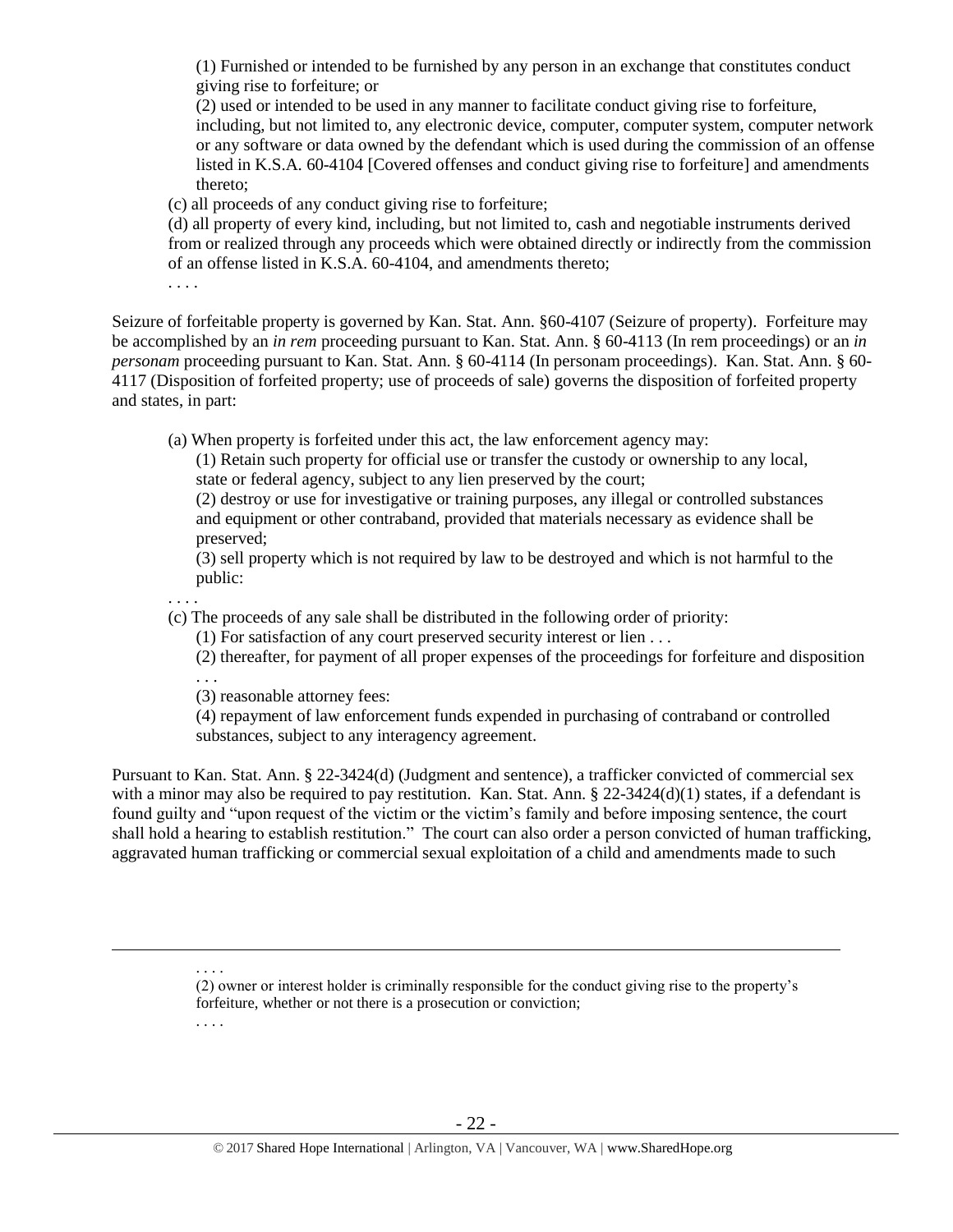statute prohibiting such conduct, to pay restitution to victims of such offense.<sup>56</sup> Kan. Stat. Ann. § 22- $3424(d)(2)$ .

#### *3.5 Convicted traffickers are required to register as sex offenders.*

Sex offenders are required to register pursuant to Kan. Stat. Ann. § 22-4905(a) (Registration of offender) in person within 3 days of coming into any county or jurisdiction "in which the offender resides or intends to reside, maintains employment or intends to maintain employment, or attends school or intends to attend school." Under Kan. Stat. Ann. § 22-4902(a)(1)–(2) (Definitions), "offender" includes both sex offenders and violent offenders. A "sex offender" is defined by Kan. Stat. Ann. § 22-4902(b) as

## any person who:

(1) On or after April 14, 1994, is convicted of any sexually violent crime;

(2) On or after July 1, 2002, is adjudicated as a juvenile offender for an act which if committed by an adult would constitute the commission of a sexually violent crime, unless the court, on the record, finds that the act involved non-forcible sexual conduct, the victim was at least 14 years of age and the offender was not more than four years older than the victim;

. . . .

(4) on or after July 1, 1997, is convicted of any of the following crimes when one of the parties involved is less than 18 years of age:

. . . .

(C) promoting prostitution, as defined in . . . . K.S.A. 2016 Supp. 21-6420, prior to its amendment . . . on July 1, 2013.

. . . . (E) lewd and lascivious behavior, as defined in . . . K.S.A. 2016 Supp. 21-5513, and amendments thereto;

. . . .

(6) is convicted of an attempt, conspiracy or criminal solicitation, as defined in . . . K.S.A. 2016 Supp. 21-5301, 21-5302, 21-5303, and amendments thereto, of an offense defined in this subsection; or (7) has been convicted of an offense that is comparable to any crime defined in this subsection, or any out of state conviction for an offense that under the laws of this state would be an offense defined in this subsection.

Several of the crimes defined as sexually violent by Kan. Stat. Ann.  $\S 22-4902(c)^{57}$  may apply to traffickers. Pursuant to Kan. Stat. Ann. § 22-4902(c), these crimes include:

. . . .

(8) sexual exploitation of a child as defined in . . . K.S.A. 2016 Supp. 21-5510, and amendments thereto;

. . . .

 $\overline{a}$ 

(11) electronic solicitation as defined in . . . K.S.A. 2016 Supp. 21-5509, and amendments thereto, committed on or after April 17, 2008;

child . . . if the victim is less than 14 years of age."

<sup>&</sup>lt;sup>56</sup> While the court is generally expected to impose the presumptive sentence in the sentencing guidelines, pursuant to Kan. Stat. Ann. § 21-6815(c)(2)(F)(i) (Imposition of presumptive sentence; jury requirements; departure sentencing; substantial and compelling reasons for departure; mitigating and aggravating factors), the judge may consider imposing a departure sentence if the defendant commits a "crime of extreme sexual violence," to include: "aggravated human trafficking . . . if the victim is less than 14 years of age; or commercial sexual exploitation of a

<sup>57</sup> *See supra* note [36.](#page-14-0)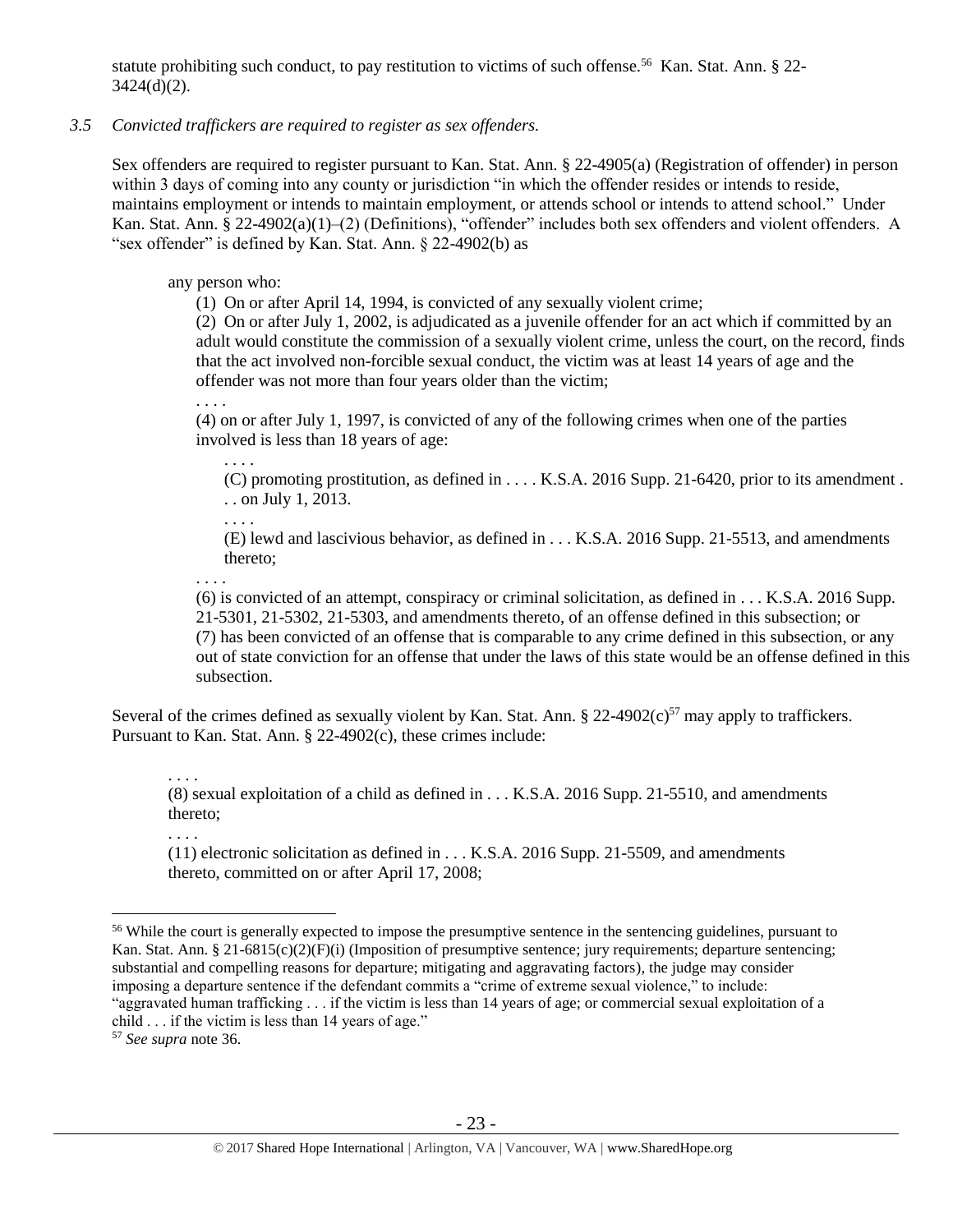. . . . (13) aggravated human trafficking, as defined in K.S.A. 21-3447, prior to its repeal, K.S.A. 2016 Supp. 21-5426(b), and amendments thereto, if committed in whole or in part for the purpose of the sexual gratification of the defendant or another;

. . . . (15) promoting the sale of sexual relations, as defined in K.S.A. 2016 Supp. 21-6420, and amendments thereto;

(16) any conviction or adjudication for an offense that is comparable to a sexually violent crime as defined in this subsection, or any out of state conviction or adjudication for an offense that under the laws of this state would be a sexually violent crime as defined in this subsection; (17) an attempt, conspiracy or criminal solicitation, as defined in . . . K.S.A. 2016 Supp. 21-5301, 21-5302, 21-5303, and amendments thereto, of a sexually violent crime, as defined in this subsection; or

(18) any act which has been determined beyond a reasonable doubt to have been sexually motivated, unless the court, on the record, finds that the act involved nonforcible sexual conduct, the victim was at least 14 years of age and the offender was not more than four years older than the victim. As used in this paragraph, "sexually motivated" means that one of the purposes for which the defendant committed the crime was for the purpose of the defendant's sexual gratification.

Accordingly, traffickers convicted of human trafficking or CSEC offenses, along with those convicted of creating and distributing images of child sexual exploitation (ICSE), will be required to register as sex offenders.

*3.6 Laws relating to termination of parental rights include sex trafficking or commercial sexual exploitation of children (CSEC) offenses as grounds for termination in order to prevent traffickers from exploiting their parental rights as a form of control.* 

Pursuant to Kan. Stat. Ann. § 38-2269(a) (Factors to be considered in termination of parental rights), "When the child has been adjudicated to be a child in need of care, the court may terminate parental rights or appoint a permanent custodian when the court finds by clear and convincing evidence that the parent is unfit by reason of conduct or condition which renders the parent unable to care properly for a child and the conduct or condition is unlikely to change in the foreseeable future." One of the factors a court may consider in determining fitness is "conviction of a felony and imprisonment." Kan. Stat. Ann. § 38-2269(b)(5). Additionally, a parent or guardian may be found unfit if he or she has been "convicted of a felony in which intercourse occurred, or if a juvenile is adjudicated a juvenile offender because of an act which, if committed by an adult, would be a felony in which sexual intercourse occurred, and as a result of the sexual intercourse, a child is conceived . . . ." Kan. Stat. Ann. § 38-2269(e).

Under Kan. Stat. Ann § 38-2271(a)(7) (Presumption of unfitness, when; burden of proof),

It is presumed . . . that a parent is unfit by reason of conduct or condition which renders the parent unable to fully care for a child, if the state establishes, by clear and convincing evidence, that:

. . . . (7) a parent has been convicted of . . . human trafficking or aggravated human trafficking, K.S.A. 21-3446 or 21-3447, prior to their repeal, or K.S.A. 2014 Supp. 21-5426, and amendments thereto . . . .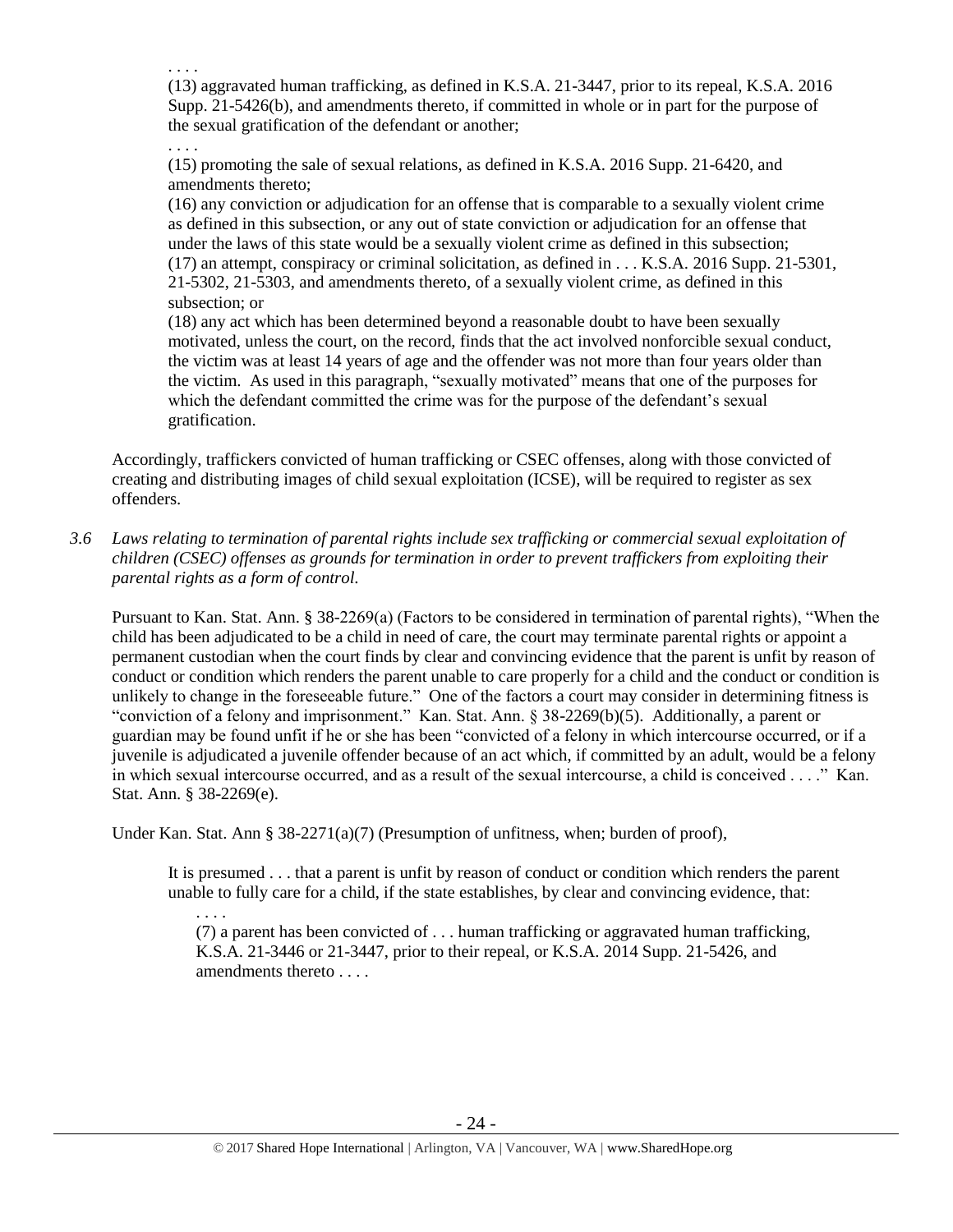#### **FRAMEWORK ISSUE 4: CRIMINAL PROVISIONS FOR FACILITATORS**

## *Legal Components:*

- *4.1 The acts of assisting, enabling, or financially benefitting from child sex trafficking are included as criminal offenses in the state sex trafficking statute.*
- *4.2 Financial penalties, including asset forfeiture laws, are in place for those who benefit financially from or aid and assist in committing domestic minor sex trafficking.*
- *4.3 Promoting and selling child sex tourism is illegal.*
- *4.4 Promoting and selling images of child sexual exploitation carries penalties as high as similar federal offenses. \_\_\_\_\_\_\_\_\_\_\_\_\_\_\_\_\_\_\_\_\_\_\_\_\_\_\_\_\_\_\_\_\_\_\_\_\_\_\_\_\_\_\_\_\_\_\_\_\_\_\_\_\_\_\_\_\_\_\_\_\_\_\_\_\_\_\_\_\_\_\_\_\_\_\_\_\_\_\_\_\_\_\_\_\_\_\_\_\_\_\_\_\_\_*

## *Legal Analysis:*

*4.1 The acts of assisting, enabling, or financially benefitting from child sex trafficking are included as criminal offenses in the state sex trafficking statute.*

The human trafficking law may apply to facilitators. Under Kan. Stat. Ann.  $\S 21-5426(a)^{58}$  (Human trafficking; aggravated human trafficking),

Human trafficking is:

(1) . . . . the intentional recruitment, harboring, transportation, provision or obtaining of a person for labor or services, through the use of force, fraud or coercion for the purpose of subjecting the person to involuntary servitude or forced labor;

(2) intentionally benefitting financially or by receiving anything of value from participation in a venture that the person has reason to know has engaged in acts set forth in subsection (a)(1).

Therefore, facilitators prosecuted under this provision must have reason to know that "force, fraud, threat or coercion will be used to cause the person to engage in forced labor or involuntary servitude." Human trafficking is a severity level 2, person felony punishable by presumptive imprisonment for 109–123 months (recommended 117 months) and a possible fine not to exceed \$300,000. Kan. Stat. Ann.  $\S$ § 21-5426(c)(1), 21-6804(a), 21-6611(a)(2).

Under Kan. Stat. Ann. § 21-5426(b)(4), aggravated trafficking involves "recruiting, harboring, transporting, providing or obtaining, by any means, a child knowing that the child, with or without force, fraud, threat or coercion, will be used to engage in (A) forced labor, (B) involuntary servitude or (C) sexual gratification of the defendant or another involving the exchange of anything of value . . ." Aggravated human trafficking is a severity level 1, person felony punishable by presumptive imprisonment for 147–165 months (recommended 155 months) and a possible fine not to exceed \$300,000. Kan. Stat. Ann. §§ 21-5426(c)(2), 21-6804(a), 21-  $6611(a)(2)$ . If the victim is less than 14 and the offender is 18 or older, the crime is an off-grid person felony with a mandatory imprisonment of 25 years to life and a possible fine not to exceed \$500,000. Kan. Stat. Ann.  $\S$ § 21-5426(c)(3), 21-6627(a)(1)(A), 21-6611(a)(1).

Additionally, a facilitator could be charged under Kan. Stat. Ann. § 21-6422(a)<sup>59</sup> (Commercial sexual exploitation of a child), which includes knowingly:

. . . .

<sup>58</sup> *See supra* note [2.](#page-0-0)

<sup>59</sup> *See supra* note [6.](#page-2-0)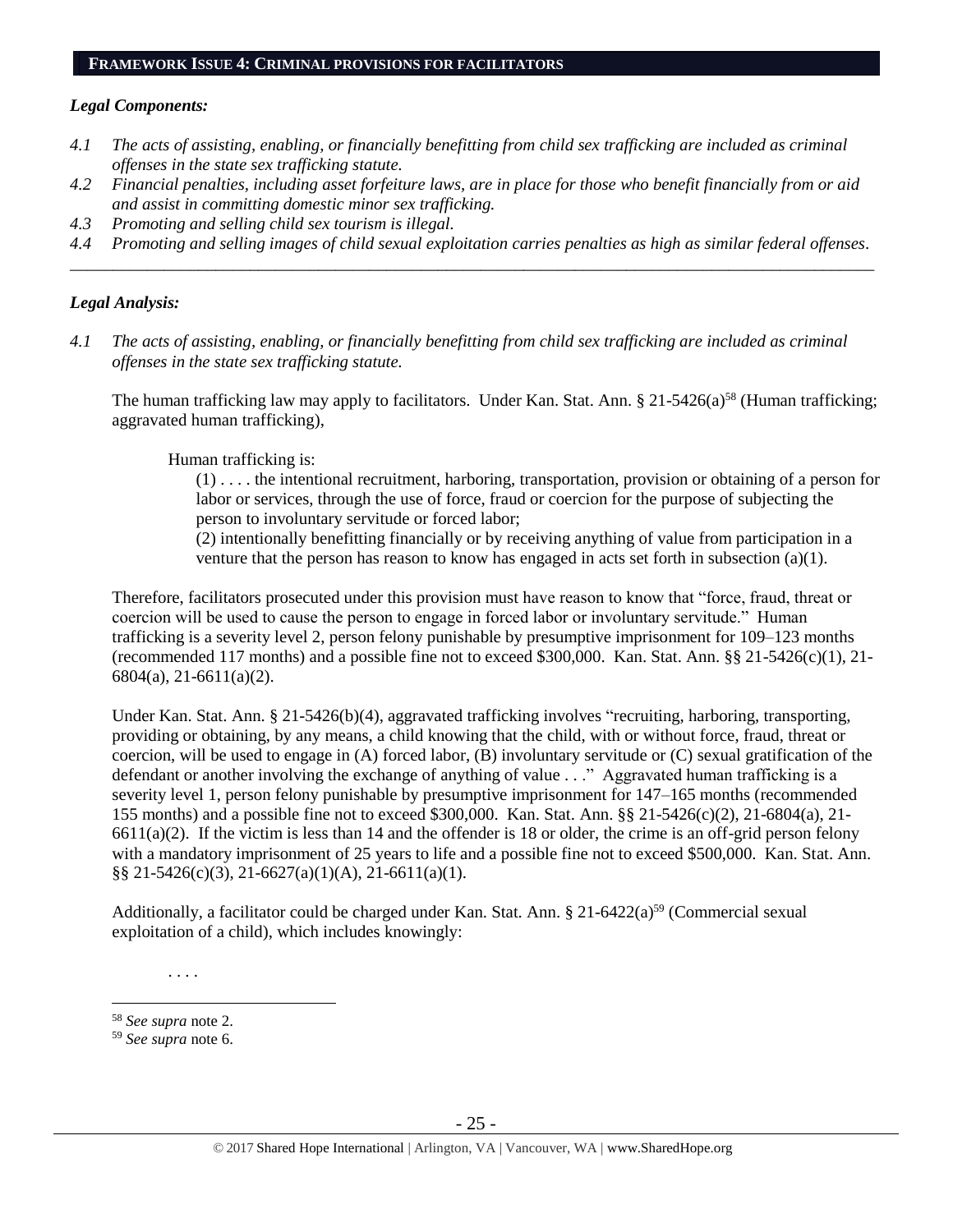(2) establishing, owning, maintaining or managing any property, whether real or personal, where sexual relations are being sold or offered for sale by a person younger than 18 years of age, or participating in the establishment, ownership, maintenance or management thereof; or

(3) permitting any property, whether real or personal, partially or wholly owned or controlled by the defendant to be used as a place where sexual relations are being sold or offered for sale by a person who is younger than 18 years of age.

When the victim is under 14 and the offender is 18 or older, commercial sexual exploitation of a child is an offgrid person felony with a mandatory imprisonment of 25 years to life, a possible fine not to exceed \$500,000, and an additional fine of "not less than \$5,000." Kan. Stat. Ann. §§ 21-6422(b)(2), (b)(3), 21-6627(a)(1)(E),  $21-6611(a)(1)$ . If the victim is  $14-18$  years of age, a violation is a severity level 4, person felony punishable by presumptive imprisonment for 38–43 months (recommended 41 months), a possible fine up to \$300,000, and an additional fine of "not less than \$2,500 nor more than \$5,000." Kan. Stat. Ann. §§ 21-6422(b)(1)(A), (b)(3), 21-6804(a), 21-6611(a)(2). If the defendant has a prior conviction, however, it is a severity level 2, person felony, punishable by presumptive imprisonment for 109–123 months (recommended 117 months), a possible fine not to exceed \$300,000, and an additional fine of "not less than \$5,000." Kan. Stat. Ann. §§ 21- 6422(b)(1)(B), (b)(3), 21-6804(a), 21-6611(a)(2).

## *4.2 Financial penalties, including asset forfeiture laws, are in place for those who benefit financially from or aid and assist in committing domestic minor sex trafficking.*

To the extent that Kan. Stat. Ann. § 21-5426(a)<sup>60</sup> (Human trafficking) applies to facilitators of child sex trafficking, a conviction is punishable by a possible fine up to \$300,000. Kan. Stat. Ann. §§ 21-5426(c)(1), 21- $6611(a)(2)$ . An additional fine of \$2,500–\$5,000 "shall be remitted to the human trafficking victim assistance fund . . . ." Kan. Stat. Ann. § 21-5426(c)(4).

Facilitators convicted of aggravated human trafficking face a possible fine up to \$300,000 if the victim is 14 years of age or older. Kan. Stat. Ann. §§ 21-5426(c)(2), 21-6611(a)(2). If the victim is less than 14 years of age and the offender is 18 years of age or older, facilitators face a possible fine not to exceed \$500,000. Kan. Stat. Ann. §§ 21-5426(c)(3), 21-6627(a)(1)(A), 21-6611(a)(1). An additional fine of at least \$5,000 "shall be remitted to the human trafficking victim assistance fund . . . ." Kan. Stat. Ann. § 21-5426(c)(4).

Facilitators convicted under Kan. Stat. Ann. § 21-6422(a)<sup>61</sup> (Commercial sexual exploitation of a child), face varying financial penalties. When the victim is under 14 and the offender is 18 or older, facilitators face a possible fine up to \$500,000 and an additional fine of "not less than \$5,000." Kan. Stat. Ann. §§ 21-6422(b)(2),  $(b)(3)$ , 21-6611(a)(2). However, when the victim is 14–18 years of age, a facilitator faces a possible fine not to exceed \$300,000 and an additional fine of "not less than \$2,500 nor more than \$5,000." Kan. Stat. Ann. §§ 21-  $6422(b)(1)(A), (b)(3), 21-6611(a)(2).$ 

Kansas's asset forfeiture laws are applicable to facilitators who violate Kan. Stat. Ann. § 21-5426 (Human trafficking; aggravated human trafficking) and § 21-6422 (Commercial sexual exploitation of a child). Kan. Stat. Ann. § 60-4104(p), (aa). Pursuant to Kan. Stat. Ann. § 60-4105(b), (c), (d) (Property subject to forfeiture) property subject to forfeiture includes the following:

. . . . (b) except as otherwise provided by law, all property, of every kind, including, but not limited to, cash and negotiable instruments and the whole of any lot or tract of land . . . that is either:

<sup>60</sup> *See supra* note [2.](#page-0-0)

<sup>61</sup> *See supra* note [6.](#page-2-0)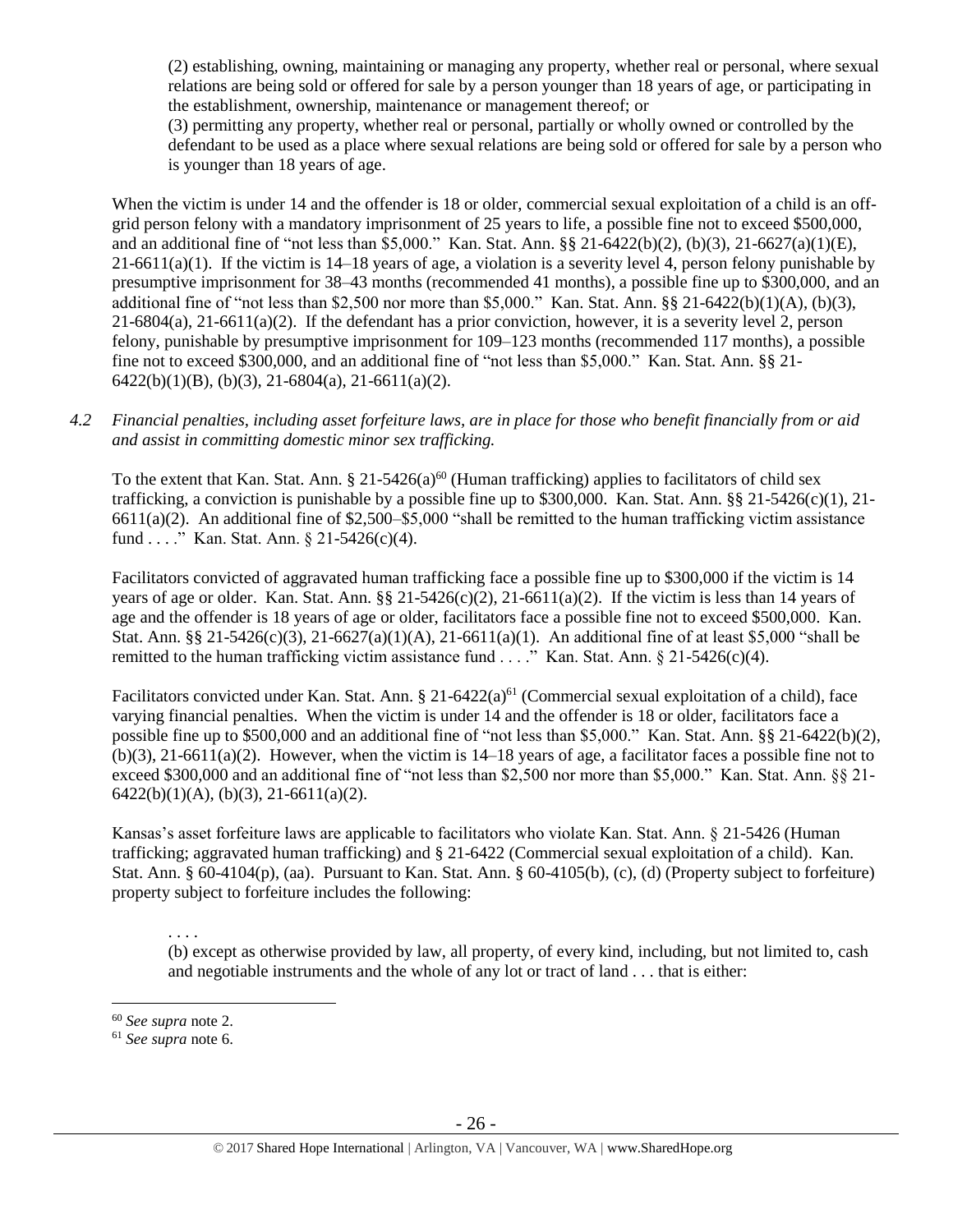(1) Furnished or intended to be furnished by any person in an exchange that constitutes conduct giving rise to forfeiture; or

(2) used or intended to be used in any manner to facilitate conduct giving rise to forfeiture . . . (c) all proceeds of any conduct giving rise to forfeiture;

(d) all property of every kind, including, but not limited to, cash and negotiable instruments derived from or realized through any proceeds which were obtained directly or indirectly from the commission of an offense listed in K.S.A. 60-4104, and amendments thereto . . . .

. . . .

. . . .

Seizure of forfeitable property is governed by Kan. Stat. Ann. §60-4107 (Seizure of property). Forfeiture may be accomplished by an *in rem* proceeding pursuant to Kan. Stat. Ann. § 60-4113 (In rem proceedings) or an *in personam* proceeding pursuant to Kan. Stat. Ann. § 60-4114 (In personam proceedings). Kan. Stat. Ann. § 60-4117 (Disposition of forfeited property; use of proceeds of sale) governs the disposition of forfeited property and states, in part:

(a) When property is forfeited under this act, the law enforcement agency may:

(1) Retain such property for official use or transfer the custody or ownership to any local, state or federal agency, subject to any lien preserved by the court;

(2) destroy or use for investigative or training purposes, any illegal or controlled substances and equipment or other contraband, provided that materials necessary as evidence shall be preserved; (3) sell property which is not required by law to be destroyed and which is not harmful to the public . . . .

(c) The proceeds of any sale shall be distributed in the following order of priority:

(1) For satisfaction of any court preserved security interest or lien . . .

(2) thereafter, for payment of all proper expenses of the proceedings for forfeiture and disposition . . .

(3) reasonable attorney fees:

(4) repayment of law enforcement funds expended in purchasing of contraband or controlled substances, subject to any interagency agreement.

Pursuant to Kan. Stat. Ann. § 22-3424(d) (Judgment and sentence), a facilitator convicted of facilitating commercial sex with a minor may also be required to pay restitution. Kan. Stat. Ann.  $\S 22-3424(d)(1)$  states, if a defendant is found guilty and "upon request of the victim or the victim's family and before imposing sentence, the court shall hold a hearing to establish restitution." The court can also order a person convicted of human trafficking, aggravated human trafficking or commercial sexual exploitation of a child and amendments made to such statute prohibiting such conduct, to pay restitution to victims of such offense.<sup>62</sup> Kan. Stat. Ann. § 22-3424(d)(2).

*4.3 Promoting and selling child sex tourism is illegal.*

Kan. Stat. Ann. § 21-5612<sup>63</sup> (Promoting travel for child exploitation) criminalizes child sex tourism, stating,

 $\overline{a}$  $62$  While the court is generally expected to impose the presumptive sentence in the sentencing guidelines, pursuant to Kan. Stat. Ann. § 21-6185(c)(2)(F)(i), the judge may consider imposing a departure sentence if the defendant commits a "crime of extreme sexual violence," to include: "aggravated human trafficking . . . if the victim is less than 14 years of age; or commercial sexual exploitation of a child . . . if the victim is less than 14 years of age."  $63$  The text of Kan. Stat. Ann. § 21-5610 cited here and elsewhere in this report includes amendments made by the enactment of Senate Bill 40 during the 2017 1st Regular Session of the Kansas Legislature (effective July 1, 2017).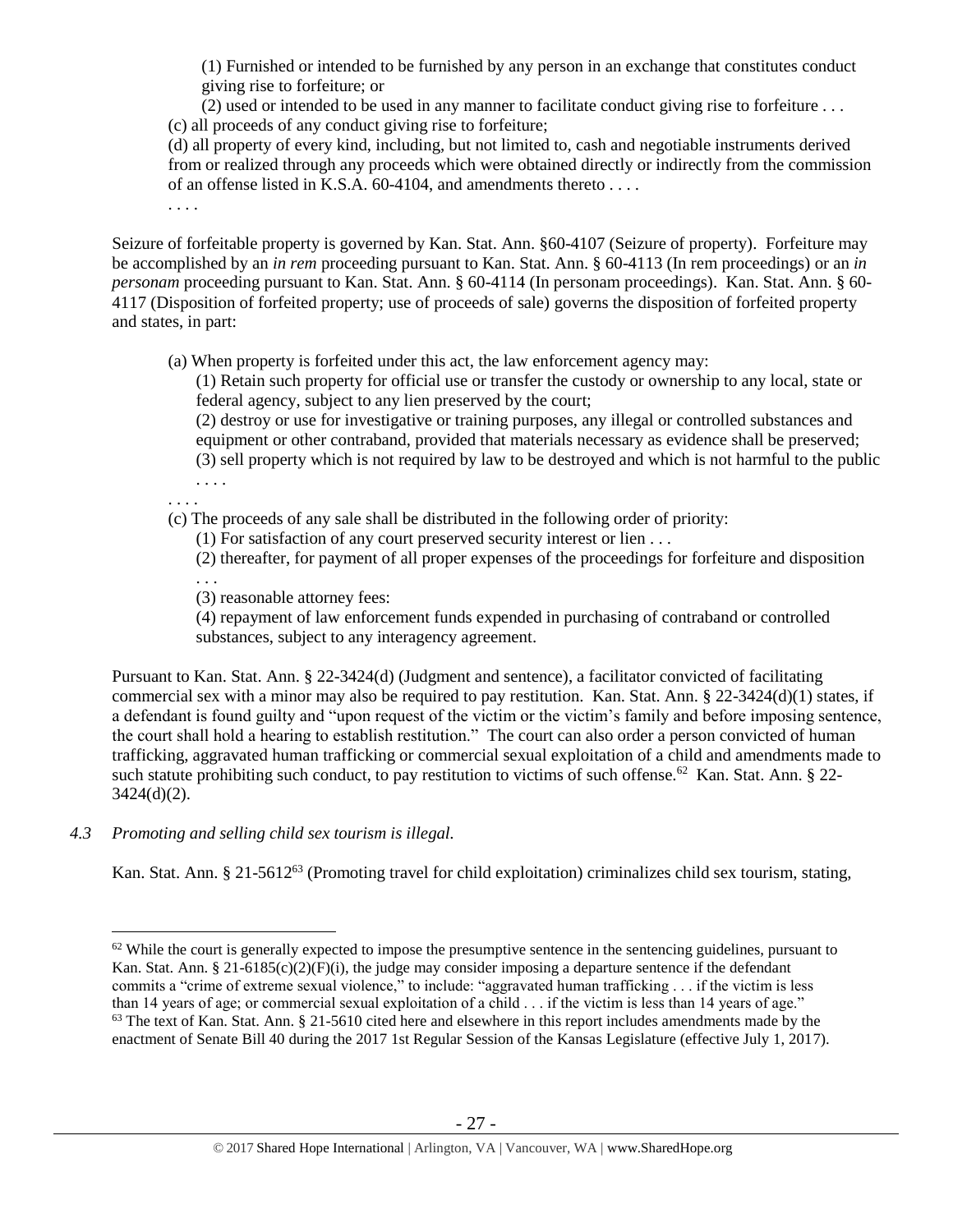(a) Promoting travel for child exploitation is knowingly selling or offering to sell travel services that include or facilitate travel for the purpose of any person engaging in conduct that would constitute a violation of K.S.A. 2016 Supp.  $21-5426(b)(4)$  or (5) [Human trafficking; aggravated human trafficking], 21-5510 [Sexual exploitation of a child], [Enacted Senate Bill 40,  $\S 3^{64}$  (Internet trading in child pornography and aggravated internet trading in child pornography)], or 21-6422 [Commercial Sexual Exploitation of a child], and amendments thereto, if such conduct occurred in this state. (b) Promoting travel for child exploitation is a severity level 5, person felony.

. . . .

A severity level 5, person felony is punishable by presumptive imprisonment for 31–34 months (recommended 32 months) and a possible fine not to exceed \$300,000. Kan. Stat. Ann. §§ 21-6804(a), 21-6611(a)(2).

## *4.4 Promoting and selling images of child sexual exploitation carries penalties as high as similar federal offenses.*

Promoting images of child sexual exploitation (ICSE) is criminalized under Kan. Stat. Ann. § 21-5510 (Sexual exploitation of a child), which states in part, "promoting any performance<sup>65</sup> that includes sexually explicit conduct<sup>66</sup> by a child under 18 years of age, or a person whom the offender believes to be a child under 18 years of age, knowing the character and content of the performance" is sexual exploitation of a child. Kan. Stat. Ann. § 21-5510(a)(4). Under this statute, "promoting" is defined as "procuring, transmitting, distributing, circulating, presenting, producing, directing, manufacturing, issuing, publishing, displaying, exhibiting or advertising: (A) For pecuniary profit; or (B) with intent to arouse or gratify the sexual desire or appeal to the prurient interest of the offender or any other person." Kan. Stat. Ann. § 21-5510(d)(2).

Generally, a violation is a severity level 3, person felony punishable by presumptive imprisonment for 38–43 months (recommended 41 months) and a possible fine not to exceed \$300,000. Kan. Stat. Ann. §§ 21-  $5510(b)(1)(B)$ , <sup>67</sup> 21-6804(a), 21-6611(a)(2). If, however, the victim is under 14 and the offender is 18 or older, the crime is an off-grid person felony with a mandatory imprisonment of 25 years to life and a possible fine not to exceed \$500,000. Kan. Stat. Ann. §§ 21-5510(b)(2), 21-6627(a)(1)(F), 21-6611(a)(1).

Further, promoting ICSE could be criminalized under Enacted Senate Bill 40, § 3<sup>68</sup> (Internet trading in child pornography and aggravated internet trading in child pornography), which states,

(a) Except as provided in K.S.A. 2016 Supp. 21-5610 [Unlawful possession of a visual depiction of a child] and 21-5611 [Unlawful transmission of visual description of a child - elements, definitions], and amendments thereto, internet trading in child pornography is sexual exploitation of a child, as defined in K.S.A. 2016 Supp. 21- 5510(a)(2), and amendments thereto, when the offender is 18 years of age or older, and the offender knowingly causes or permits the visual depiction to be viewed, by use of any electronic device connected to the internet, by any person other than the offender or a person depicted in the visual depiction.

(b) Except as provided in K.S.A. 2016 Supp. 21-5610 and 21-5611, and amendments thereto, aggravated internet trading in child pornography is sexual exploitation of a child, as defined in K.S.A.

<sup>64</sup> *See supra* note [43.](#page-18-0)

<sup>&</sup>lt;sup>65</sup> "Performance" is defined to include "any film, photograph, negative, slide, book, magazine or other printed or visual medium, any audio tape recording or any photocopy, video tape, video laser disk, computer hardware, software, floppy disk or any other computer related equipment or computer generated image that contains or incorporates in any manner any film, photograph, negative, photocopy, video tape or video laser disk or any play or other live presentation." Kan. Stat. Ann. § 21-5510(d)(3).

<sup>66</sup> *See supra* note [8](#page-3-1) for the definition of sexually explicit conduct.

<sup>67</sup> *See supra* note 9.

<sup>68</sup> *See supra* note [43.](#page-18-0)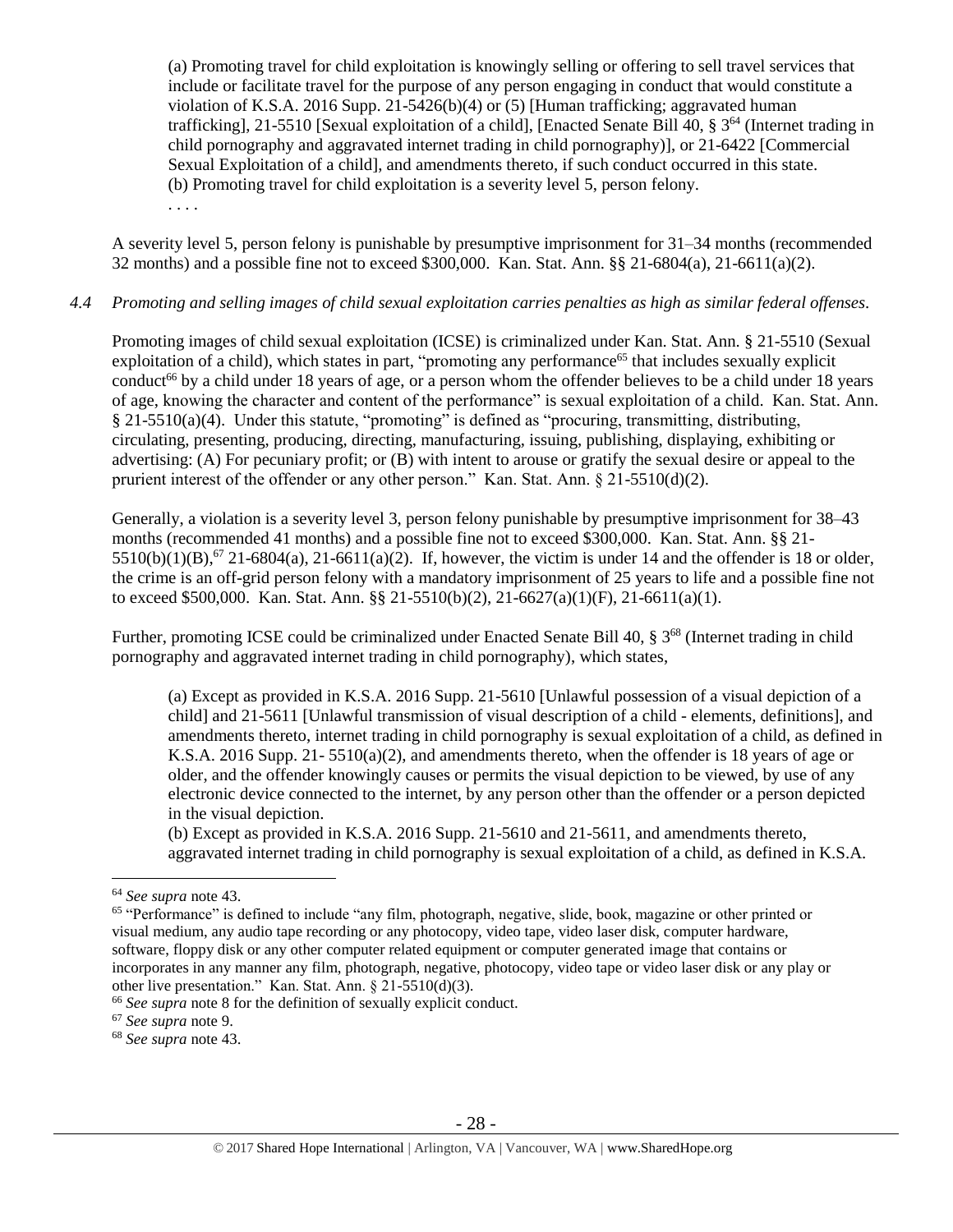2016 Supp. 21-  $5510(a)(1)$  or (4), and amendments thereto, when the offender is 18 years of age or older and the offender knowingly causes or permits the performance to be viewed, by use of any electronic device connected to the internet, by any person other than the offender or a person depicted in the performance.

. . . .

Internet trading in child pornography is a severity level 5, person felony punishable by presumptive imprisonment for 31–34 months (recommended 32 months) and a possible fine not to exceed \$300,000. Enacted Senate Bill 40, § 3(c)(1), Kan. Stat. Ann. §§ 21-6804(a), 21-6611(a)(2). Aggravated internet trading in child pornography is a severity level 3, person felony punishable by presumptive imprisonment for 55–61 months (recommended 59 months) and a possible fine not to exceed \$300,000. Enacted Senate Bill 40, §  $3(c)(2)$ , Kan. Stat. Ann. §§ 21-6804(a), 21-6611(a)(2). When the child is under 14 years of age, however, aggravated internet trading in child pornography is an off-grid person felony punishable by mandatory imprisonment for 25 years to life and a possible fine not to exceed \$500,000. Enacted Senate Bill 40,  $\S$  3(c)(2), Kan. Stat. Ann. §§ 21-6627(a)(1)(G),<sup>69</sup> 21-6611(a)(1).

4.4.1 Recommendation: Amend Kan. Stat. Ann. § 21-5510 (Sexual exploitation of a child) and Enacted Senate Bill 40, § 3 (Internet trading in child pornography and aggravated internet trading in child pornography) to apply the enhanced penalties for an offense involving any minor under 18.

<sup>69</sup> *See supra* note [5.](#page-1-0)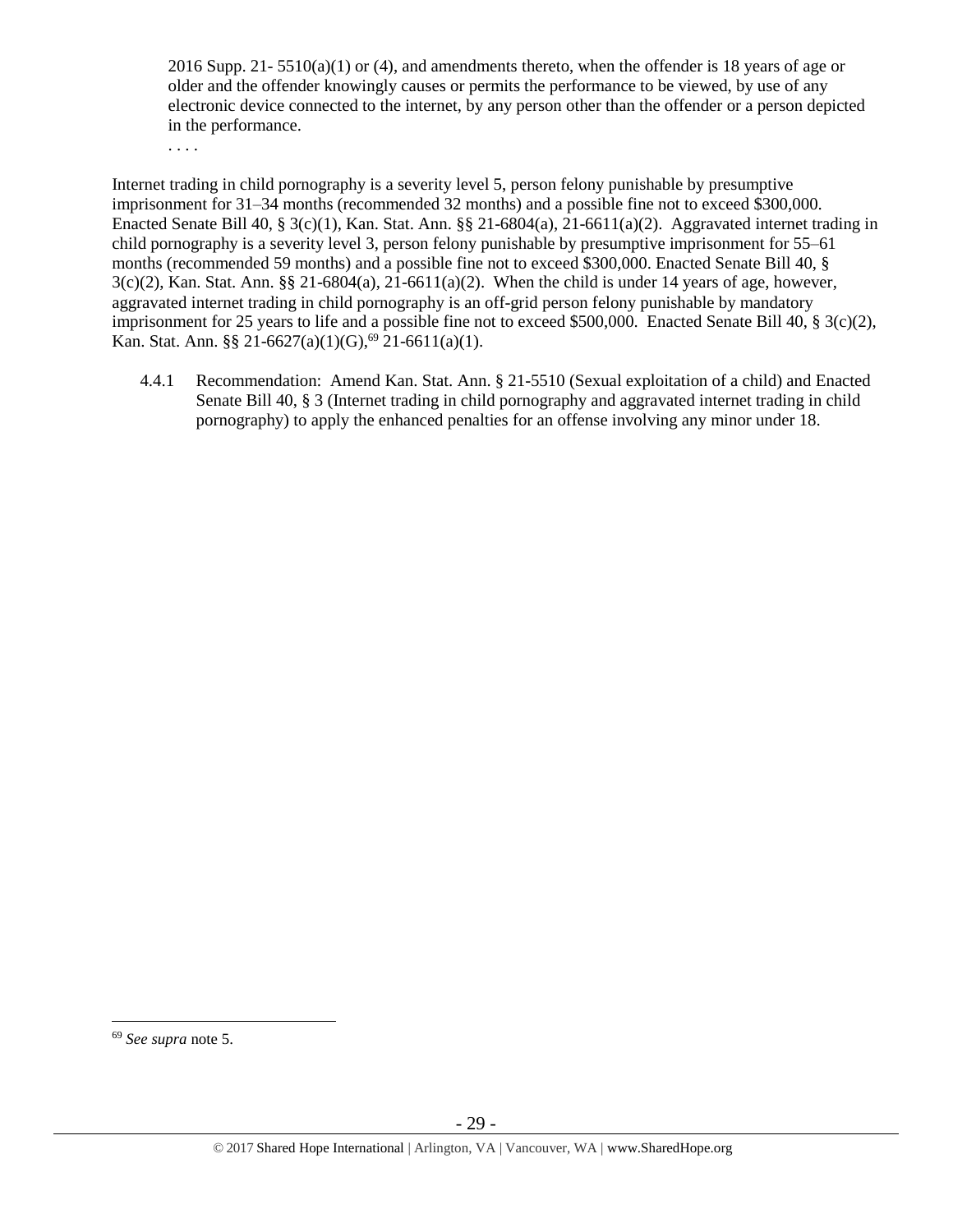#### **FRAMEWORK ISSUE 5: PROTECTIVE PROVISIONS FOR THE CHILD VICTIMS**

#### *Legal Components:*

- *5.1 Victims under the core child sex trafficking offense include all commercially sexually exploited children.*
- *5.2 The state sex trafficking statute expressly prohibits a defendant from asserting a defense based on the willingness of a minor under 18 to engage in the commercial sex act.*
- *5.3 State law prohibits the criminalization of minors under 18 for prostitution offenses.*
- *5.4 State law provides a non-punitive avenue to specialized services through one or more points of entry.*
- *5.5 Child sex trafficking is identified as a type of abuse and neglect within child protection statutes.*
- *5.6 The definition of "caregiver" or another related term in the child welfare statutes is not a barrier to a sex trafficked child accessing the protection of child welfare.*
- *5.7 Crime victims' compensation is specifically available to a child victim of sex trafficking or commercial sexual exploitation of children (CSEC).*
- *5.8 Victim-friendly procedures and protections are provided in the trial process for minors under 18.*
- *5.9 Child sex trafficking victims may vacate delinquency adjudications and expunge related records for prostitution and other offenses arising from trafficking victimization, without a waiting period.*
- *5.10 Victim restitution and civil remedies for victims of domestic minor sex trafficking or commercial sexual exploitation of children (CSEC) are authorized by law.*
- *5.11 Statutes of limitations for civil and criminal actions for child sex trafficking or commercial sexual exploitation of children (CSEC) offenses are eliminated or lengthened to allow prosecutors and victims a realistic opportunity to pursue criminal action and legal remedies.*

*\_\_\_\_\_\_\_\_\_\_\_\_\_\_\_\_\_\_\_\_\_\_\_\_\_\_\_\_\_\_\_\_\_\_\_\_\_\_\_\_\_\_\_\_\_\_\_\_\_\_\_\_\_\_\_\_\_\_\_\_\_\_\_\_\_\_\_\_\_\_\_\_\_\_\_\_\_\_\_\_\_\_\_\_\_\_\_\_\_\_\_\_\_\_*

## *Legal Analysis:*

*5.1 Victims under the core child sex trafficking offense include all commercially sexually exploited children.<sup>70</sup>* 

Kan. Stat. Ann. § 21-5426<sup>71</sup> (Human trafficking), Kansas's human trafficking offense, includes all commercial sexual exploitation of minors. Under Kan. Stat. Ann. § 21-5426(b)(4), (5), when the victim is a minor, means of force, fraud, or coercion are not required.<sup>72</sup> In addition, the human trafficking law applies to buyers directly through the term "hires" and following federal precedent through the term "obtains," regardless of third party control; thus, buying commercial sex with a person who is under the age of eighteen constitutes human trafficking.<sup>73</sup> Kan. Stat. Ann. § 21-5426(b)(4), (5). Consequently, the offense of human trafficking, under Kan. Stat. Ann. § 21-5426(b)(4), (5), includes any child who is bought for sex, regardless of whether force, fraud, or coercion is used, regardless of whether a buyer exploited the youth without a trafficker's involvement, and regardless of whether the victim identifies a trafficker. Kan. Stat. Ann. § 21-5426(b)(4), (5).

<sup>70</sup> *See generally* **SHARED HOPE INTERNATIONAL**, "Eliminating the Third Party Control Barrier to Identifying Juvenile Sex Trafficking Victims," JuST Response Policy Paper (2015), [http://sharedhope.org/wp](http://sharedhope.org/wp-content/uploads/2015/08/Policy-Paper_Eliminating-Third-Party-Control_Final1.pdf)[content/uploads/2015/08/Policy-Paper\\_Eliminating-Third-Party-Control\\_Final1.pdf](http://sharedhope.org/wp-content/uploads/2015/08/Policy-Paper_Eliminating-Third-Party-Control_Final1.pdf) (discussing need to include all commercially sexually exploited children within sex trafficking definitions and corresponding need to include buyer conduct in core sex trafficking offenses regardless of whether victim is under control of a third party).

<sup>71</sup> *See supra* note [2.](#page-0-0)

<sup>72</sup> *See supra* discussion in Component 1.1.

<sup>73</sup> *See supra* discussion of buyer applicability in Component 2.1.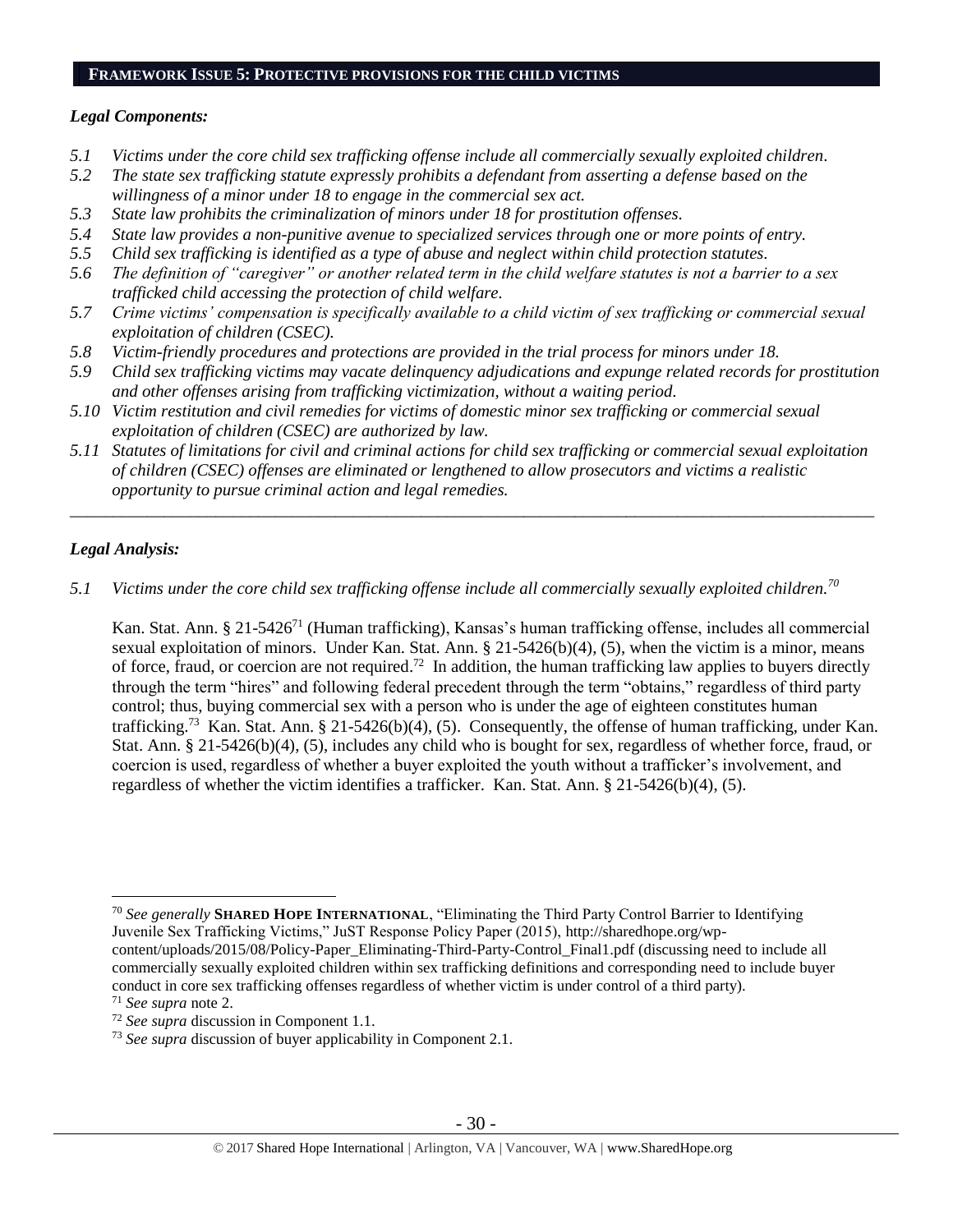*5.2 The state sex trafficking statute expressly prohibits a defendant from asserting a defense based the willingness of a minor under 18 to engage in the commercial sex act.*

Kan. Stat. Ann. § 21-5426(f)(1)<sup>74</sup> (Human trafficking; aggravated human trafficking) expressly prohibits a defendant from asserting a defense based on the willingness of a minor to engage in the commercial sex act, stating, "[i]t shall not be a defense to a charge of aggravated human trafficking, as defined in subsection (b)(4) or (5), that: (1) The victim consented or willingly participated in the forced labor, involuntary servitude or sexual gratification of the defendant or another . . . ."

*5.3 State law prohibits the criminalization of minors under 18 for prostitution offenses. 75*

Minors may be prosecuted under Kan. Stat. Ann. § 21-6419 (Selling sexual relations), but an affirmative defense is available to victims of human trafficking. Kan. Stat. Ann. § 21-6419(c).

Further, Kan. Stat. Ann. § 21-5426(e)<sup>76</sup> (Human trafficking; aggravated human trafficking) provides an affirmative defense to child sex trafficking victims charged with a trafficking offense, stating,

It shall be an affirmative defense to any prosecution under subsection (b)(4) or (5) that the defendant: (1) Was under 18 years of age at the time of the violation; and (2) committed the violation because such defendant, at the time of the violation, was subjected to human trafficking or aggravated human trafficking, as defined by this section.

- 5.3.1 Recommendation: Amend Kan. Stat. Ann. § 21-6419 (Selling sexual relations) to ensure that all minors are protected from criminalization for prostitution offenses.
- *5.4 State law provides a non-punitive avenue to specialized services through one or more points of entry.*

## **System response to child engage in commercial sex act**

A juvenile sex trafficking victim is likely to be identified as a child in need of care<sup>77</sup> and given access to a range of specialized services.

Pursuant to Kan. Stat. Ann. § 38-2231(b)(3) (Child under 18, when law enforcement officers or court services officers may take into custody; sheltering a runaway), "[a] law enforcement officer shall take a child under 18 years of age into custody when the officer: reasonably believes the child is a victim of human trafficking, aggravated human trafficking or commercial sexual exploitation of a child." When a child has been taken into custody pursuant to this provision, Kan. Stat. Ann. § 38-2232(b)(2) (Child under 18 taken into custody) provides,

. . . the law enforcement officer shall place the child in protective custody and may deliver the child to a staff secure facility. The law enforcement officer shall contact the department of children and families

<sup>74</sup> *See supra* note [2.](#page-0-0)

<sup>&</sup>lt;sup>75</sup> For more information regarding recent federal legislation impacting this component see:

http://go.sharedhope.org/stateimpactmemo.

<sup>76</sup> *See supra* note [2.](#page-0-0)

<sup>&</sup>lt;sup>77</sup> Under Kan. Stat. Ann. § 38-2202(d)(14) (Definitions), the definition of "child in need of care" specifically includes a child who "has been subjected to an act which would constitute human trafficking or aggravated human trafficking . . . or commercial sexual exploitation of a child, . . . or has committed an act, which if committed by an adult, would constitute selling sexual relations . . . ."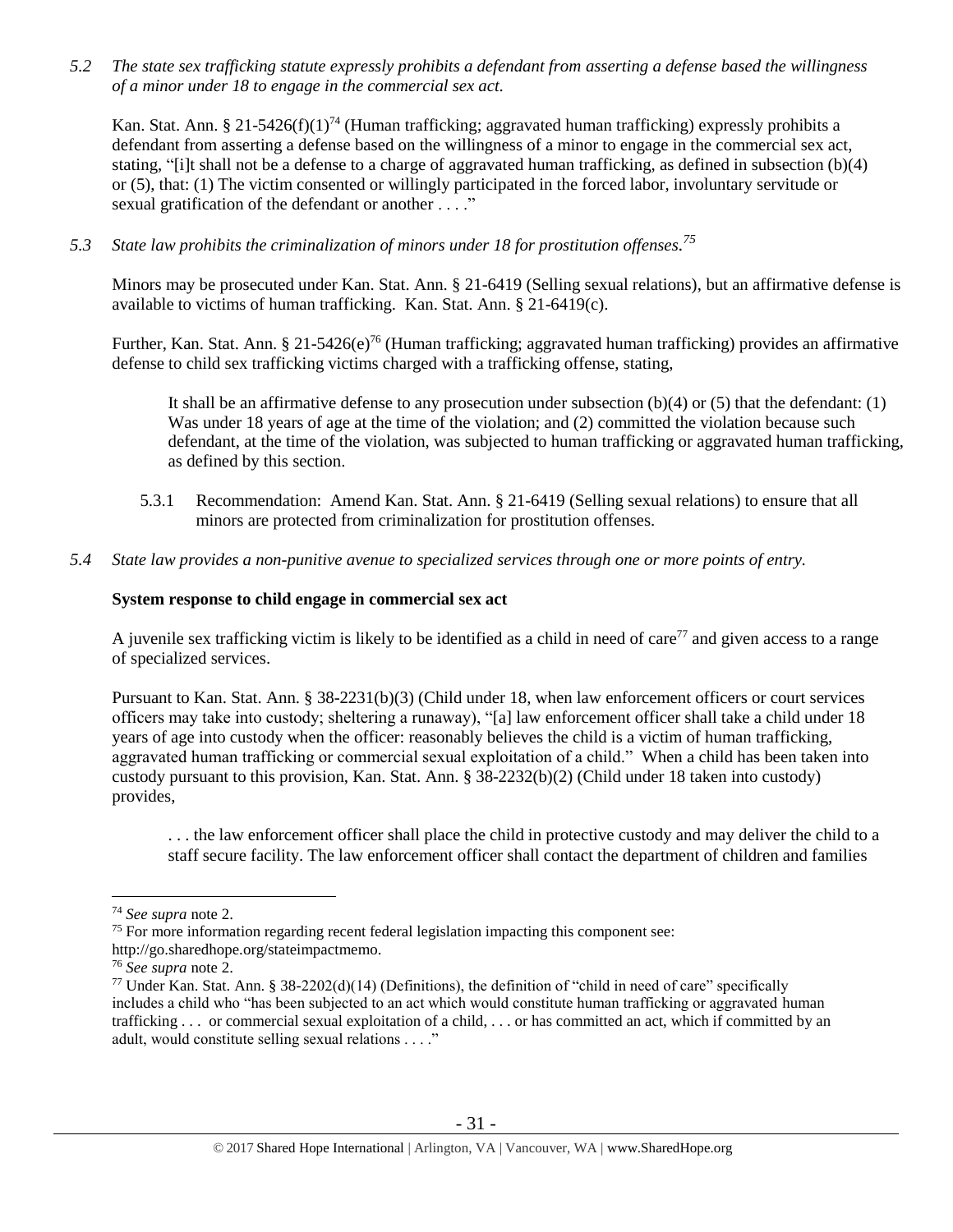to begin an assessment to determine safety, placement and treatment needs for the child. Such child shall not be placed in a juvenile detention facility or other secure facility . . . .

Once a juvenile sex trafficking victim has been referred to the Department of Children and Families (DCF), DCF assesses the child for placement, treatment, and specialized services. Pursuant to Kan. Stat. Ann. § 38-2287(a) (Child in custody, victim of certain conduct; special assessment to determine safety, placement and treatment needs),

Whenever a child is in custody, as defined in K.S.A. 2016 Supp. 38-2202, and amendments thereto, and there is a reason to believe such child has been subjected to an act which would constitute human trafficking or aggravated human trafficking . . . or commercial sexual exploitation of a child, . . . . or the child committed an act which, if committed by an adult, would constitute selling of sexual relations, . . . . the court shall refer the child to the secretary for children and families for an assessment to determine safety, placement, treatment and service needs for the child. The secretary shall use a validated, evidence-based assessment tool or instrument to assess such needs and shall make appropriate recommendations to the court. The secretary shall provide only a summary of the results from the assessment tool or instrument, not the complete assessment tool or instrument.

A child may be placed in protective custody until services are in place "[i]f the secretary presents the court with a plan to provide services to a child or family which the court finds will assure the safety of the child." Kan. Stat. Ann. § 38-2242(c)(2) (Ex parte orders of protective custody; application of determination of probable cause; period of time; placement; procedures; orders for removal of child from custody of parent, limitations).

Generally, however, Kan. Stat. Ann. § 38-2242(b)(2) states that "[n]o child shall be held in protective custody for more than 72 hours . . . unless within the 72-hour period a determination is made as to the necessity for temporary custody in a temporary custody hearing."

Pursuant to Kan. Stat. Ann. § 38-2243(f) (Orders of temporary custody), an order for temporary custody may be entered if

 $(f)$ ... there is probable cause to believe that the: ...  $(4)$  child has been subjected to human trafficking or aggravated human trafficking, as defined by K.S.A. 2016 Supp. 21-5426, and amendments thereto, or commercial sexual exploitation of a child, as defined by K.S.A. 2016 Supp. 21-6422, and amendments thereto; or (5) child committed an act which, if committed by an adult, would constitute a violation of K.S.A. 2016 Supp. 21-6419 [Selling sexual relations], and amendments thereto.<sup>78</sup>

When protective or temporary custody are necessary, Kan. Stat. Ann. § 38-2242(c)(1) and § 38-2243(g)(1) state that a child may be placed in the custody of

. . . .

(E) a staff secure facility, notwithstanding any other provision of law, if the child has been subjected to human trafficking or aggravated human trafficking . . . or commercial sexual exploitation of a child, . . . or the child committed an act which, if committed by an adult, would constitute a violation of K.S.A. 2016 Supp. 21-6419, and amendments thereto; or

 $\overline{a}$  $78$  If the court does choose to issue an order of temporary or protective custody, "the court may also enter an order restraining any alleged perpetrator of physical, sexual, mental or emotional abuse of the child from residing in the child's home; visiting, contacting, harassing or intimidating the child; or attempting to visit, contact, harass or intimidate the child, other family member or witness[es] . . . ." Kan. Stat. Ann. §§ 38-2242(e), 38-2243(h).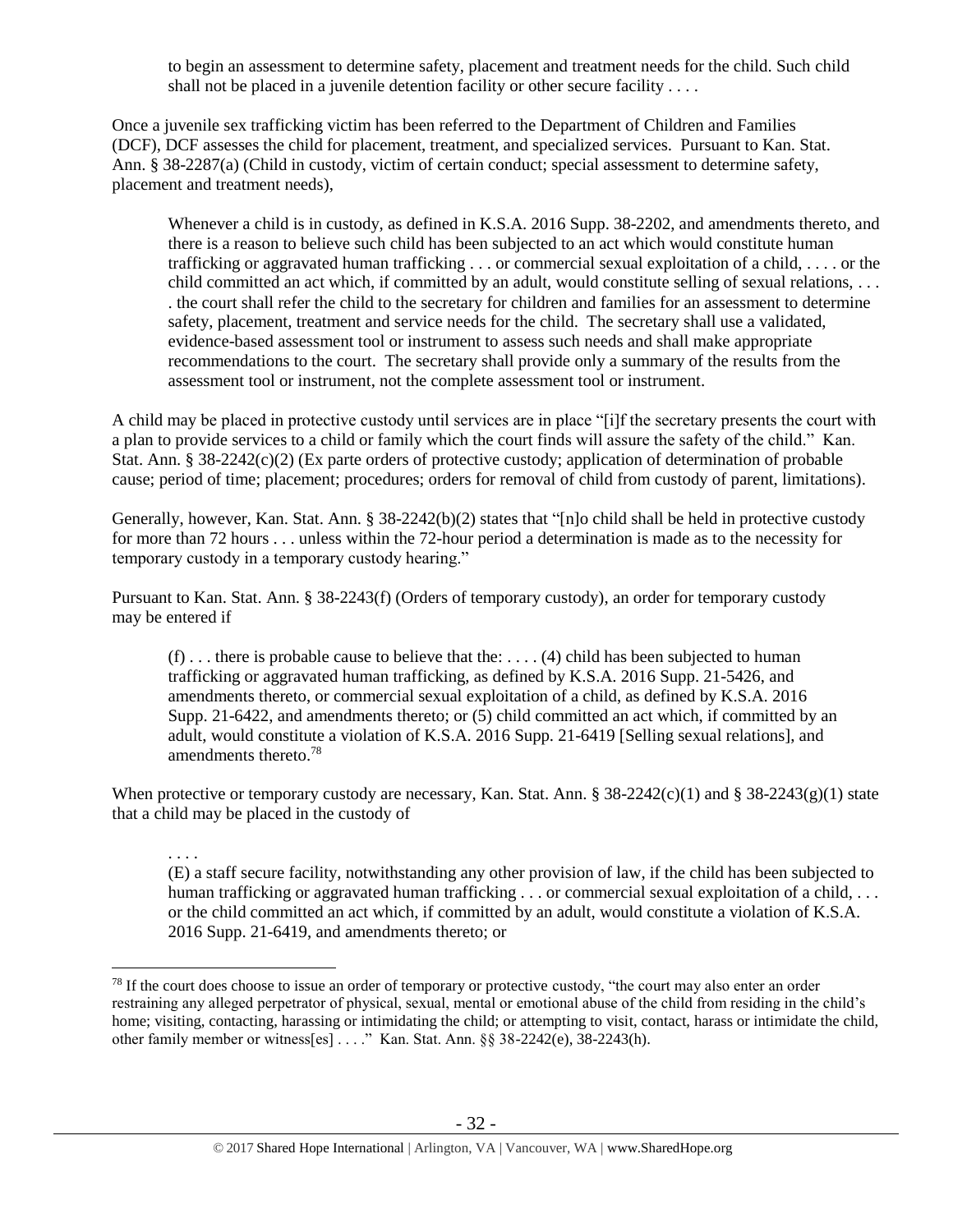(F) the secretary, if the child is 15 years of age or younger, or 16 or 17 years of age if the child has no identifiable parental or family resources or shows signs of physical, mental, emotional or sexual abuse.

Upon disposition, a juvenile sex trafficking victim may be placed in the custody of a parent or other suitable person, a shelter facility, a youth residential facility, a staff secure facility, or the secretary of DCF until further order of the court. Kan. Stat. Ann. § 38-2255(b), (d) (Authorized dispositions; prohibitions).

As noted above, a juvenile sex trafficking victim may be placed in a staff secure facility at various points, including upon initial encounter or final disposition. Pursuant to Kan. Stat. Ann. § 65-535(b), (c) (Staff secure facility; requirements; services; rules and regulations),

(b) A staff secure facility shall provide the following services to children placed in such facility, as appropriate, for the duration of placement:

- (1) Case management;
- (2) life skills training;
- (3) health care;
- (4) mental health counseling;
- (5) substance abuse screening and treatment; and
- (6) any other appropriate services.

(c) Service providers in a staff secure facility shall be trained to counsel and assist victims of human trafficking and sexual exploitation.

#### **Summary**

 $\overline{a}$ 

Law enforcement must refer a juvenile sex trafficking victim to DCF for assessment, and DCF must create an individualized plan for services, treatment, and placement. Placement in a staff secure facility provides a juvenile sex trafficking victim with access to service providers who are trained to meet the specialized needs of these children.

*5.5 Child sex trafficking is identified as a type of abuse and neglect within child protection statutes.<sup>79</sup>*

Child sex trafficking is identified as a type of abuse in Kansas's child protection statutes. Pursuant to Kan. Stat. Ann. § 38-2202(ff) (Definitions), "sexual abuse" is defined as "any contact or interaction with a child in which the child is being used for the sexual stimulation of the perpetrator, the child or another person" and includes, but is not limited to, the following:

allowing, permitting or encouraging a child to

(1) Be photographed, filmed or depicted in pornographic material; or

(2) be subjected to aggravated human trafficking, as defined in K.S.A. 2016 Supp. 21-5426(b) (Human trafficking; aggravated human trafficking), and amendments thereto, if committed in whole or part for the purpose of the sexual gratification of the offender or another, or be subjected to an act which would constitute conduct proscribed by article 55 of chapter 21 of the Kansas Statutes Annotated or K.S.A. 2016 Supp. 21-6419 [Selling sexual relations] or 21-6422 [Commercial sexual exploitation of a child], and amendments thereto.

Additionally, "'[p]hysical, mental or emotional abuse' means the infliction of physical, mental or emotional harm or the causing of a deterioration of a child and may include, but shall not be limited to, maltreatment or

 $79$  For more information regarding recent federal legislation impacting this component see: http://go.sharedhope.org/stateimpactmemo.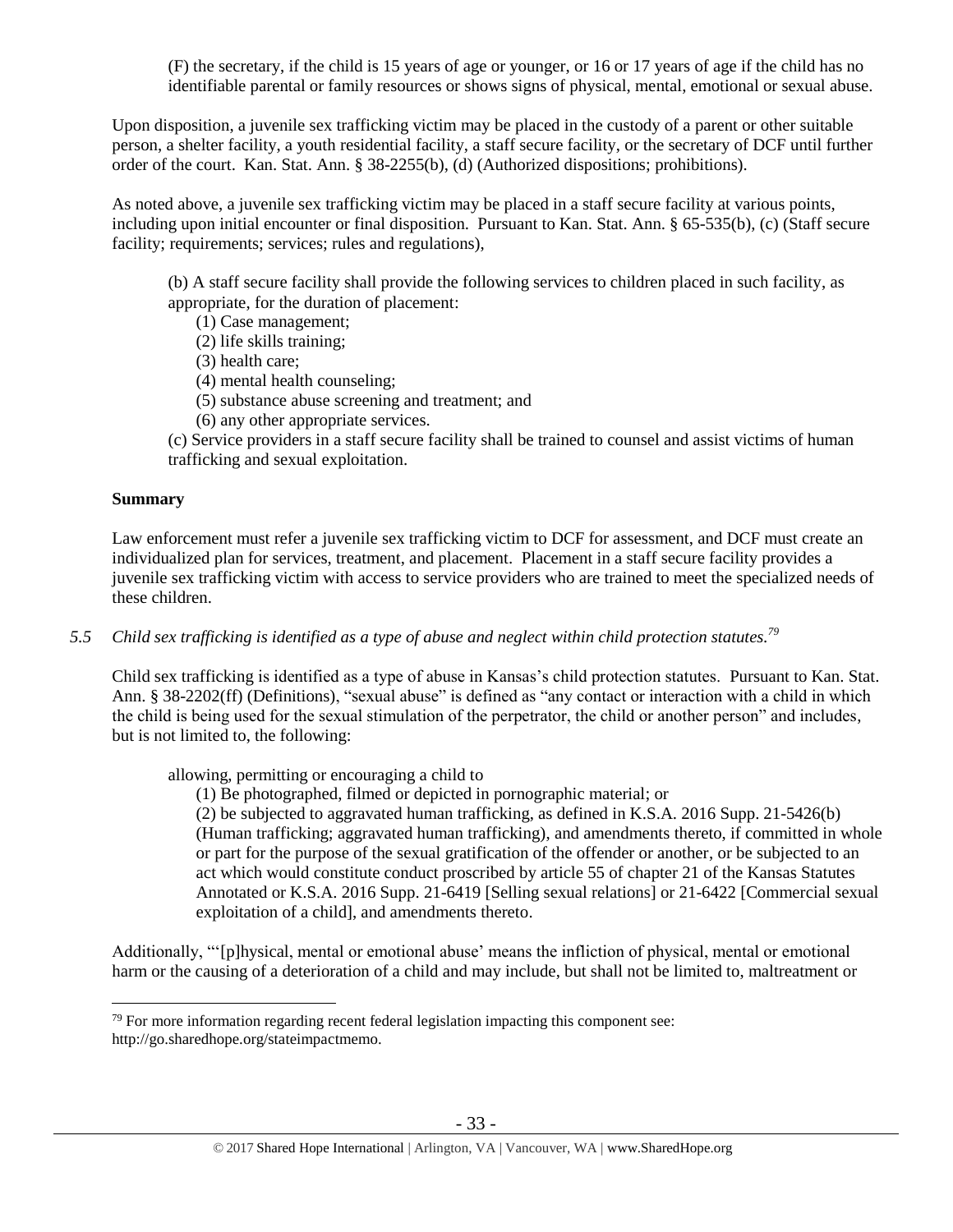exploiting a child to the extent that the child's health or emotional well-being is endangered." Kan. Stat. Ann. §  $38-2202(y)$ .

However, a commercially sexually exploited minor may not be considered neglected. Pursuant to Kan. Stat. Ann.  $§$  38-2202(t) "neglect" is defined as

acts or omissions by a parent, guardian or person responsible for the care of a child resulting in harm to a child, or presenting a likelihood of harm, and the acts or omissions are not due solely to the lack of financial means of the child's parents or other custodian. Neglect may include, but shall not be limited to:

(1) Failure to provide the child with food, clothing or shelter necessary to sustain the life or health of the child;

(2) failure to provide adequate supervision of a child or to remove a child from a situation which requires judgment or actions beyond the child's level of maturity, physical condition or mental abilities and that results in bodily injury or a likelihood of harm to the child; or

(3) failure to use resources available to treat a diagnosed medical condition if such treatment will make a child substantially more comfortable, reduce pain and suffering, or correct or substantially diminish a crippling condition from worsening . . . .

*5.6 The definition of "caregiver" or another related term in the child welfare statutes is not a barrier to a sex trafficked child accessing the protection of child welfare.*

Kan. Stat. Ann § 38-2202 (Definitions) does not require that a parent or caregiver be the perpetrator of abuse in order to find that a juvenile sex trafficking victim is a child in need of care. It states,

As used in the revised Kansas code for care of children, unless the context otherwise indicates:

. . . . (d) "Child in need of care" means a person less than 18 years of age at the time of filing of the petition or issuance of an ex parte protective custody order pursuant to K.S.A. 2015 Supp. 38-2242, and amendments thereto, who:

(1) Is without adequate parental care, control or subsistence and the condition is not due solely to the lack of financial means of the child's parents or other custodian;

(2) is without the care or control necessary for the child's physical, mental or emotional health;

(3) has been physically, mentally or emotionally abused or neglected or sexually abused . . . .

. . . .

(14) has been subjected to an act which would constitute human trafficking or aggravated human trafficking, as defined by K.S.A. 2015 Supp. 21-5426 [Human trafficking; aggravated human trafficking], and amendments thereto, or commercial sexual exploitation of a child, as defined by K.S.A. 2015 Supp. 21-6422 [Commercial sexual exploitation of a child], and amendments thereto, or has committed an act which, if committed by an adult, would constitute selling sexual relations, as defined by K.S.A. 2015 Supp. 21-6419 [Selling sexual relations], and amendments thereto.

. . . .

(ff) "Sexual abuse" means any contact or interaction with a child in which the child is being used for the sexual stimulation of the perpetrator, the child or another person. Sexual abuse shall include, but is not limited to, allowing, permitting or encouraging a child to

(1) Be photographed, filmed or depicted in pornographic material; or

(2) be subjected to aggravated human trafficking, as defined in K.S.A. 2015 Supp. 21- 5426(b), and amendments thereto, if committed in whole or part for the purpose of the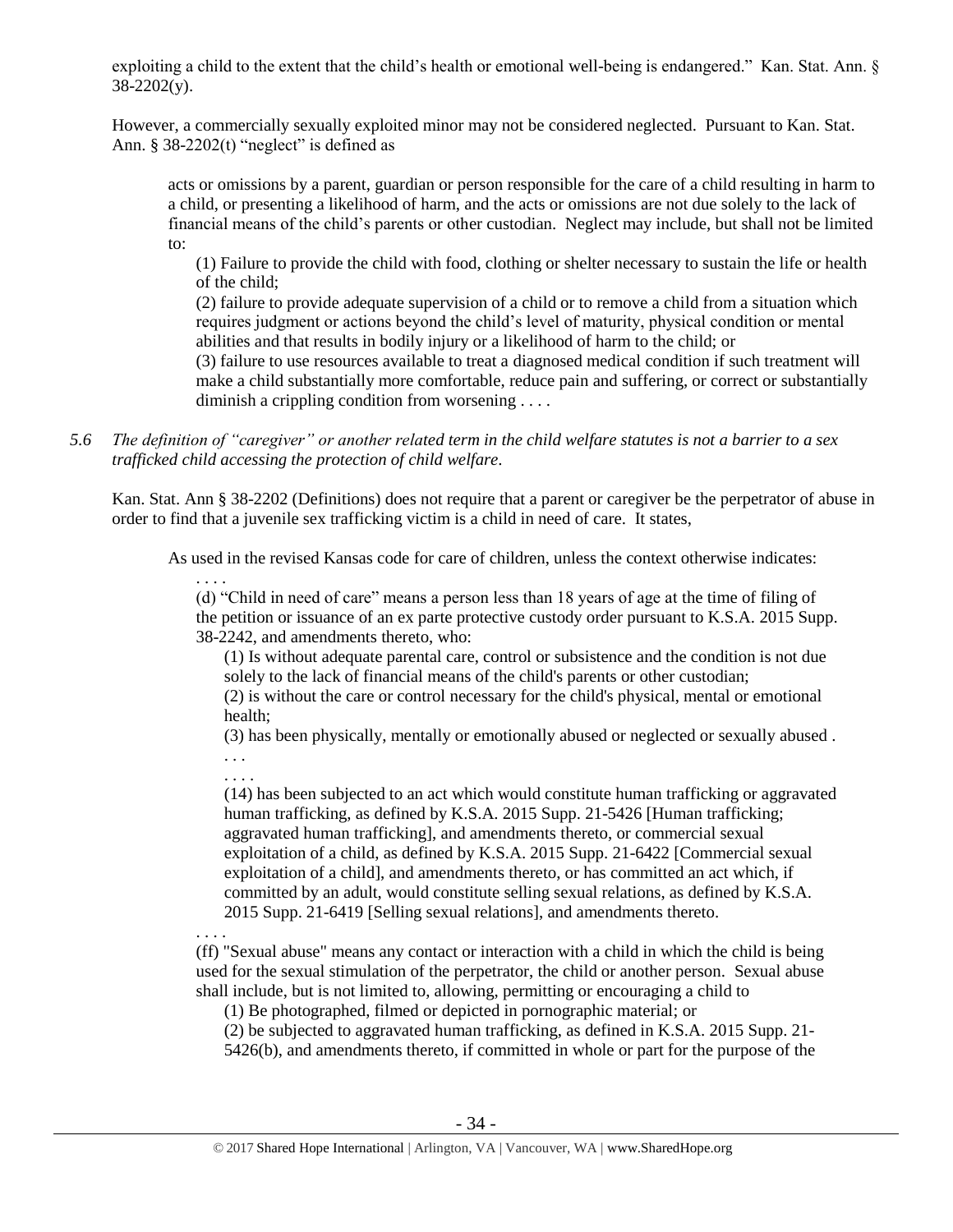sexual gratification of the offender or another, or be subjected to an act which would constitute conduct proscribed by article 55 of chapter 21 of the Kansas Statutes Annotated or K.S.A 2015 Supp. 21-6419 [Selling sexual relations] or 21-6422 [Commercial sexual exploitation of a child], and any amendments thereto.

*5.7 Crime victims' compensation is specifically available to a child victim of sex trafficking or commercial sexual exploitation of children (CSEC).*

A child sex trafficking victim may qualify for compensation under Kansas's crime victims' compensation program. Within this program, a "victim" is defined as "a person who suffers personal injury or death as a result of: (1) criminally injurious conduct; (2) the good faith effort of any person to prevent criminally injurious conduct; or (3) the good faith effort of any person to apprehend a person suspected of engaging in criminally injurious conduct." Kan. Stat. Ann. § 74-7301(m) (Definitions). Pursuant to Kan. Stat. Ann. § 74-7301(e)(1),

"Criminally injurious conduct" means conduct that:

- (1) (A) Occurs or is attempted in this state or occurs to a person whose domicile is in Kansas who is the victim of a violent crime which occurs in another state, possession, or territory of the United States of America may make an application for compensation if:
	- (i) The crimes would be compensable had it occurred in the state of Kansas; and
	- (ii) the places the crimes occurred are states, possessions or territories of the United States
	- of America not having eligible crime victim compensation programs;
	- (B) poses a substantial threat or personal injury or death; and

(C) either is punishable by fine, imprisonment or death or would be so punishable but for the fact that the person engaging in the conduct lacked capacity to commit the crime under the laws of this state; or

. . . .

 $\overline{a}$ 

Pursuant to Kan. Stat. Ann.  $\S 74-7305(b)^{80}$  (Claims for compensation), in order to receive compensation a victim must file a claim with the crime victims compensation board "within two years of the reporting of the incident to law enforcement officials if the victim was less than 16 years of age and the injury or death is the result of . . ." certain crimes, including Kan. Stat. Ann. § 21-5506(a) (Indecent liberties with a child), § 21- 5506(b) (Aggravated indecent liberties with a child), § 21-5508(a) (Indecent solicitation of a child), § 21- 5508(b) (Aggravated indecent solicitation of a child), § 21-5510 (Sexual exploitation of a child), § 21-3446, § 21-3447, § 21-5426(b) (Human trafficking; aggravated human trafficking), and § 21-6422 (Commercial sexual exploitation of a child). However, minors aged 16 and 17 must apply within two years from the occurrence of the crime, rather than from the time in which the crime was reported to law enforcement. If the victim must testify in a "sexually violent predator commitment," a claim for compensation for mental health counseling may be filed up to two years after the testimony is given.<sup>81</sup> Kan. Stat. Ann. § 74-7305(b)(1).

Pursuant to Kan. Stat. Ann. § 74-7305(g), a victim must sustain an economic loss of at least \$100; however, child sex trafficking victims are exempt from this requirement. Kan. Stat. Ann. § 74-7305(g) states,

<sup>80</sup> The text of Kan. Stat. Ann. § 74-7305 cited here and elsewhere in this report includes amendments made by the enactment of House Bill 2426 and Senate Bills 40 and 101 during the 2017 1st Regular Session of the Kansas Legislature (effective July 1, 2017).

 $81$  A "sexually violent predator" is "any person who has been convicted of or charged with a sexually violent offense and who suffers from a mental abnormality or personality disorder which makes the person likely to engage in repeat acts of sexual violence." Kan. Stat. Ann. § 59-29a02(a) (Commitment of sexually violent predators; definitions).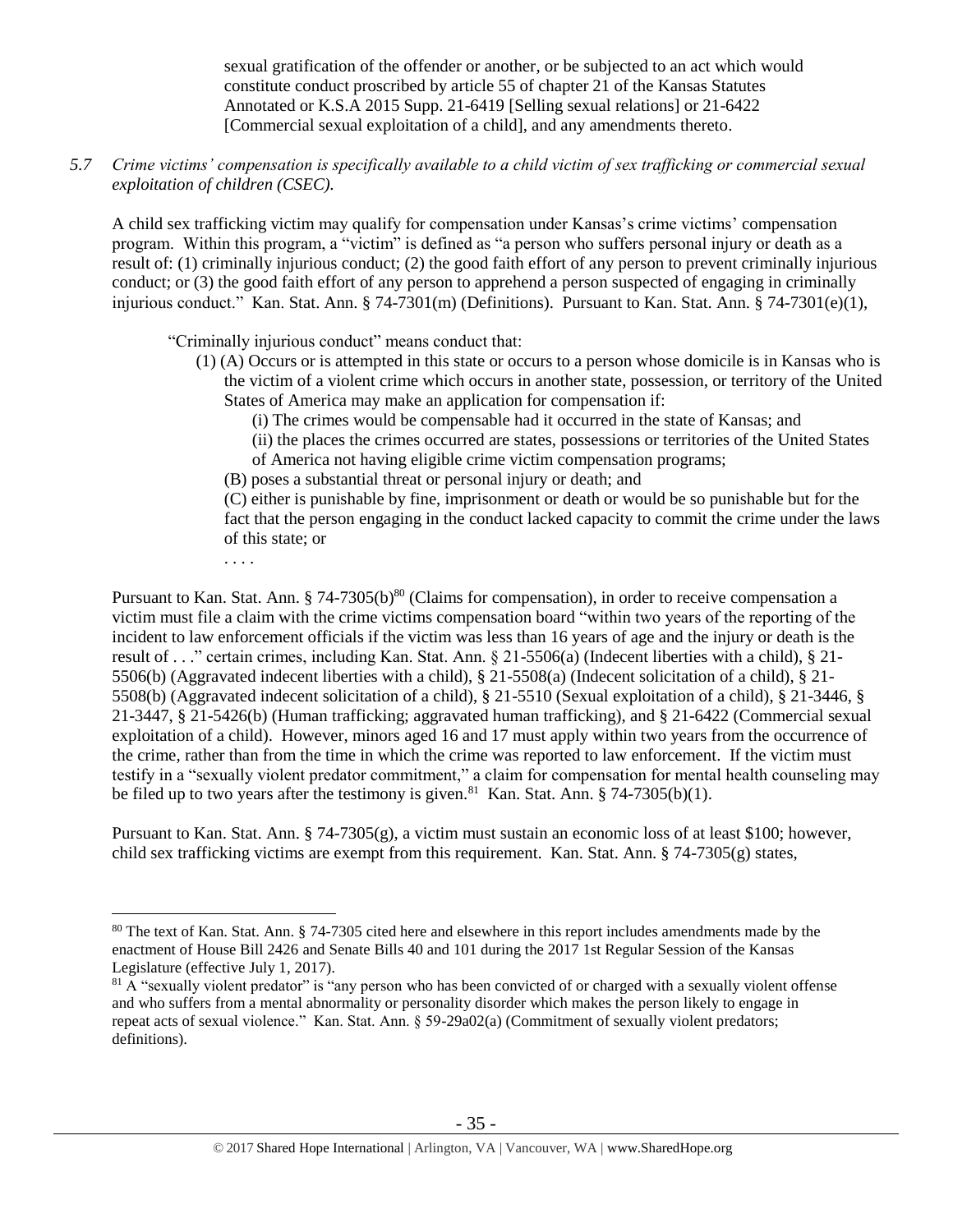Except in [Kan. Stat. Ann. § 21-5604(a) (Incest) or (b) (Aggravated incest)]**,** or cases of sex offenses established in [including Kan. Stat. Ann. § 21-5503 (Rape), § 21-5506(a) (Indecent liberties with a child), § 21-5506(b) (Aggravated indecent liberties with a child), § 21-5508(a) (Indecent solicitation of a child), § 21-5508(b) (Aggravated indecent solicitation of a child), § 21-5509 (Electronic solicitation), § 21-5510 (Sexual exploitation of a child), § 21-6419 (Selling sexual relations), § 21-6420 (Promoting the sale of sexual relations), § 21-6421 (Buying sexual relations), § 21-6422 (Commercial sexual exploitation of a child), § 21-3446 (Human trafficking), and § 21-3447 (Aggravated human trafficking)] compensation may not be awarded if the economic loss is less than \$ 100.

A victim may also be ineligible for compensation if the crime victims' compensation board determines that the victim suffered damages due to "contributory misconduct" or "the victim was likely engaging in, or attempting to engage in, unlawful activity at the time of the crime upon which the claim for compensation is based . . . .". Kan. Stat. Ann. § 74-7305(c)(2)–(3). Further, subsection (e) states, "Compensation may not be awarded unless the criminally injurious conduct resulting in injury or death was reported to a law enforcement officer within 72 hours after its occurrence or the board finds there was good cause for the failure to report within that time." However, Kan. Stat. Ann. § 74-7305(j) exempts child sex trafficking victims from both of these ineligibility criteria, stating,

Nothing in subsections  $(c)(2)$ ,  $(c)(3)$ ,  $(e)$  and (f) shall be construed to reduce or deny compensation to a victim of human trafficking or aggravated human trafficking, as defined in K.S.A. 2016 Supp. 21-5426, and amendments thereto, or commercial sexual exploitation of a child, as defined in K.S.A. 2016 Supp. 21-6422, and amendments thereto, who was 18 years of age or younger at the time the crime was committed and is otherwise qualified for compensation.

5.7.1 Recommendation: Amend Kan. Stat. Ann. § 74-7305(b) (Claims for compensation) to specifically exempt all minor victims of Kan. Stat. Ann.  $\S 21-5426(b)(4)$ , (5) (Human trafficking) and  $\S 21-6422$ (Commercial sexual exploitation of a child) from filing deadlines.

## *5.8 Victim-friendly procedures and protections are provided in the trial process for minors under 18.*

Evidence of the victims' previous sexual conduct is generally inadmissible in prosecutions for certain offenses, unless the prosecutor decides to introduce it, including Kan. Stat. Ann. § 21-5426(b) (Human trafficking; aggravated human trafficking), § 21-5506(a) (Indecent liberties with a child), § 21-5506(b) (Aggravated indecent liberties with a child), § 21-5508(a) (Indecent solicitation of a child), § 21-5508(b) (Aggravated indecent solicitation of a child), § 21-5509 (Electronic solicitation), Enacted Senate Bill 40, § 3(a), (b)<sup>82</sup> (Internet trading in child pornography and aggravated internet trading in child pornography), and § 21-5510 (Sexual exploitation of a child). Kan. Stat. Ann.  $\S 21-5502(a)^{83}$  (Evidence of complaining witness' previous sexual conduct in prosecutions for sex offenses; motions; notice). If the defense wishes the evidence to be introduced, the defense must make a motion and the judge, after reviewing the evidence in camera, will determine its relevance and admissibility. Kan. Stat. Ann. § 21-5502(b).

Pursuant to Kan. Stat. Ann. § 22-3434(a) (Videotape of testimony of child victim admissible in certain cases) children under 13 are allowed to testify via closed circuit television or by recorded testimony if the court so orders, upon motion by the attorney for any party. However, under Kan. Stat. Ann. § 22-3434(b), "The state must establish by clear and convincing evidence that to require the child who is the alleged victim to testify in open court will so traumatize the child as to prevent the child from reasonably communicating to the jury or

<sup>82</sup> *See supra* note [43.](#page-18-0)

<sup>&</sup>lt;sup>83</sup> The text of Kan. Stat. Ann. § 21-5502 cited here and elsewhere in this report includes amendments made by the enactment of Senate Bill 40 during the 2017 1st Regular Session of the Kansas Legislature (effective July 1, 2017).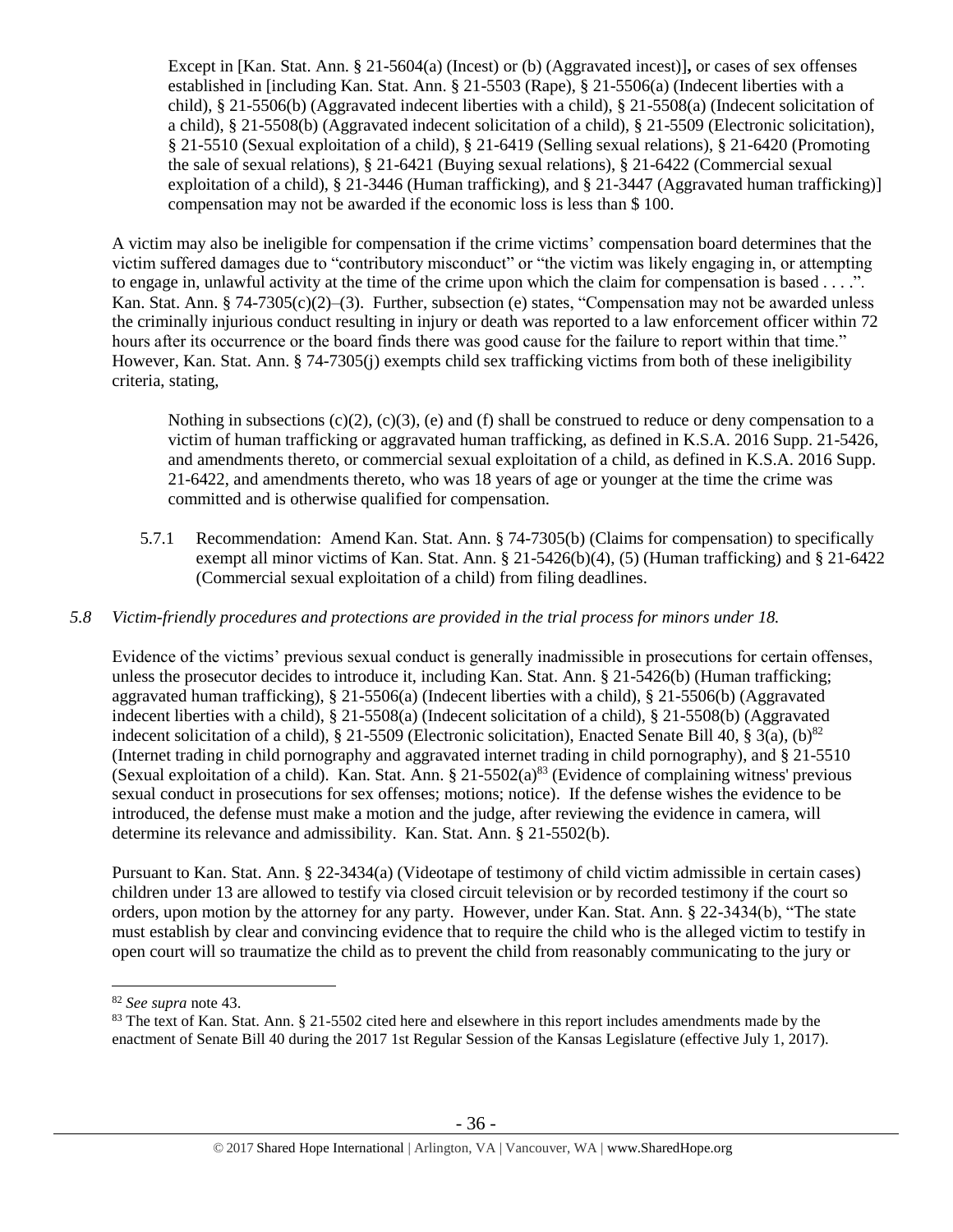render the child unavailable to testify." Furthermore, "The court shall make such an individualized finding before the state is permitted to proceed under this section." Kan. Stat. Ann. § 22-3434(b). During out-of-court testimony, the only individuals that may be present include "attorneys for the defendant, the state and the child, any person whose presence would contribute to the welfare and well-being of the child and persons necessary to operate the recording or closed-circuit equipment." Kan. Stat. Ann. § 22-3434(c)(1).

Similarly, for cases brought under the Revised Kansas Code for Care of Children in Kan. Stat. Ann. § 38- 2249(c) (Rules of evidence),

In any proceeding in which a child less than 13 years of age is alleged to have been physically, mentally or emotionally abused or neglected or sexually abused, a recording of an oral statement of the child, or of any witness less than 13 years of age, made before the proceeding began, is admissible in evidence if:

(1) The court determines that the time, content and circumstances of the statement provide sufficient indicia of reliability;

(2) no attorney for any party or interested party is present when the statement is made; (3) the recording is both visual and aural and is recorded on film, videotape or by other electronic means;

(4) the recording equipment is capable of making an accurate recording, the operator of the equipment is competent and the recording is accurate and has not been altered;

(5) the statement is not made in response to questioning calculated to lead the child to make a particular statement or is clearly shown to be the child's statement and not made solely as a result of a leading or suggestive question;

(6) every voice on the recording is identified;

(7) the person conducting the interview of the child in the recording is present at the proceeding and is available to testify or be cross-examined by any party or interested party; and

(8) each party or interested party to the proceeding is afforded an opportunity to view the recording before it is offered into evidence.

Law enforcement officers and government officials are prohibited from requiring or requesting a polygraph examination or similar truth telling test for anyone who is a victim of certain sex offenses, including Kan. Stat. Ann. § 21-5426 (Human trafficking; aggravated human trafficking), § 21-5503 (Rape), § 21-5506(a) (Indecent liberties with a child), § 21-5506(b) (Aggravated indecent liberties with a child), § 21-5508(a) (Indecent solicitation of a child), § 21-5508(b) (Aggravated indecent solicitation of a child), § 21-5509 (Electronic solicitation), § 21-5510 (Sexual exploitation of a child), and § 21-6420 (Promoting the sale of sexual relations), as a condition for proceeding with an investigation or for prosecuting a suspect. Kan. Stat. Ann. § 22-4614.

While the official file of proceedings are open for public inspection, under Kan. Stat. Ann. § 38-2309(b) (Court records; disclosure; preservation of records), the judge can determine that opening the official file for public inspection is not in the best interests of a juvenile who is less than 14 years of age and "[i]nformation identifying victims and alleged victims of sex offenses, as defined in article 35 of chapter 21 of the Kansas Statutes Annotated, prior to their repeal . . . or human trafficking or aggravated human trafficking, as defined in K.S.A. 21-3446 or 21-3447 . . . shall not be disclosed or open to public inspection under any circumstances."

*5.9 Child sex trafficking victims may vacate delinquency adjudications and expunge related records for prostitution and other offenses arising from trafficking victimization, without a waiting period.*

Kansas law does not provide a mechanism for minors to vacate delinquency adjudications related to trafficking victimization, but victims of child sex trafficking and commercial sexual exploitation may expunge records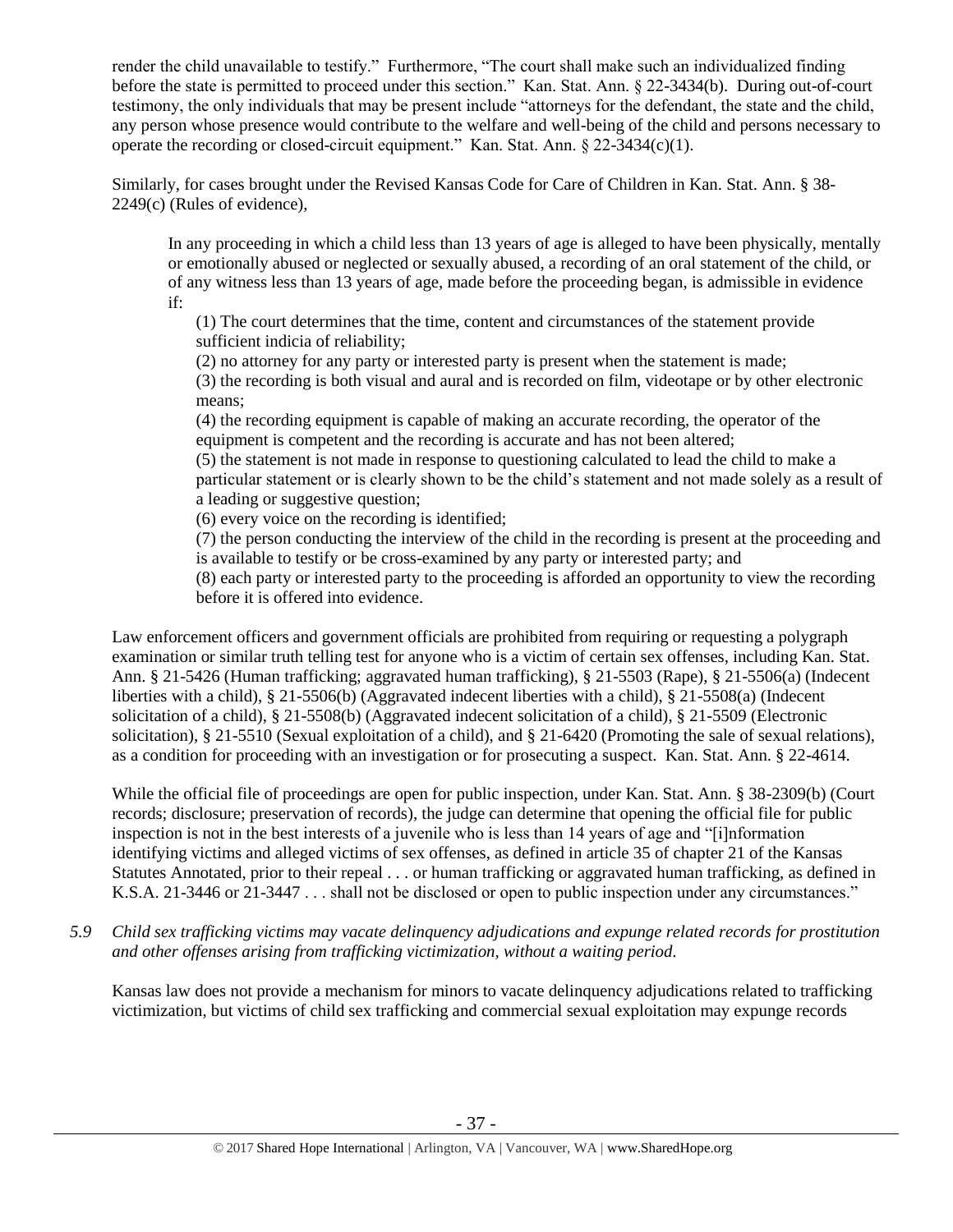immediately upon completion of any imposed sentence. Pursuant to Kan. Stat. Ann. § 38-2312(e)(1)<sup>84</sup> (Expungement of records; docket fee), a petition for expungement shall be granted if:

(A) (i) The juvenile has reached 23 years of age or . . . two years have elapsed since the final discharge; (ii) one year has elapsed since the final discharge for an adjudication concerning acts committed by a juvenile which, if committed by an adult, would constitute a violation of K.S.A. 2016 Supp. 21- 6419 [Selling sexual relations], and amendments thereto;

(iii) the juvenile is a victim of human trafficking, aggravated human trafficking or commercial sexual exploitation of a child, the adjudication concerned acts committed by the juvenile as a result of such victimization, including, but not limited to, acts which, if committed by an adult, would constitute a violation of K.S.A. 2016 Supp. 21-6203 [Disorderly conduct] or 21-6419 [Selling sexual relations], and amendments thereto, and the hearing on expungement occurred on or after the date of final discharge . . . .

(B) since the final discharge of the juvenile, the juvenile has not been convicted of a felony or of a misdemeanor other than a traffic offense or adjudicated as a juvenile offender under the revised Kansas juvenile code and no proceedings are pending seeking such a conviction or adjudication; and (C) the circumstances and behavior of the petitioner warrant expungement.

However, Kan. Stat. Ann. § 38-2312(b), (c) exclude certain offenses from eligibility for record expungement. Ineligible offenses include Kan. Stat. Ann. § 21-5508(a) (Indecent solicitation of a child), § 21-5510 (Sexual exploitation of a child), Enacted Senate Bill 40,  $\S$  3(a), (b)<sup>85</sup> (Internet trading in child pornography and aggravated internet trading in child pornography), and offenses mandating sex offender registration. Accordingly, a minor would be unable to expunge juvenile records related to these offenses even if the offense was committed pursuant to his or her own trafficking victimization.

- 5.9.1 Recommendation: Enact a law that allows child sex trafficking victims to vacate delinquency adjudications and expunge related records for prostitution and other offenses arising from trafficking victimization, without a waiting period.
- *5.10 Victim restitution and civil remedies for victims of domestic minor sex trafficking or commercial sexual exploitation of children (CSEC) are authorized by law.*

Restitution is available to victims of crime in Kansas. Under Kan. Stat. Ann. § 22-3424(d)(2)(A) (Judgment and sentence), "[t]he court shall order a person convicted of human trafficking or aggravated human trafficking, K.S.A. 21-3446 or 21-3447, prior to their repeal, or K.S.A. 2014 Supp. 21-5426, and amendments thereto, or commercial sexual exploitation of a child, K.S.A. 2014 Supp. 21-6422, and amendments thereto, to pay restitution to the victim of the offense . . . ." If, after a criminal trial, a verdict or finding of guilty occurs, "upon request of the victim or the victim's family and before imposing sentence, the court shall hold a hearing to establish restitution." Kan. Stat. Ann. § 22-3424(d).

Additionally, sex trafficking and CSEC victims may bring civil claims under Kan. Stat. Ann. § 60-5003 (Damages for human trafficking or commercial exploitation of a child victim). Pursuant to Kan. Stat. Ann. §  $60-5003(a)$ –(b),

<sup>&</sup>lt;sup>84</sup> The text of Kan. Stat. Ann. § 38-2312 cited here and elsewhere in this report includes amendments made by the enactment of House Bill 2426 Senate Bill 40 during the 2017 1st Regular Session of the Kansas Legislature (effective July 1, 2017).

<sup>85</sup> *See supra* note [43.](#page-18-0)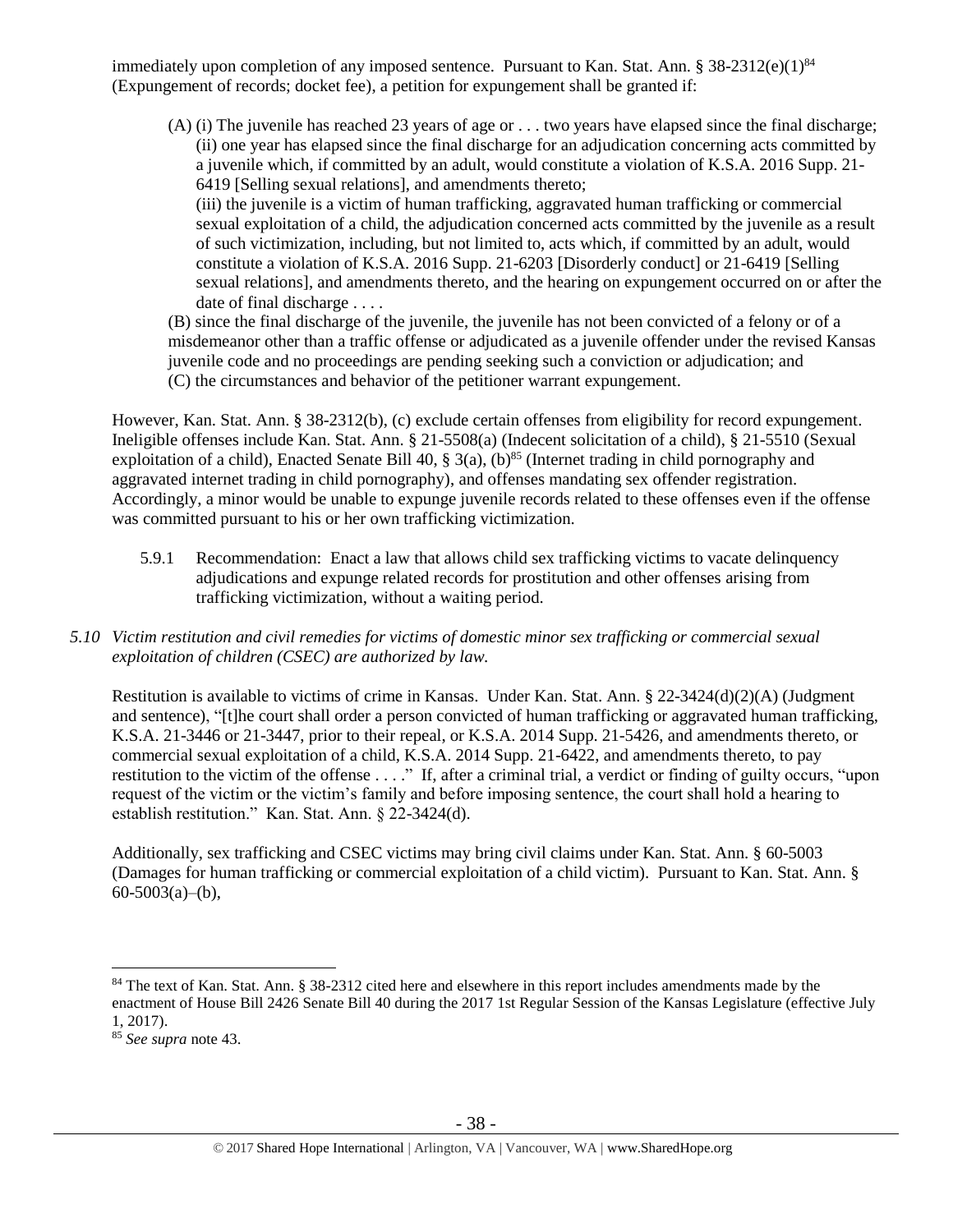(a) A victim of the conduct of another that would constitute conduct prohibited by K.S.A. 2014 Supp. 21-5426, and amendments thereto, human trafficking or aggravated human trafficking, or K.S.A. 2014 Supp. 21-6422, and amendments thereto, commercial sexual exploitation of a child, may bring an action in an appropriate state court against the person or persons who engaged in such conduct if the victim suffered personal or psychological injury as a result of the conduct. Such victim may seek actual damages, exemplary or punitive damages, injunctive relief and any other appropriate relief. (b) In an action under this section, the court shall award a prevailing plaintiff the cost of the suit, including reasonable attorney fees. A victim who is awarded under this section shall be deemed to have sustained damages of at least \$150,000.

Some domestic minor sex trafficking victims may also be able to bring a civil claim based on childhood sexual abuse. "Childhood sexual abuse" is defined as "any act committed against the person which act occurred when the person was under the age of 18 years and which act would have been a violation of" certain listed statutes, including Kan. Stat. Ann. § 21-5506 (Indecent liberties with a child), § 21-5506(b) (Aggravated indecent liberties with a child), § 21-5508(a) (Indecent solicitation of a child), § 21-5508(b) (Aggravated indecent solicitation of a child), or § 21-5510 (Sexual exploitation of a child). Kan. Stat. Ann. § 60-523(b)(2) (Limitations on actions for recovery of damages suffered as a result of childhood sexual abuse).

Victims depicted in images of child sexual exploitation (ICSE) may seek civil remedies from a buyer if the buyer is convicted of any offense listed under Chapter 21, Article 35 (Sex offenses), including indecent liberties with a child, aggravated indecent liberties with a child, indecent solicitation of a child, and aggravated indecent solicitation of a child, or under Kan. Stat. Ann. § 21-5426 (Human trafficking; aggravated human trafficking) or § 21-6422 (Commercial sexual exploitation of a child), "and any portion of such offense was used in the production of child pornography" and the victim suffered "personal or psychological injury as a result of the . . . possession of such child pornography . . . ." Kan. Stat. Ann. § 60-5001(a) (Civil action for victims of child pornography).

Victims of Kan. Stat. Ann. § 21-5506 (Indecent liberties with a child), § 21-5508(a) (Indecent solicitation of a child), § 21-5508(b) (Aggravated indecent solicitation of a child), or § 21-5510 (Sexual exploitation of a child) may seek civil remedies from offenders pursuant to Kan. Stat. Ann. § 60-523(b)(2).

*5.11 Statutes of limitations for civil and criminal actions for child sex trafficking or commercial sexual exploitation of children (CSEC) offenses are eliminated or lengthened to allow prosecutors and victims a realistic opportunity to pursue criminal action and legal remedies.*

For most crimes, prosecutions must generally occur within 5 years after the commission of the crime. Kan. Stat. Ann. § 21-5107(d) (Time limitations for commencement of prosecutions).

Additionally, pursuant to Kan. Stat. Ann. § 21-5107((e)(6), the period of time in which a prosecution must begin does not include a period where

whether the fact of the crime is concealed by the active act or conduct of the accused, there is substantially competent evidence to believe two or more of the following factors are present:

(A) The victim was a child under 15 years of age at the time of the crime;

(B) the victim was of such age or intelligence that the victim was unable to determine that the acts constituted a crime;

(C) the victim was prevented by a parent or other legal authority from making known to law enforcement authorities the fact of the crime whether or not the parent or other legal authority is the accused; and

(D) there is substantially competent expert testimony indicating the victim psychologically repressed such witness' memory of the fact of the crime, and in the expert's professional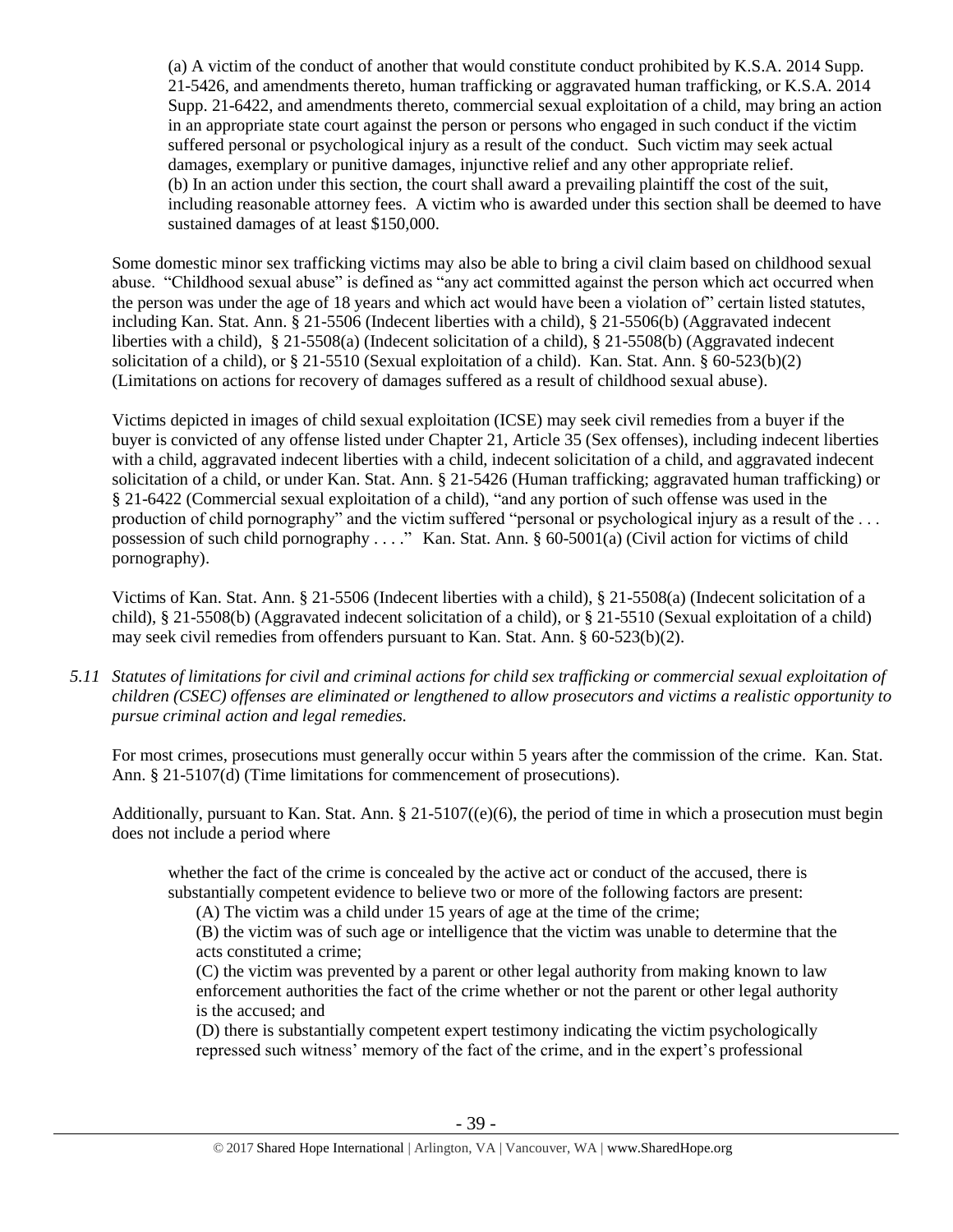opinion the recall of such memory is accurate and free of undue manipulation, and substantial corroborating evidence can be produced in support of the allegations contained in the complaint or information but in no event may a prosecution be commenced as provided in subsection  $(e)(6)$  later than the date the victim turns 28 years of age. Corroborating evidence may include, but is not limited to, evidence the defendant committed similar acts against other persons or evidence of contemporaneous physical manifestations of the crime.

For civil actions, an action commenced by a victim of an offense under Kan. Stat. Ann. § 21-5426 (Human trafficking; aggravated human trafficking) or § 21-6422 (Commercial sexual exploitation of a child) shall be filed "within 10 years after the later of the date on which the victim was freed from the human trafficking situation or attained 18 years of age." Kan. Stat. Ann. § 60-5003(c) (Damages for human trafficking or commercial exploitation of child victims). Therefore, a domestic minor sex trafficking victim may bring a claim until the victim reaches the age of 28 or within 10 years of being freed from trafficking.

For all other civil actions, Kan. Stat. Ann. § 60-515(a) (Persons under legal disability) provides,

[e]xcept as provided in K.S.A. 60-523 [Limitations on actions for recovery of damages suffered as a result of childhood sexual abuse], if any person entitled to bring an action, other than for the recovery of real property or a penalty or a forfeiture, at the time the cause of action accrued or at any time during the period the statute of limitations is running, is less than 18 years of age, . . . such person shall be entitled to bring such action within one year after the person's disability is removed, except that no such action shall be commenced by or on behalf of any person under the disability more than eight years after the time of the act giving rise to the cause of action.

Therefore, for victims of childhood sexual abuse, an action for damages may be commenced either within 3 years of the victim's 18th birthday or "more than three years from the date the person discovers or reasonably should have discovered that the injury or illness was caused by childhood sexual abuse, whichever occurs later." Kan. Stat. Ann.  $§ 60-523(a).$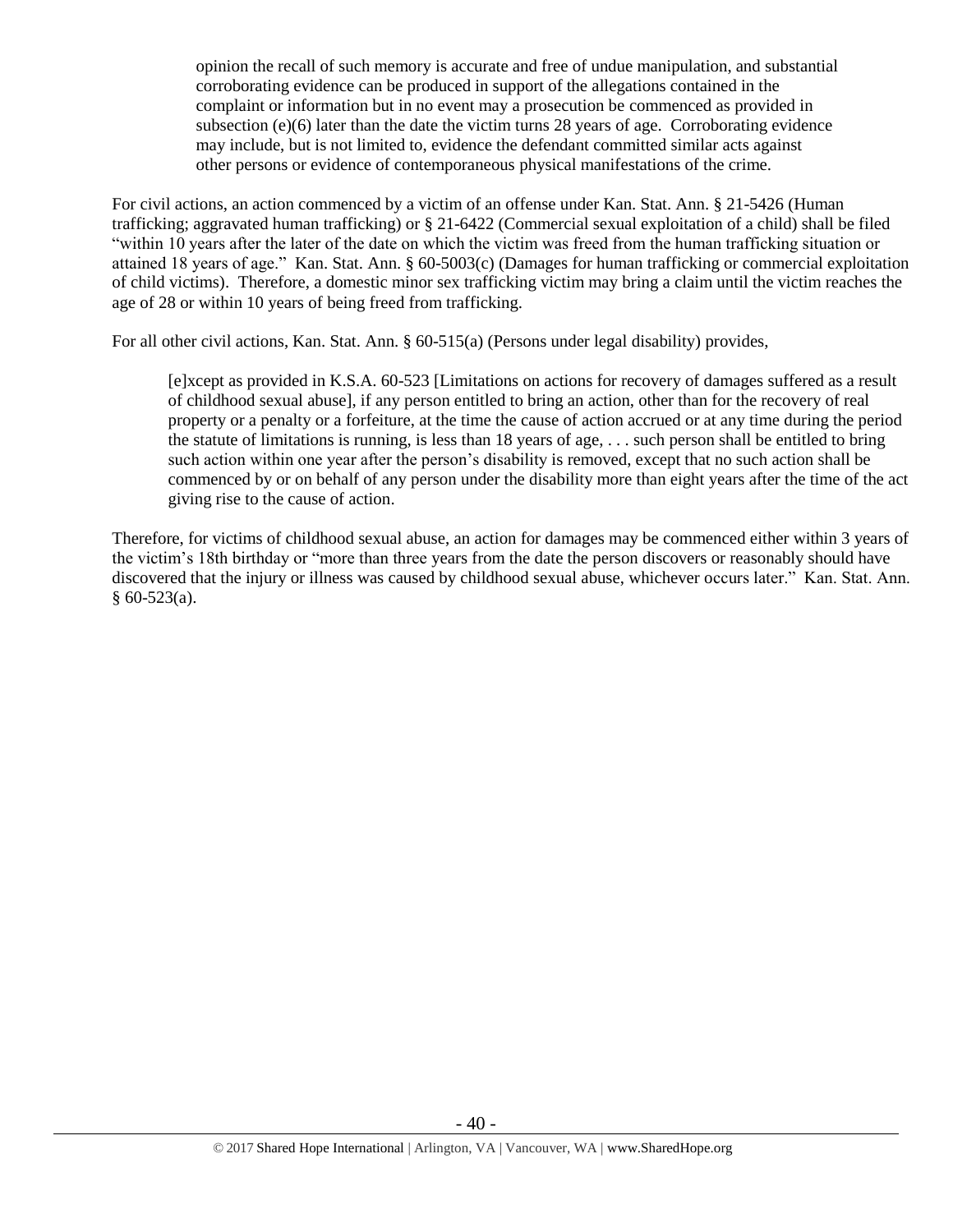#### **FRAMEWORK ISSUE 6: CRIMINAL JUSTICE TOOLS FOR INVESTIGATION AND PROSECUTIONS**

#### *Legal Components:*

- *6.1 Training on human trafficking and domestic minor sex trafficking for law enforcement is statutorily mandated or authorized.*
- *6.2 Single party consent to audiotaping is permitted in law enforcement investigations.*
- *6.3 Wiretapping is an available tool to investigate domestic minor sex trafficking and commercial sexual exploitation of children (CSEC).*
- *6.4 Using a law enforcement decoy posing as a minor to investigate buying or selling of commercial sex acts is not a defense to soliciting, purchasing, or selling sex with a minor.*

*\_\_\_\_\_\_\_\_\_\_\_\_\_\_\_\_\_\_\_\_\_\_\_\_\_\_\_\_\_\_\_\_\_\_\_\_\_\_\_\_\_\_\_\_\_\_\_\_\_\_\_\_\_\_\_\_\_\_\_\_\_\_\_\_\_\_\_\_\_\_\_\_\_\_\_\_\_\_\_\_\_\_\_\_\_\_\_\_\_\_\_\_\_\_*

- *6.5 Using the Internet or electronic communications to investigate buyers and traffickers is a permissible investigative technique.*
- *6.6 State law requires reporting of missing children and recovered missing children.*

## *Legal Analysis:*

*6.1 Training on human trafficking and domestic minor sex trafficking for law enforcement is statutorily mandated or authorized.*

Kansas law specifies that a law enforcement officer must attend 40 hours of continuing training annually. Kan. Stat. Ann. § 74-5607a(b) (Certification for full-time and part-time law enforcement officers; annual training; provisional certificate). Pursuant to Kan. Stat. Ann. § 75-756 (Authorizing coordination of training regarding human trafficking), the Attorney General is authorized to "coordinate training regarding human trafficking for law enforcement agencies throughout Kansas."

*6.2 Single party consent to audiotaping is permitted in law enforcement investigations.*

Kansas allows single party consent to audiotaping. A breach of privacy occurs when an individual "without the consent of the sender or receiver" intercepts the contents of a message sent via "telephone, telegraph, letter or other means of private communication." Kan. Stat. Ann. § 21-6101(a)(1) (Breach of privacy).

*6.3 Wiretapping is an available tool to investigate domestic minor sex trafficking and commercial sexual exploitation of children (CSEC).* 

Kansas specifically permits the use of wiretapping in domestic minor sex trafficking investigations. Kan. Stat. Ann. § 22-2515(a) (Same; order; application; crimes for which order may be issued; disclosure and use of contents of wire, oral or electronic communications; effect on privileged communications) authorizes wiretapping for a range of offenses including human trafficking or aggravated human trafficking, sexual exploitation of a child and commercial sexual exploitation of a child. Kan. Stat. Ann. § 22-2515(a)(20)–(24).

*6.4 Using a law enforcement decoy posing as a minor to investigate buying or selling of commercial sex acts is not a defense to soliciting, purchasing, or selling sex with a minor.*

While there is no law in place that explicitly prohibits a defense to prosecution based on the use of a law enforcement decoy posing as a minor, the defense would be prohibited under Kan. Stat. Ann. § 21-5509 (Electronic solicitation), which makes it a crime to "entic[e] or solicit[] a person whom the offender believes to be a child . . . ." Additionally, the CSEC offense under Kan. Stat. Ann. § 21-5510(a)(1) (Sexual exploitation of a child) applies to "a person whom the offender believes to be a child under 18 years of age."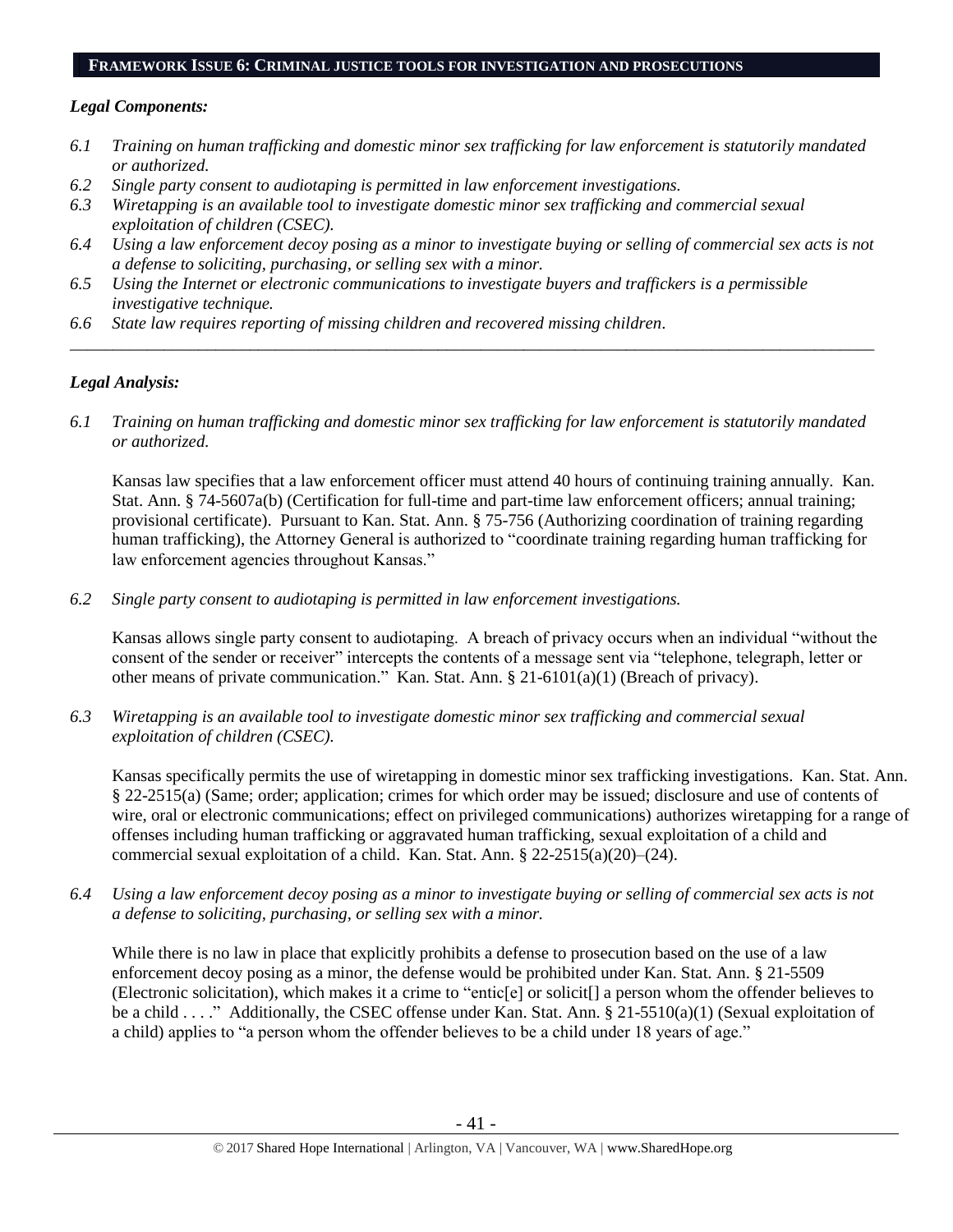However, a defendant may still be able to assert a defense based on a law enforcement decoy posing as a minor to investigate other buyer-applicable offenses through reverse sting operations, which are the most likely situations in which a defendant would try to use such a defense. Kan. Stat. Ann. § 21-6422<sup>86</sup> (Commercial sexual exploitation of a child) is a buyer applicable CSEC offense<sup>87</sup> that does not prohibit this defense, meaning that buyers charged for attempting to solicit or purchase sex with a minor under Kan. Stat. Ann. § 21-6422 would not be prohibited from raising a defense based on the fact that an actual minor was not involved.

## *6.5 Using the Internet or electronic communications to investigate buyers and traffickers is a permissible investigative technique.*

Kan. Stat. Ann. § 21-5509 (Electronic solicitation) provides a means for law enforcement to use the internet to investigate buyers of commercial sex with minors. Under Kan. Stat. Ann. § 21-5509(a), "enticing or soliciting a person, whom the offender believes to be a child to commit an unlawful sexual act" through electronic means is a crime. Kan. Stat. Ann. § 21-5509(a). Because of the use of the language "believes to be a child," the provision appears to allow for prosecution in cases where an officer posed as a minor online and no real child was involved.

## *6.6 State law requires reporting of missing children and recovered missing children.*

Kansas law requires reporting of both missing children and recovered missing children. Pursuant to Kan. Stat. Ann. § 75-712b(a) (Same; missing and unidentified person system), "[t]he Kansas bureau of investigation shall establish a missing and unidentified person system which shall be a central repository of information received by law enforcement agencies and coroners in this state relating to persons who have been reported missing or are unidentified." Under subsection (b), law enforcement agencies shall report all information received relating to missing persons or face a possible civil penalty not to exceed \$500. Kan. Stat. Ann. § 75-712b(b), (g). Pursuant to Kan. Stat. Ann. § 75-712c(a)(3) (Same; reports of missing persons; duties of law enforcement agencies), law enforcement officers shall enter reports of missing persons "into the missing person system of the national crime information center and the missing and unidentified person system of the Kansas bureau of investigation within two hours of receipt of the minimum data required to enter a record into such system . . . ."

Further, Kan. Stat. Ann. § 38-2289(b) (Reporting requirements) provides,

Immediately after receiving information that a child in the custody of the secretary is missing, and in no case later than 24 hours after receiving such information, the secretary shall report such information to the national center for missing and exploited children and the law enforcement agency in the jurisdiction from which the child is missing. The law enforcement officer shall enter such information into the missing person system of the national crime information center and the missing and unidentified person system of the Kansas bureau of investigation  $\dots$ .<sup>88</sup>

<sup>86</sup> *See supra* note [6.](#page-2-0)

<sup>87</sup> *See supra* Component 2.2 for more information about Kan. Stat. Ann. § 21-6422.

<sup>88</sup> Although not specifically applicable to missing children, Kan. Stat. Ann. § 38-2289(a) also provides,

Immediately upon receiving information that a child has been identified as a victim of human trafficking, aggravated human trafficking or commercial sexual exploitation of a child, and in no case later than 24 hours after receiving such information, the secretary shall report such information to law enforcement agencies of jurisdiction.

Such reports could be used to identify missing children who are also victims of human trafficking or commercial sexual exploitation.